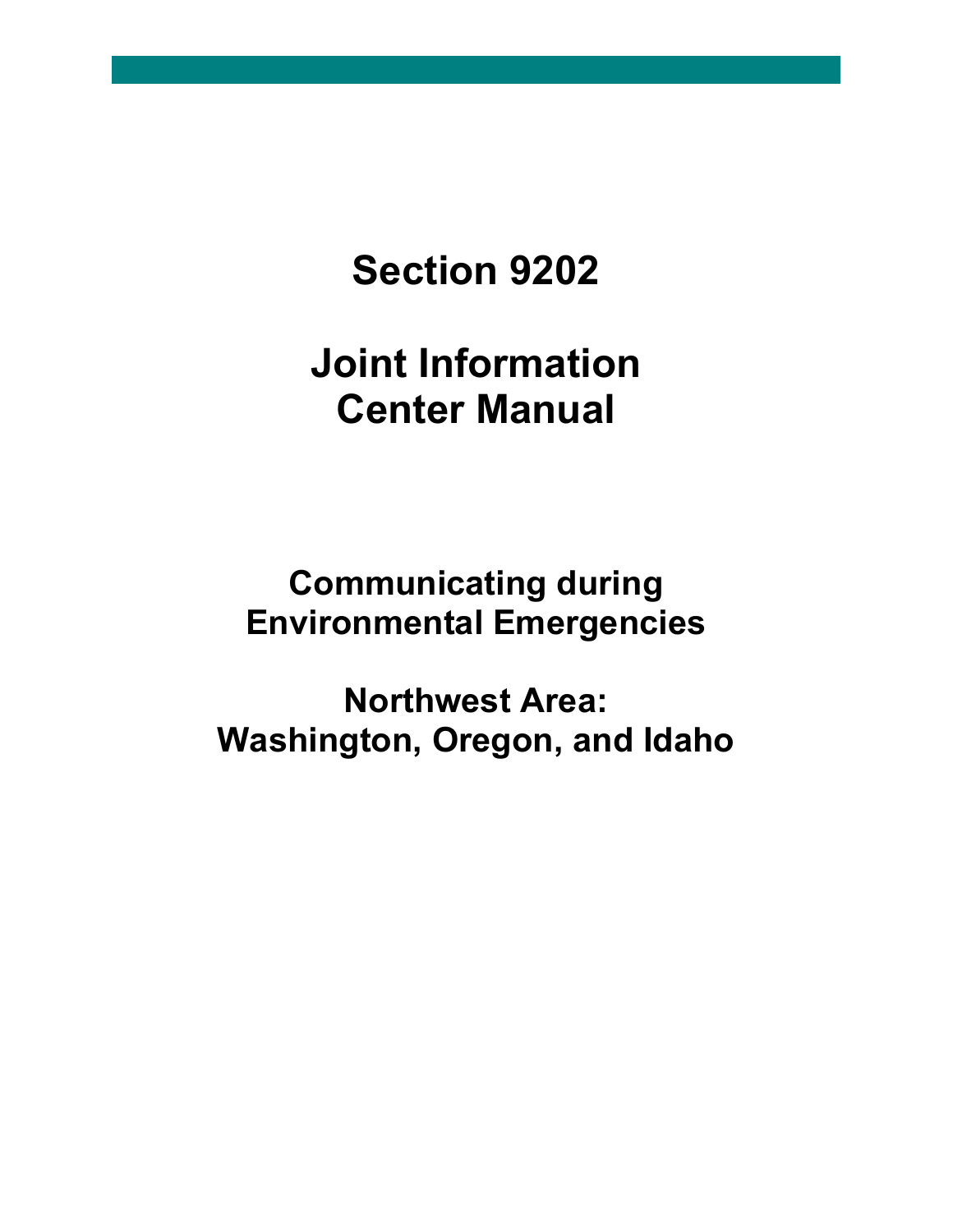

#### **Section Page**

| 9202 |                  |            |                                                                   |  |
|------|------------------|------------|-------------------------------------------------------------------|--|
|      | 9202.1<br>9202.2 |            |                                                                   |  |
|      |                  |            |                                                                   |  |
|      |                  | 9202.2.1   |                                                                   |  |
|      |                  | 9202.2.2   |                                                                   |  |
|      |                  | 9202.2.3   |                                                                   |  |
|      |                  | 9202.2.4   |                                                                   |  |
|      |                  | 9202.2.5   |                                                                   |  |
|      |                  | 9202.2.6   |                                                                   |  |
|      |                  | 9202.2.7   |                                                                   |  |
|      |                  | 9202.2.8   |                                                                   |  |
|      |                  | 9202.2.9   |                                                                   |  |
|      | 9202.3           |            | Initial Information Officer - Pre-Joint Information Center 9202-3 |  |
|      | 9202.4<br>9202.5 |            |                                                                   |  |
|      |                  | 9202.5.1   | Primary Joint Information Center Objectives 9202-5                |  |
|      |                  | 9202.5.2   | Overall Joint Information Center Objectives 9202-5                |  |
|      |                  | 9202.5.3   | Joint Information Center Set-up and Logistics  9202-6             |  |
|      |                  | 9202.5.4   |                                                                   |  |
|      | 9202.6           |            | Joint Information Center Organization, Positions, and             |  |
|      |                  |            | Responsibilities                                                  |  |
|      |                  | 9202.6.1   | Joint Information Center Organization  9202-7                     |  |
|      |                  | 9202.6.2   |                                                                   |  |
|      |                  | 9202.6.3   |                                                                   |  |
|      |                  | 9202.6.4   |                                                                   |  |
|      |                  | 9202.6.5   |                                                                   |  |
|      |                  | 9202.6.6   |                                                                   |  |
|      |                  | 9202.6.6.1 |                                                                   |  |
|      |                  | 9202.6.6.2 |                                                                   |  |
|      |                  | 9202.6.6.3 | Media Monitoring and Analysis Specialist 9202-12                  |  |
|      |                  | 9202.6.6.4 |                                                                   |  |
|      |                  | 9202.6.7   |                                                                   |  |
|      |                  | 9202.6.7.1 |                                                                   |  |
|      |                  | 9202.6.7.2 |                                                                   |  |
|      |                  | 9202.6.7.3 |                                                                   |  |
|      |                  | 9202.6.7.4 |                                                                   |  |
|      |                  | 9202.6.7.5 |                                                                   |  |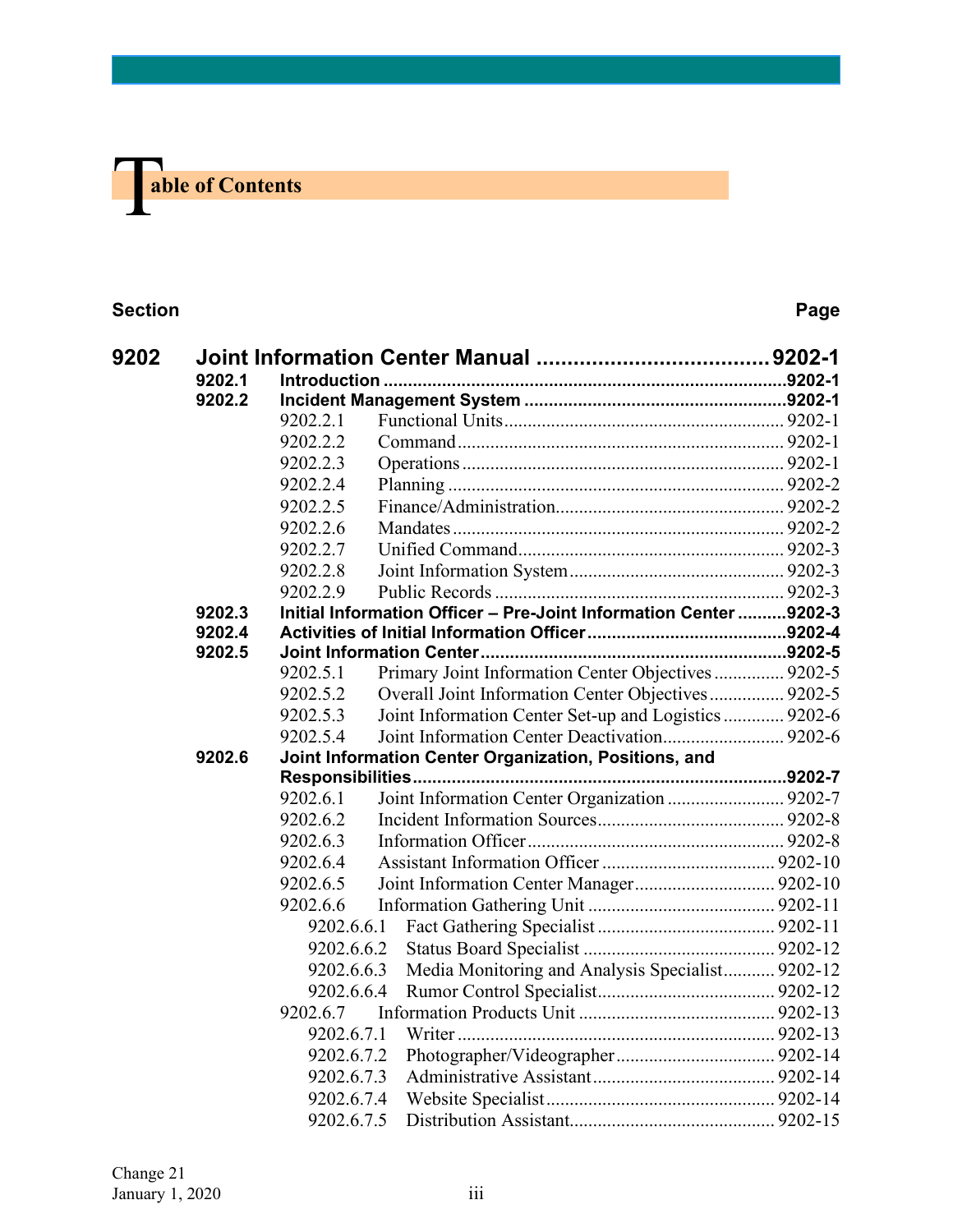#### **Section Page**

|        | 9202.6.8   |                                                                |  |
|--------|------------|----------------------------------------------------------------|--|
|        |            |                                                                |  |
|        | 9202.6.8.2 |                                                                |  |
|        | 9202.6.8.3 |                                                                |  |
|        |            | 9202.6.8.4 Community Relations Specialist 9202-16              |  |
| 9202.7 |            | Joint Information Center Protocols and Procedures9202-18       |  |
|        | 9202.7.1   | Unified Command Approves News Releases 9202-18                 |  |
|        | 9202.7.2   | Unified Command Approves Web Content,                          |  |
|        |            |                                                                |  |
|        | 9202.7.3   | Coordination of Public Information among Other                 |  |
|        |            |                                                                |  |
|        | 9202.7.4   |                                                                |  |
|        | 9202.7.5   |                                                                |  |
|        | 9202.7.6   | Incident Website and Social Media Accounts  9202-19            |  |
|        | 9202.7.6.1 |                                                                |  |
|        | 9202.7.6.2 | Timely Request for Unified Command to                          |  |
|        |            |                                                                |  |
|        | 9202.7.6.3 | Determining the Use of Social Media 9202-20                    |  |
|        | 9202.7.6.4 |                                                                |  |
|        | 9202.7.6.5 |                                                                |  |
|        | 9202.7.6.6 |                                                                |  |
|        | 9202.7.6.7 |                                                                |  |
|        | 9202.7.6.8 |                                                                |  |
|        | 9202.7.6.9 | Social Media Implementation Information in the                 |  |
|        |            | Joint Information Center Communication Plan  9202-21           |  |
|        |            |                                                                |  |
|        |            | 9202.7.6.11 Evaluating and Analyzing Social Media Use  9202-22 |  |
|        |            |                                                                |  |
|        | 9202.7.7   |                                                                |  |
|        | 9202.7.8   |                                                                |  |
|        | 9202.7.9   |                                                                |  |
|        | 9202.7.10  |                                                                |  |
|        |            |                                                                |  |
|        | 9202.7.12  |                                                                |  |
|        | 9202.7.13  |                                                                |  |
|        | 9202.7.14  |                                                                |  |
|        | 9202.7.15  |                                                                |  |
|        | 9202.7.16  |                                                                |  |
|        | 9202.7.17  |                                                                |  |
| 9202.8 |            | Community Relations Protocols and Procedures9202-28            |  |
|        | 9202.8.1   |                                                                |  |
|        | 9202.8.2   |                                                                |  |
|        | 9202.8.3   |                                                                |  |
|        | 9202.8.4   |                                                                |  |
|        | 9202.8.5   |                                                                |  |
|        | 9202.8.6   |                                                                |  |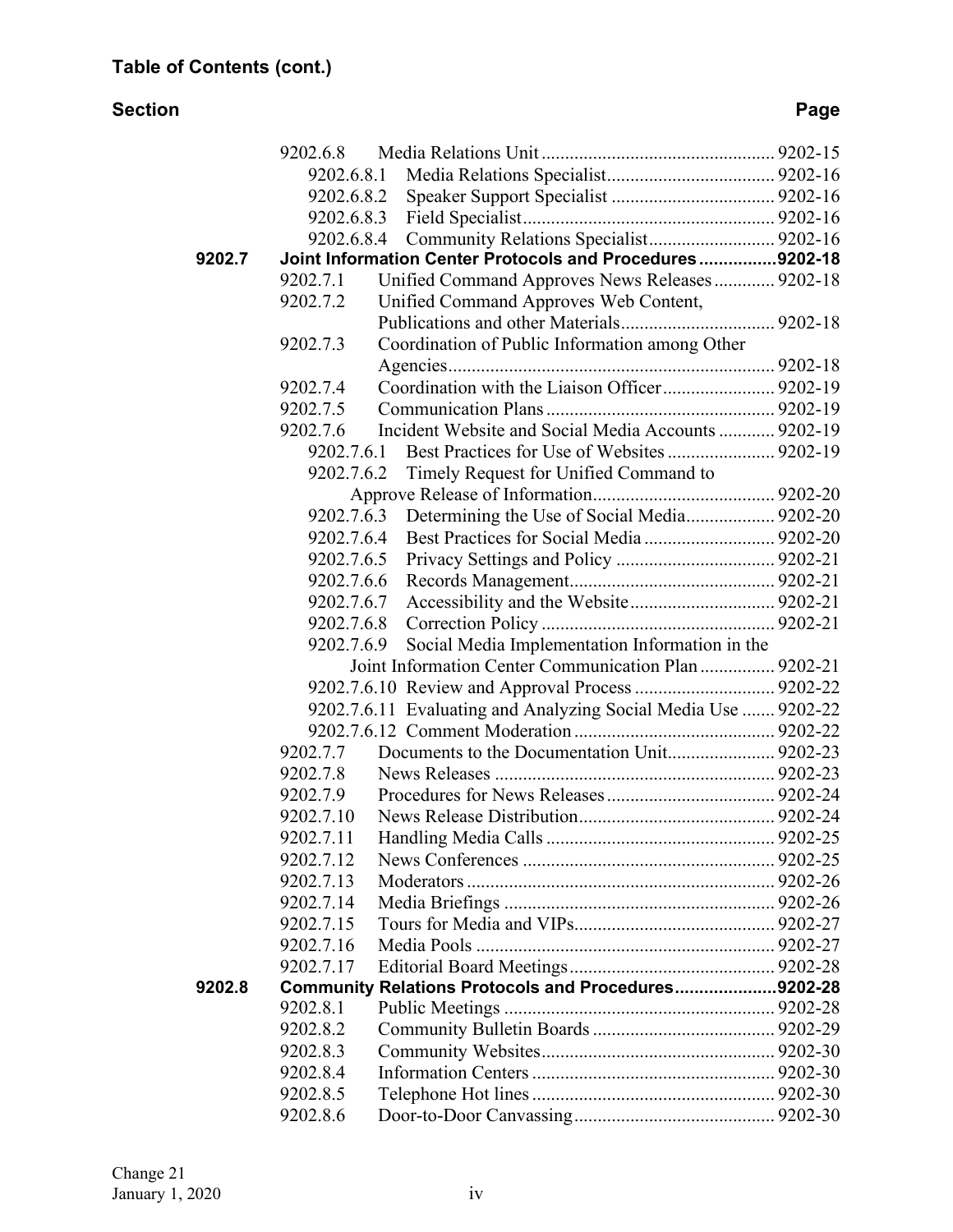#### **Section Page**

|                                                             | 9202.8.7          |                                                                        |  |  |  |
|-------------------------------------------------------------|-------------------|------------------------------------------------------------------------|--|--|--|
|                                                             | 9202.8.8          |                                                                        |  |  |  |
|                                                             | 9202.8.9          |                                                                        |  |  |  |
|                                                             | 9202.8.10         |                                                                        |  |  |  |
|                                                             | 9202.8.11         | Local Churches, Nonprofits, and Service                                |  |  |  |
|                                                             |                   |                                                                        |  |  |  |
| 9202.9                                                      |                   | Analyzing Public Perception and Content9202-31                         |  |  |  |
|                                                             | 9202.9.1          |                                                                        |  |  |  |
|                                                             | 9202.9.2          |                                                                        |  |  |  |
|                                                             | 9202.9.3          |                                                                        |  |  |  |
|                                                             | 9202.9.4          |                                                                        |  |  |  |
|                                                             | 9202.9.5          |                                                                        |  |  |  |
| 9202.10                                                     |                   |                                                                        |  |  |  |
|                                                             |                   | Daily Briefing Checklist (for Information Officer or designee) 9202-35 |  |  |  |
|                                                             |                   |                                                                        |  |  |  |
|                                                             |                   |                                                                        |  |  |  |
|                                                             |                   |                                                                        |  |  |  |
|                                                             |                   |                                                                        |  |  |  |
|                                                             |                   |                                                                        |  |  |  |
|                                                             |                   | Incident name Joint Information Center Established 9202-43             |  |  |  |
|                                                             |                   |                                                                        |  |  |  |
|                                                             |                   |                                                                        |  |  |  |
|                                                             |                   |                                                                        |  |  |  |
|                                                             |                   |                                                                        |  |  |  |
|                                                             |                   |                                                                        |  |  |  |
|                                                             |                   |                                                                        |  |  |  |
|                                                             |                   |                                                                        |  |  |  |
|                                                             | Boom              | 9202-57                                                                |  |  |  |
|                                                             | Oil Types 9202-60 |                                                                        |  |  |  |
|                                                             |                   |                                                                        |  |  |  |
|                                                             |                   |                                                                        |  |  |  |
| Field Escort Equipment and Communications Checklist 9202-65 |                   |                                                                        |  |  |  |
|                                                             |                   |                                                                        |  |  |  |
| Joint Information Center Communication Plan Outline9202-68  |                   |                                                                        |  |  |  |
|                                                             |                   |                                                                        |  |  |  |
|                                                             |                   |                                                                        |  |  |  |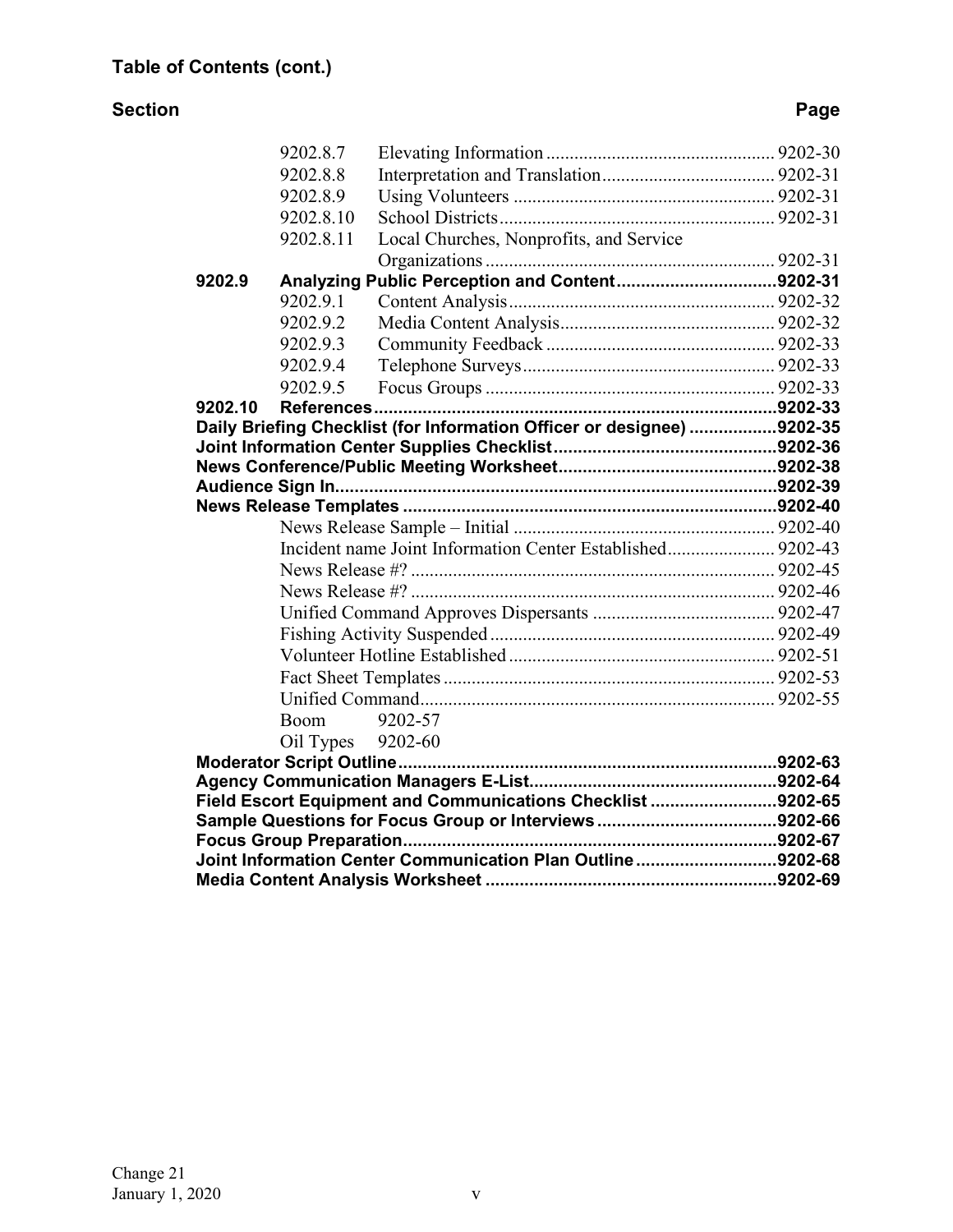# <span id="page-4-1"></span><span id="page-4-0"></span>**Joint Information Center Manual**

# <span id="page-4-2"></span>**9202.1 Introduction**

This guide is designed to help communicators during response to environmental emergencies that occur or may occur in the northwestern United States— Washington, Oregon, and Idaho. This Joint Information Center (JIC) Guide is based on and draws heavily from the National Response Team JIC model and serves as Section 9202 of the Northwest Area Contingency Plan (NWACP). The Regional Response Team (RRT)/Northwest Area Committee (NWAC) Communications and Public Outreach Workgroup will regularly update the contents of the document.

To submit comments or corrections, please use the RRT/NWAC website: <http://www.rrt10nwac.com/Comment/Default.aspx>

National Response Plan, Emergency Support Function #15 – External Affairs Annex: [https://www.fema.gov/media-library-data/1470148861791](https://www.fema.gov/media-library-data/1470148861791-ef933ffb72424da5925348b4695b4a00/ESF_15_External_Affairs_20160705_508.pdf) [ef933ffb72424da5925348b4695b4a00/ESF\\_15\\_External\\_Affairs\\_20160705\\_508.](https://www.fema.gov/media-library-data/1470148861791-ef933ffb72424da5925348b4695b4a00/ESF_15_External_Affairs_20160705_508.pdf) [pdf](https://www.fema.gov/media-library-data/1470148861791-ef933ffb72424da5925348b4695b4a00/ESF_15_External_Affairs_20160705_508.pdf)

#### <span id="page-4-3"></span>**9202.2 Incident Management System 9202.2.1 Functional Units**

<span id="page-4-4"></span>The NWACP requires the use of the National Incident Management System to manage environmental emergencies. The organization of incident management is built around five major functions, described below.

### <span id="page-4-5"></span>**9202.2.2 Command**

Command sets objectives and priorities and has overall decision-making responsibility. The Information Officer (IO) and the Liaison Officer are appointed by and report directly to the Incident Commander.

### <span id="page-4-6"></span>**9202.2.3 Operations**

Operations conducts tactical operations to carry out response, develops tactical objectives, and directs all resources.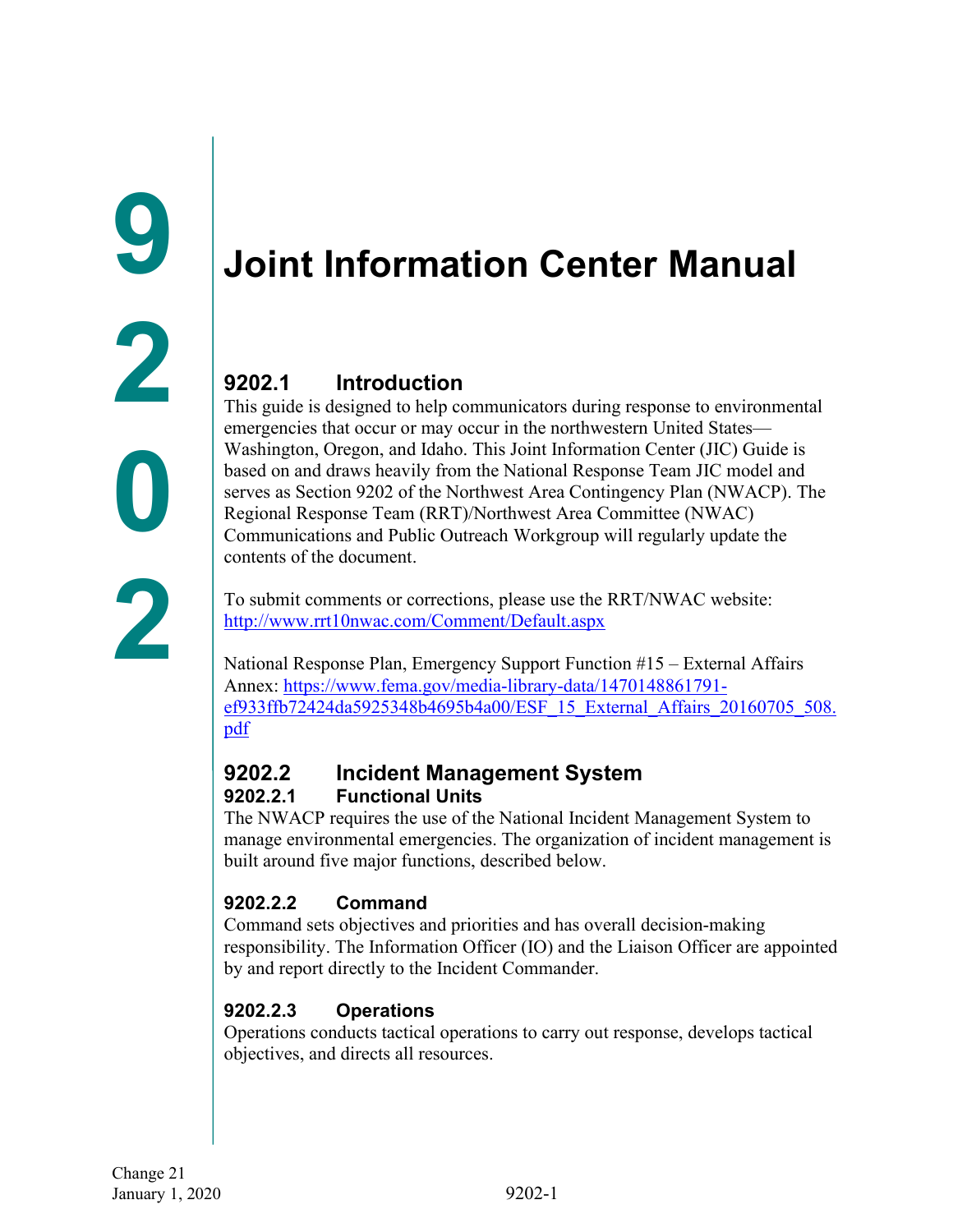#### <span id="page-5-0"></span>**9202.2.4 Planning**

Planning develops plans to accomplish objectives; collects, evaluates, and provides most incident information; and maintains resource status.

#### <span id="page-5-1"></span>**9202.2.5 Finance/Administration**

Finance/Administration monitors and analyzes costs and provides accounting, procurement, and time recording.



**Figure 9202-1 Incident Command Structure**

#### <span id="page-5-2"></span>**9202.2.6 Mandates**

Certain federal laws require incident response to be managed or co-managed by a Federal On-Scene Coordinator (FOSC) from the United States Environmental Protection Agency (EPA) or the United States Coast Guard (USCG) and, in some cases, the United States Department of Defense or the United States Department of Energy Federal On-Scene Commander.

Individual state mandates also contain requirements for designation of a State On-Scene Coordinator. For certain types of incidents, on-scene coordination may be delegated from a federal agency to a state counterpart. Federal on-scene coordination using the Incident Command System is required under these mandates or programs:

- National Oil and Hazardous Substances Pollution Contingency Plan;
- Comprehensive Environmental Response, Compensation, and Liability Act;
- Oil Pollution Act:
- Clean Water Act; and
- Occupational Safety and Health Act.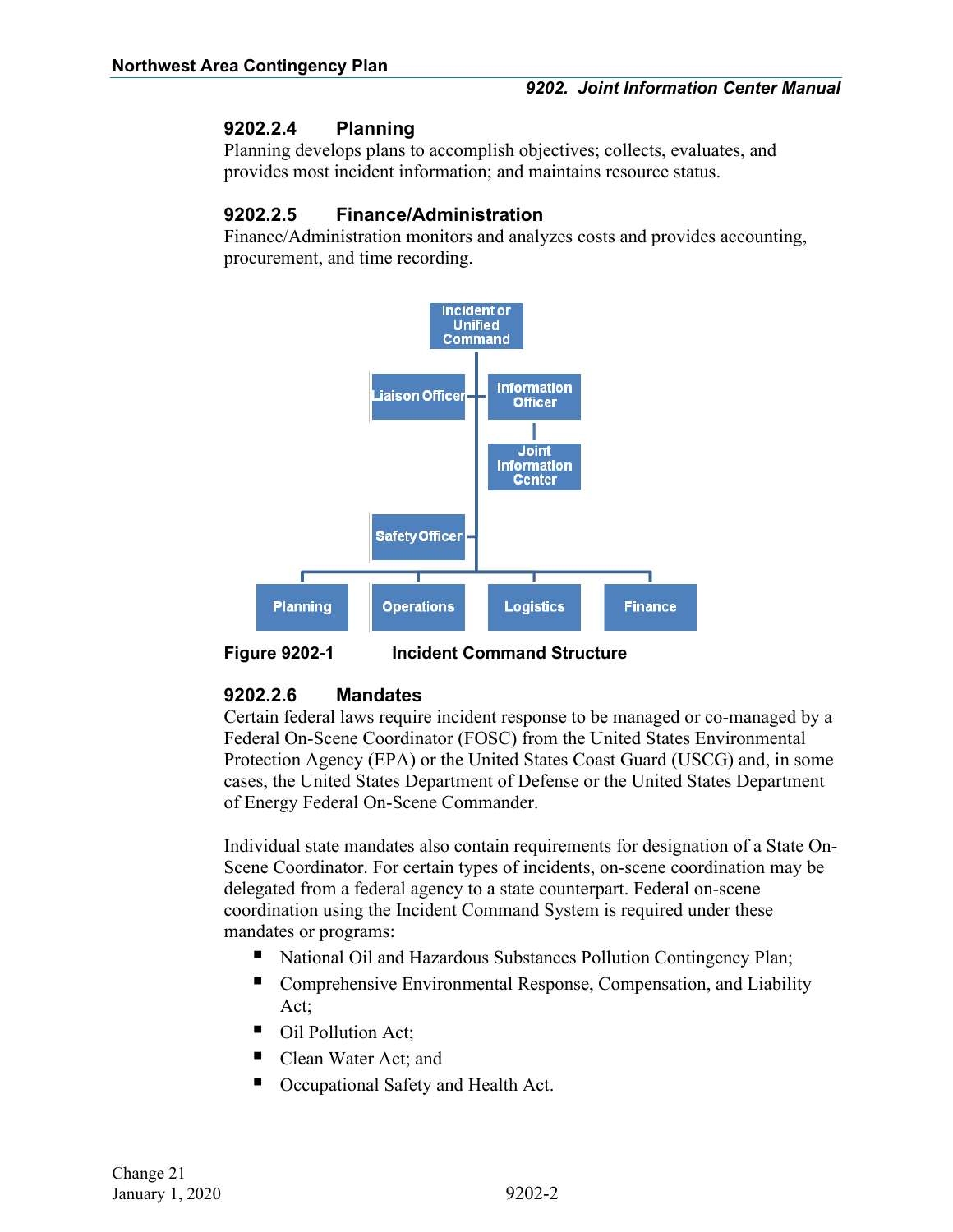#### <span id="page-6-0"></span>**9202.2.7 Unified Command**

When multiple organizations are involved in response, a Unified Command is established and may be composed of up to five on-scene coordinators, one each representing federal, state, tribal, and local jurisdictions, and the responsible party (RP), when known. A JIC is activated when the Unified Command model is used.

#### <span id="page-6-1"></span>**9202.2.8 Joint Information System**

In response to most "routine" or "minor" environmental incidents, public information activities are carried out by the lead response agency, in coordination with other organizations. In these cases, the lead IO usually conducts activities from the office or another remote location, as directed by the Incident Commander, via phone and email with agency counterparts. Early notification and coordination includes timely review of draft news releases and other materials, and collaboration to determine other information needs.

#### <span id="page-6-2"></span>**9202.2.9 Public Records**

Most information (with the exception of information about active enforcement, investigations, and security sensitive matters) collected, generated, or distributed during incident response is part of the public record and can be potentially released to the media and public if requested. All response personnel should adhere to these public trust responsibilities and ensure that copies of all documents are maintained and submitted daily to the Documentation Unit.

#### <span id="page-6-3"></span>**9202.3 Initial Information Officer – Pre-Joint Information Center**

When an incident occurs, there is a high demand for quick information. Public perception is often shaped by impressions formed in the first few hours of a response.

When a state environmental or emergency management agency, the USCG, or the EPA first learns about a spill, the respective IOs should quickly contact one another to share information in an effort to release a joint media statement. The goal should be to get this first release issued within 30 minutes of the initial notification and no longer than two hours after notification is received.

Until a JIC is established, communication with the media and other key audiences is carried out by a lead agency's information office, either remotely or on site. The Initial IO carries out activities with or without assistance. The time needed to travel to the Command Post and have basic JIC operations in place will affect decisions about how and by whom communications are conducted. For example, issuing the initial news release within 30 to 120 minutes of notification may require that facts be provided over the phone or electronically to an agency IO operating from the office or a remote location.

The Initial IO is concerned with both communications (who to communicate with, both media and public) and logistics (how to communicate), if operating from the Command Post or remote locations.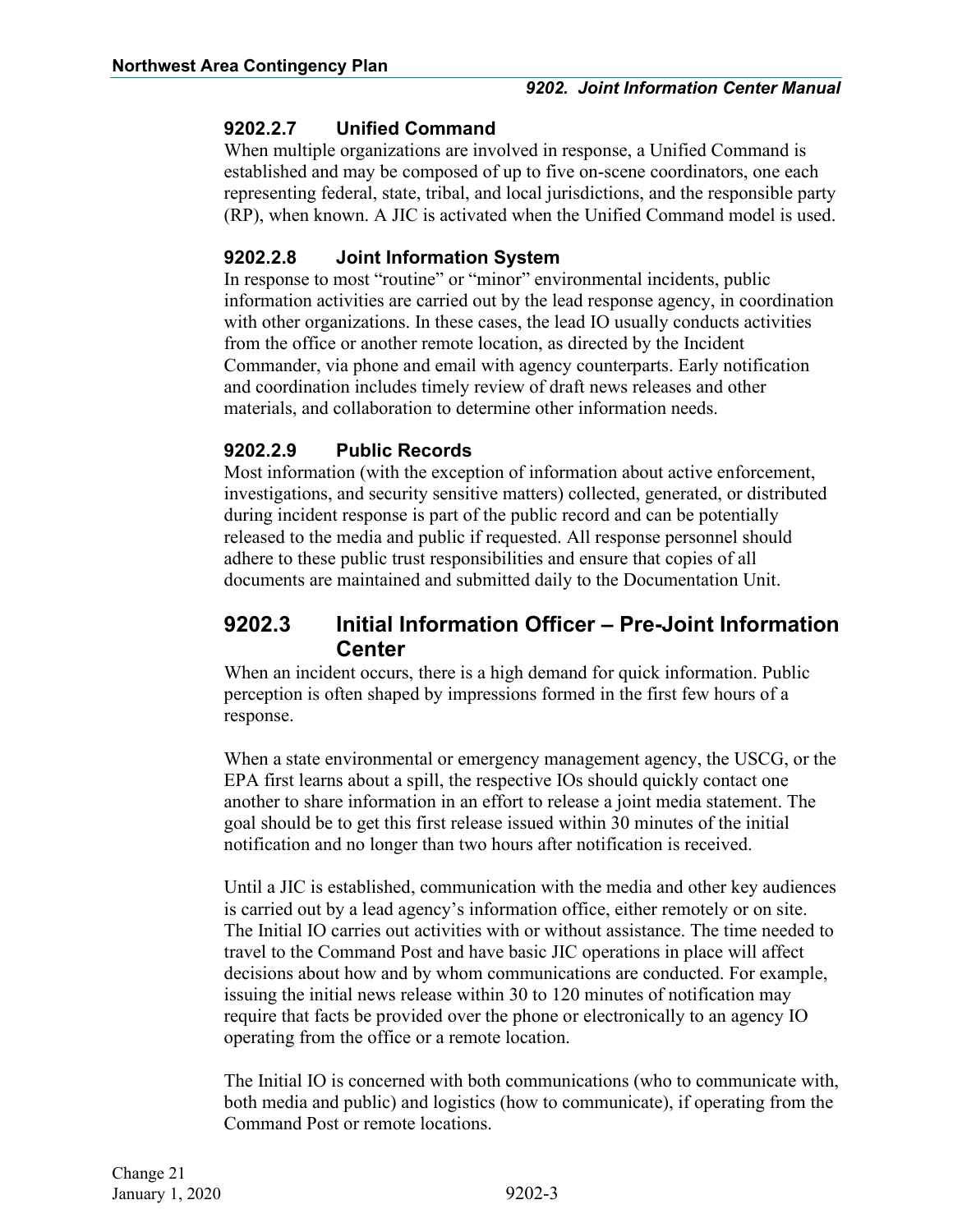In order to build trust with the public and among agencies responding to the incident, every press release should include a "cooperative response statement." This statement should include, by name, all the primary participating agencies responding to the spill incident.

## <span id="page-7-0"></span>**9202.4 Activities of Initial Information Officer**

The following includes tasks an Initial IO should accomplish within the first 24 hours of an incident response to set up a functional JIC:

- Share latest information immediately with other lead agencies. (Call the state environmental agency, the USCG, and/or EPA);
- Sign in and receive necessary identification or clearance if operating on scene (consider having the federal Transportation Worker Identification Credential card);
- Contact the Incident Commander or Unified Command;
- Obtain objectives for the response;
- Establish a dedicated phone line, email address, and website, if possible, for inquiries from the media;
- Gather basic facts about the incident: who, what, when, where, and how;
- Make contact with the Situation Unit Leader and Environmental Unit Leader for incident information;
- Draft, spell-check, and proofread news release and information released to a website;
- Obtain review and approval of all news releases and web information by Incident Commander or Unified Command;
- **Proofread and finish release.** (If significant changes are made, the release must be re-approved by the Incident Commander or Unified Command);
- Obtain approval for fact sheets and web-based information;
- Attach or post fact sheets, photographs, video footage, or other information if relevant to the incident;
- Distribute initial news release to media, affected agencies, and other audiences within 30 minutes whenever possible, but no later than two hours;
- Contact other local agency communicators for assistance or information about their community;
- Respond to media calls and other requests for information;
- Conduct media interviews;
- Begin to develop a media plan, setting the next time and place for updates, briefings, news conference, etc. This should be closely coordinated with the Incident Commander and the Planning Section Chief;
- File copies or create a log of callers, time of calls, questions, and responses;
- Find answers to questions by the media or key audiences;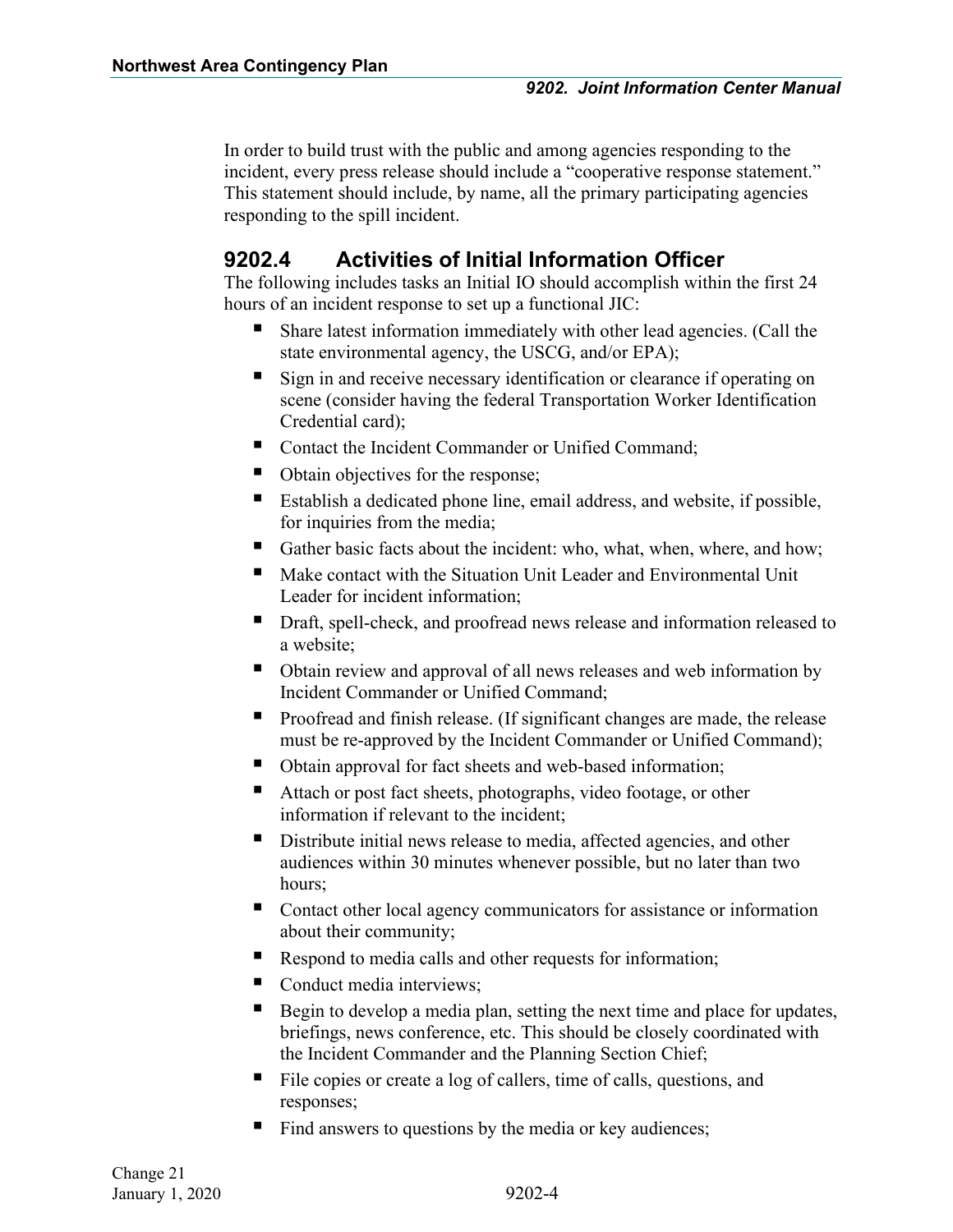- $\blacksquare$  Brief the next shift of IOs; and
- Assess the need for community relations personnel and work with the Liaison Officer to ensure community outreach is well coordinated within the response team.

#### **Related Links**

- Incident Status Summary ICS Form 209.
- **[JIC Supplies Checklist.](#page-39-0)**
- [News Release Sample –](#page-43-1) Initial.

## <span id="page-8-0"></span>**9202.5 Joint Information Center**

A JIC is created under Unified Command to effectively manage communication resources and public messages when multiple organizations are involved in incident response. The need to form a JIC is determined by the Incident Commander or Unified Command as advised by the incident IO. Ideally, a JIC should be located in or near the Incident Command Post and staffed by personnel from the participating organizations. If the JIC is located in the Command Post, it is imperative that any media representatives present be given an adequate work space that is physically separated from working Command and General Staff personnel. Satellite JICs may be needed for response to major incidents involving large geographic areas.

### <span id="page-8-1"></span>**9202.5.1 Primary Joint Information Center Objectives**

- Gather, package, and distribute accurate information and data in a timely manner.
- Inform the public, primarily through the news media and a dedicated website.
- Analyze public perception and community expectations.
- Evaluate communications.

### <span id="page-8-2"></span>**9202.5.2 Overall Joint Information Center Objectives**

- Gather, analyze, produce, and distribute information about the incident.
- Ensure timely release of accurate information to media and other audiences.
- Establish and maintain the official incident website.
- Review, for approval or revisions, any public information developed in response to the incident by other agencies.
- Capture digital images in video and photos for use by response organizations and media.
- Develop, recommend, and execute public information products, plans, and strategies.
- Coordinate closely with incident Liaison Officer.
- Monitor and measure media content and public perception of the incident.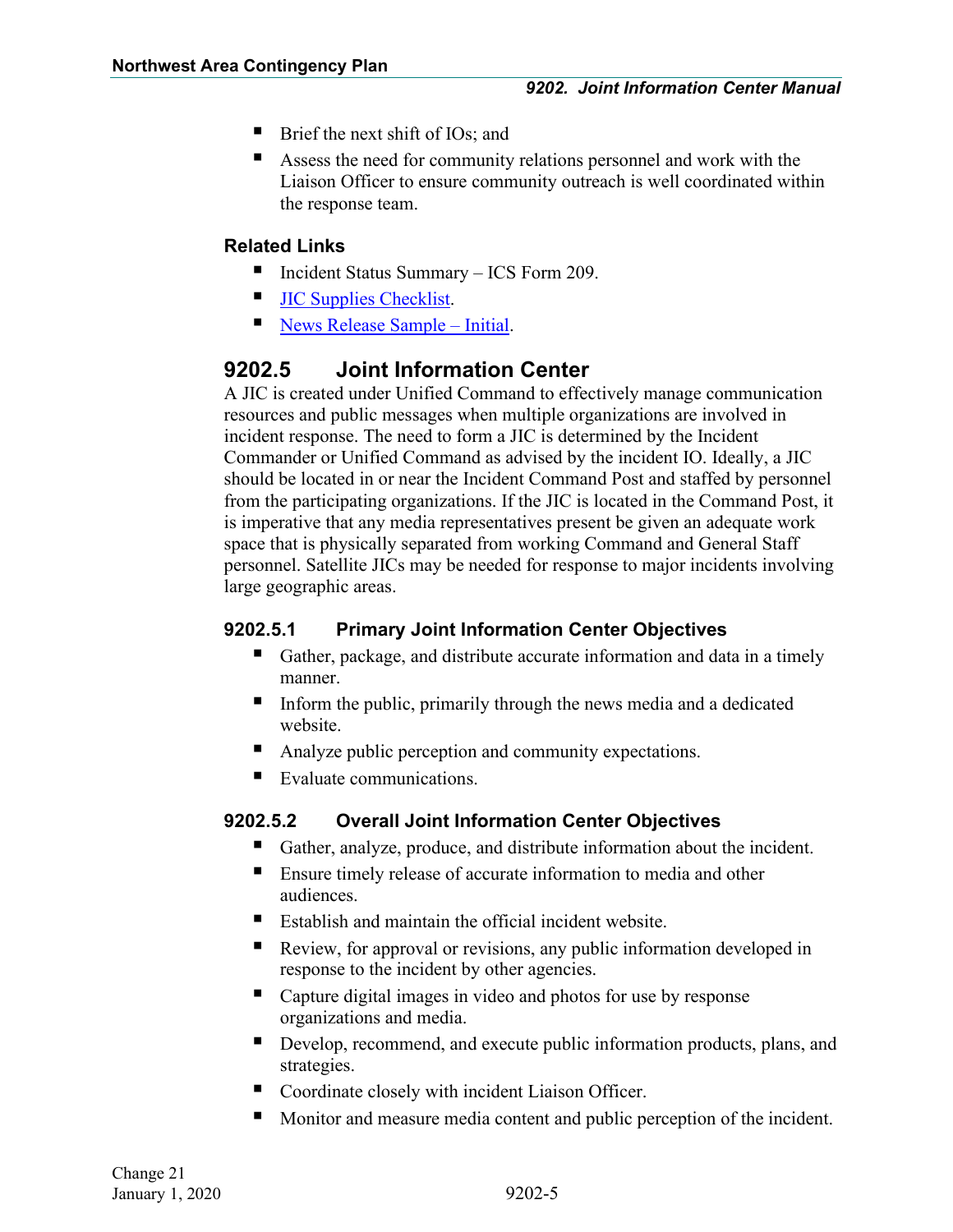- Inform the Incident Commander/Unified Command regarding public reaction, attitudes, and needs.
- **Prepare appropriate response personnel for news conferences and** interviews.
- Identify and correct rumors and misinformation.
- Evaluate response communications when the JIC is deactivated.
- **Produce a log and organize all JIC materials for distribution to the** Documentation Unit each day.

#### <span id="page-9-0"></span>**9202.5.3 Joint Information Center Set-up and Logistics**

A Logistics Section staff member, in consultation with local community leader(s) or state emergency management agency, may help select a location for and set up the JIC. A dedicated Information Technology Specialist may also be recruited. JIC space should:

- Be located in or as near the Command Post as possible;
- Be large enough to accommodate the anticipated number of JIC personnel and the Liaison Officer, if possible, working in any given shift;
- Have adequate numbers of tables, chairs, and electrical outlets or power strips approved within fire codes;
- Accommodate a phone bank with dedicated lines and computers connected to the Internet; and
- **Provide quick access to printers, copier, fax, and email.**

Two things needed immediately are:

- A phone if land lines are initially scarce, consider using a dedicated land line to take incoming calls from media and use cell phones to call out; and
- A computer with necessary software, printer, and internet capability. Electronic distribution of news releases can be handled by the JIC or by an office of a participating agency.

#### **Related Links**

**[JIC Supplies checklist.](#page-39-0)** 

#### <span id="page-9-1"></span>**9202.5.4 Joint Information Center Deactivation**

The Incident Commander/Unified Command, with advice from the Public Information Officer (PIO), determines when to deactivate the JIC. PIO may also be referred to as the Information Officer (IO) and they are the same position. When deactivating a JIC:

- Notify community and local officials about the closing and provide regional contact information;
- Notify media and agency communication managers about the closing and provide regional contact information;
- **Prepare a comprehensive deactivation news release for lead agency** headquarters approval and distribution;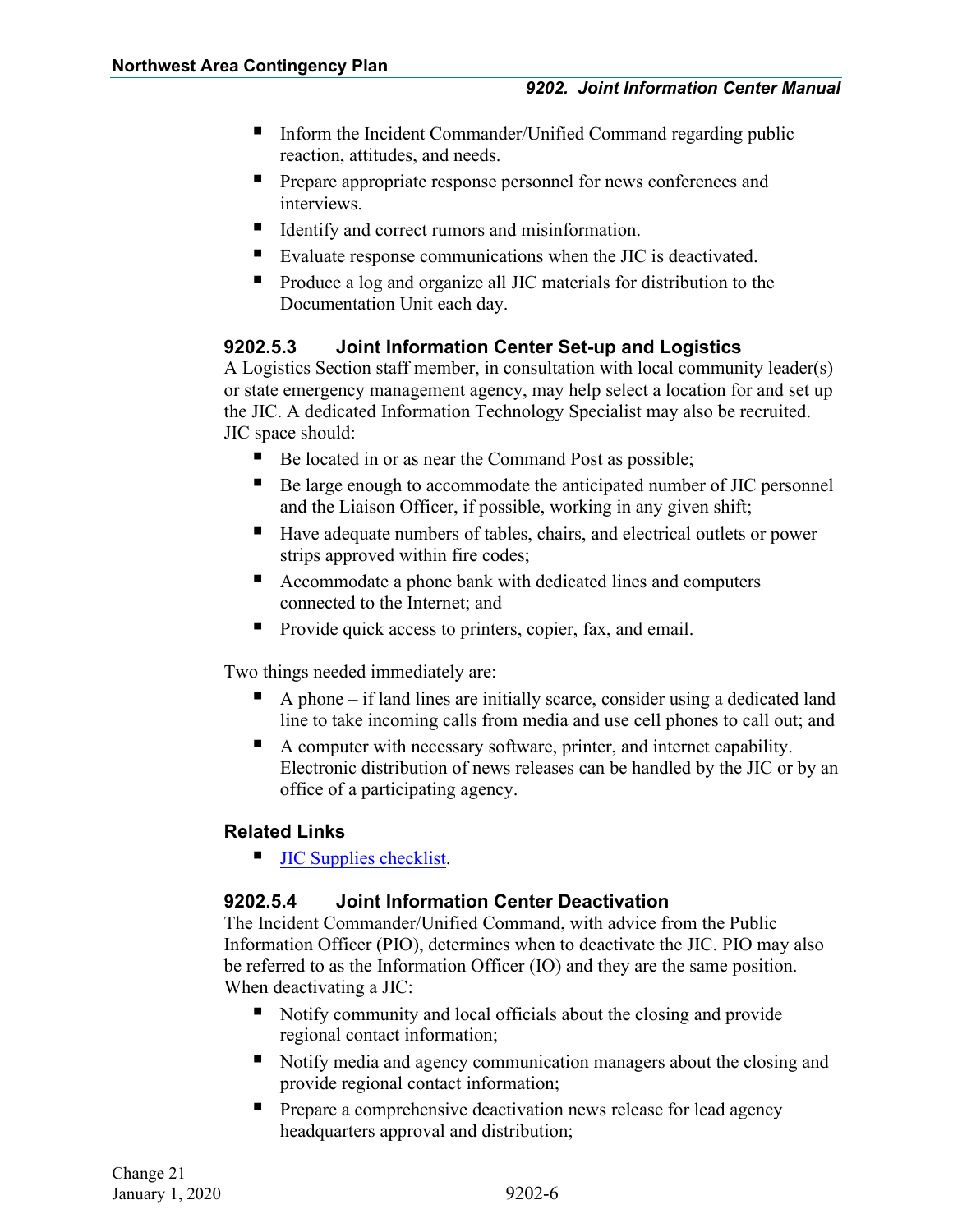- **Provide casebooks to communication managers whose organizations will** assume responsibility for ongoing information;
- Complete an after-action report and participate in evaluation discussions;
- Return equipment and supplies;
- Update list of equipment and supplies; and
- Inventory and replenish "go-kits."

## <span id="page-10-0"></span>**9202.6 Joint Information Center Organization, Positions, and Responsibilities**



\*An incident may require a significant community relations effort. In these cases, a separate Community Relations Unit should be formed.

**Figure 9202-2 Joint Information Center Organization**

#### <span id="page-10-1"></span>**9202.6.1 Joint Information Center Organization**

A JIC is a flexible organization that can expand or contract, depending on the incident and number of available personnel. Staff within the JIC may be assigned to fill different roles from day to day, depending on priorities. While no two JICs are structured exactly the same, they should generally operate with key functional units filled by one or more personnel.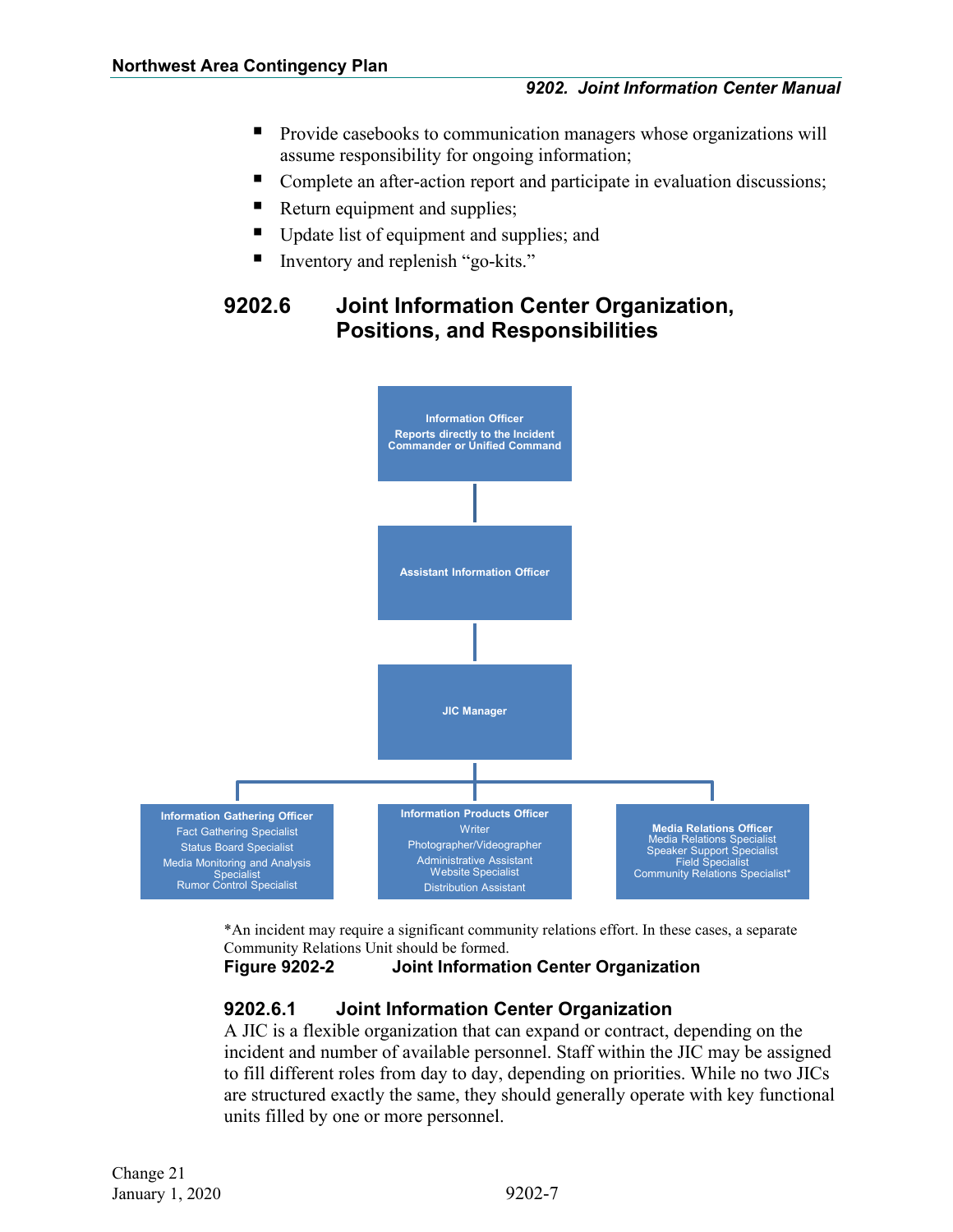#### <span id="page-11-0"></span>**9202.6.2 Incident Information Sources**

The Situation Unit within the Planning Section generates and coordinates nearly all incident information. JIC personnel should review the job descriptions found in the Field Operations Guide for the Resource Unit Leader, Situation Unit Leader, and Environmental Unit Leader and be familiar with the information these groups can provide the JIC. A schedule must be established for information updates from these groups each day that conforms as closely as possible to the Planning Cycle established by the Planning Section Chief. JIC personnel determine what visual materials or displays are needed for a press conference, working with the Situation Unit Leader to produce maps or other display needs.

Examples of displays include:

- **Base Maps** used in the field by field observers; these depict where an incident is, from a ground perspective, and where workers are;
- **Over Flight Maps** used during over flights; these depict where oil and equipment actually are located;
- **Response Resource Status Map** depict where majority of response resources are operating;
- **Situation Maps** depict where the oil is located; also can depict various Geographic Response Plans in the area, staging areas, Command Post, and other relevant materials;
- **Resources at Risk and Protection Strategy Maps** show where natural, cultural, and economic resources at risk are located and activities are being conducted to protect them;
- **Trajectory Maps** depict where the National Oceanic and Atmospheric Administration predicts that the oil will spread over time;
- **Road Maps** depict road closures;
- **Nautical Charts**; and
- **Digital photographs and/or video**.

#### <span id="page-11-1"></span>**9202.6.3 Information Officer**

The RRT/NWAC prefers that the spiller not fill the IO position. This applies to both government agency and private industry spillers. However, the RRT/NWAC recognizes that Unified Command holds the discretion to fill the position with whomever they choose. Unified Command should consider credibility with the media and public, as well as previous experience in drills or spills, familiarity with the Northwest Area plan tools and policies and with Emergency Management Support Function #15. Upon concurrence of Unified Command, the spiller may fill the IO position.

The RRT/NWAC encourages RPs to designate an Assistant IO (see below) to participate in meetings attended by the IO and to be present during briefings by the IO or delegate.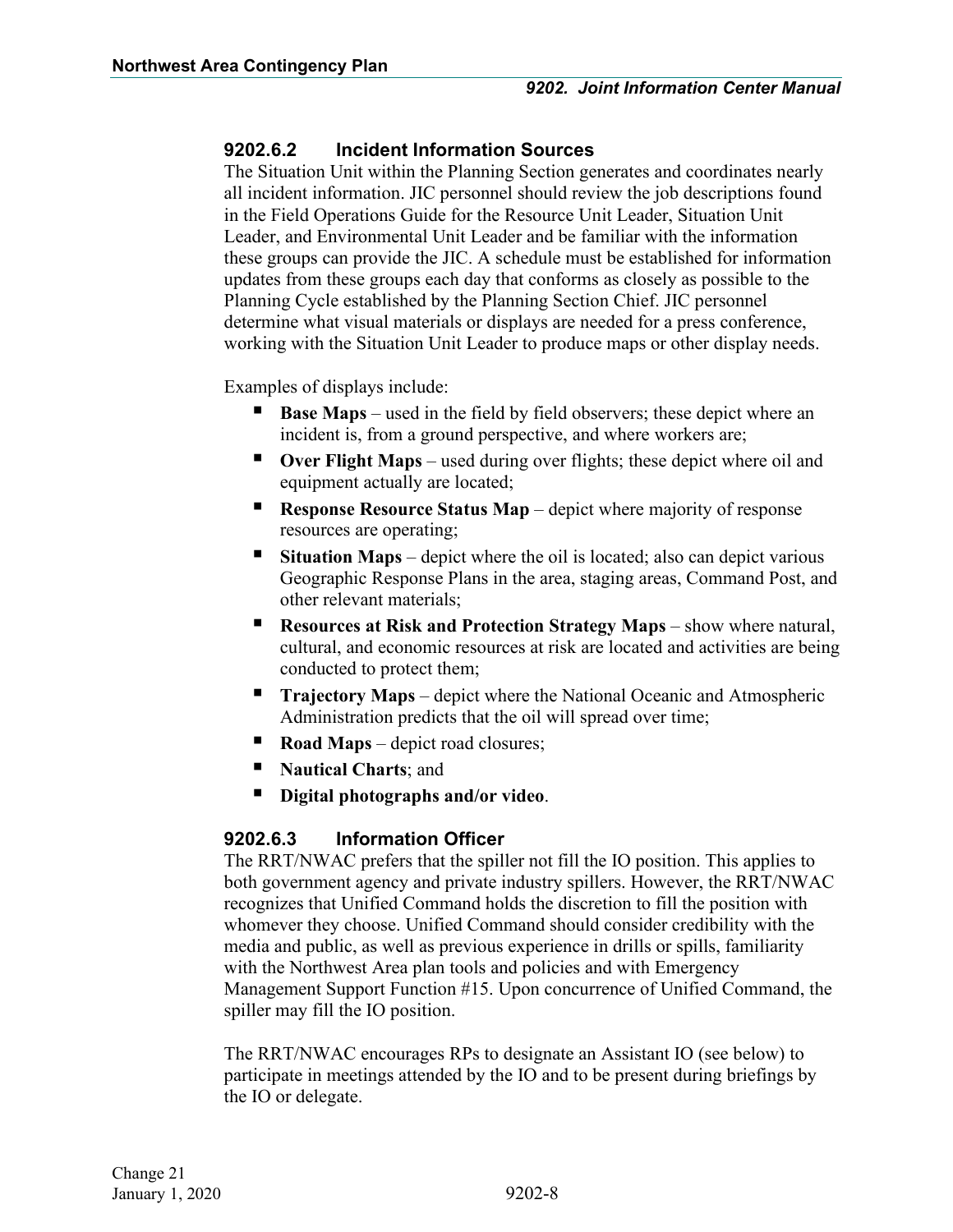The IO is appointed by and reports to the Incident Commander or Unified Command. The IO should be trained in the Incident Command System (ICS), familiar with the NWACP, and experienced in public affairs, public speaking, crisis communication, media relations, and principles of JIC management.

The IO will:

- Oversee JIC operations in accordance with this JIC Manual, ensuring adequate space, equipment, and available personnel;
- Appoint personnel to key positions based on skill level and previous training;
- Coordinate with the Liaison Officer to assign responsibility for community outreach.
- Participate in Unified Command meetings and provide advice for handling issues;
- Develop public information plans, goals, and strategies for specific operational periods;
- Analyze public perceptions and make necessary strategic adjustments;
- **Provide direction for handling controversial and sensitive issues;**
- Establish daily schedules for news conferences, briefings, tours and public meetings. These should be closely coordinated with the Operational Planning Cycle. This ensures that the IO has the latest information available;
- Prepare Unified Command for news conferences;
- Moderate news conferences and assist with public meetings. It is suggested that the task of news conference moderator be assigned to someone other than the spiller, if the spiller is filling the IO position;
- Conduct media briefings;
- Develop plans for media tours and assist the Liaison Officer with very important person (VIP) tours and visits;
- Obtain approval from Unified Command to disseminate public information products;
- Seek general approval from Unified Command to post simple, factual updates to the Incident Website without Unified Command review;
- **Monitor traditional, electronic, and social media; correct misinformation** and identify trends and issues;
- Coordinate exchange of information among other sections and participating agencies; and
- Resolve disputes among JIC personnel or organizations involved with public information.

### **Related Links**

- [JIC Supplies checklist.](#page-39-0)
- [Daily Briefing checklist \(for IO or Designee\).](#page-38-0)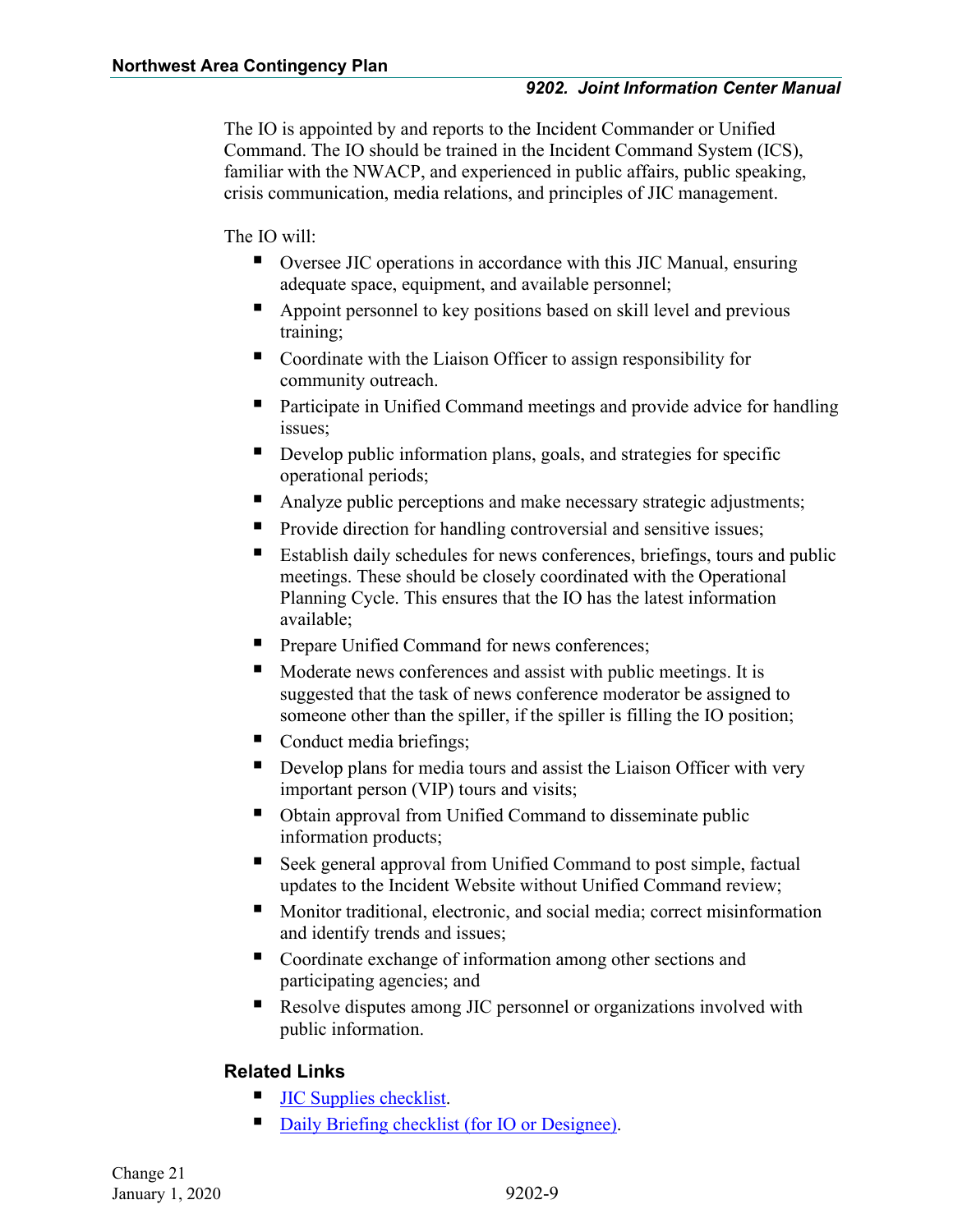- [News Release Sample –](#page-43-1) Initial.
- [News Conference/Public Meeting Worksheet.](#page-41-0)
- [Moderator Script Outline.](#page-66-0)
- Daily Unit Log ICS Form 214.
- Individual  $Log ICS$  Form 214a.

#### <span id="page-13-0"></span>**9202.6.4 Assistant Information Officer**

The Assistant IO (from the RP) helps the IO by carrying out assignments and tasks as directed by the IO. The Assistant IO may attend all the same meetings as the IO. The Assistant IO should have the same level of technical capability and qualifications as the primary IO and should be prepared to assume the duties if the IO is unable to carry them out. Unlike a deputy, an assistant does not have decision-making authority unless specifically delegated by the IO and cannot step in for the IO in his or her absence.

#### <span id="page-13-1"></span>**9202.6.5 Joint Information Center Manager**

When a JIC manager is required, he this position is appointed by and reports to the IO to supervise and coordinate activities of the Information Gathering, Information Products, and Media Relations Units. The position should be filled by an experienced public information specialist with a similar level of technical capability and qualifications as the primary IO. He or she must be familiar with the ICS. Necessary skills include managing people and projects, writing, editing, proofreading, and community and public outreach skills.

The JIC Manager:

- **Ensures that JIC operations and personnel are functioning well and** promptly addressing emerging needs;
- Assigns JIC positions, work, and deadlines;
- Notifies agency communication managers when the JIC has been activated;
- Reviews and revises, when necessary, public information materials developed by government agencies prior to web-posting or distribution;
- Sets staff work hours and the daily JIC operations schedule;
- Establishes internal communication procedures;
- Ensures that approved, spell-checked news releases adhere to Associated Press style and that other materials are distributed internally and externally;
- Requests information technology support from the Logistics Unit to install and provide expertise in computers and telephone equipment or programs; (JIC information technology support typically is most needed in the first days of incident response and for ongoing periodic troubleshooting thereafter);
- Completes daily unit log;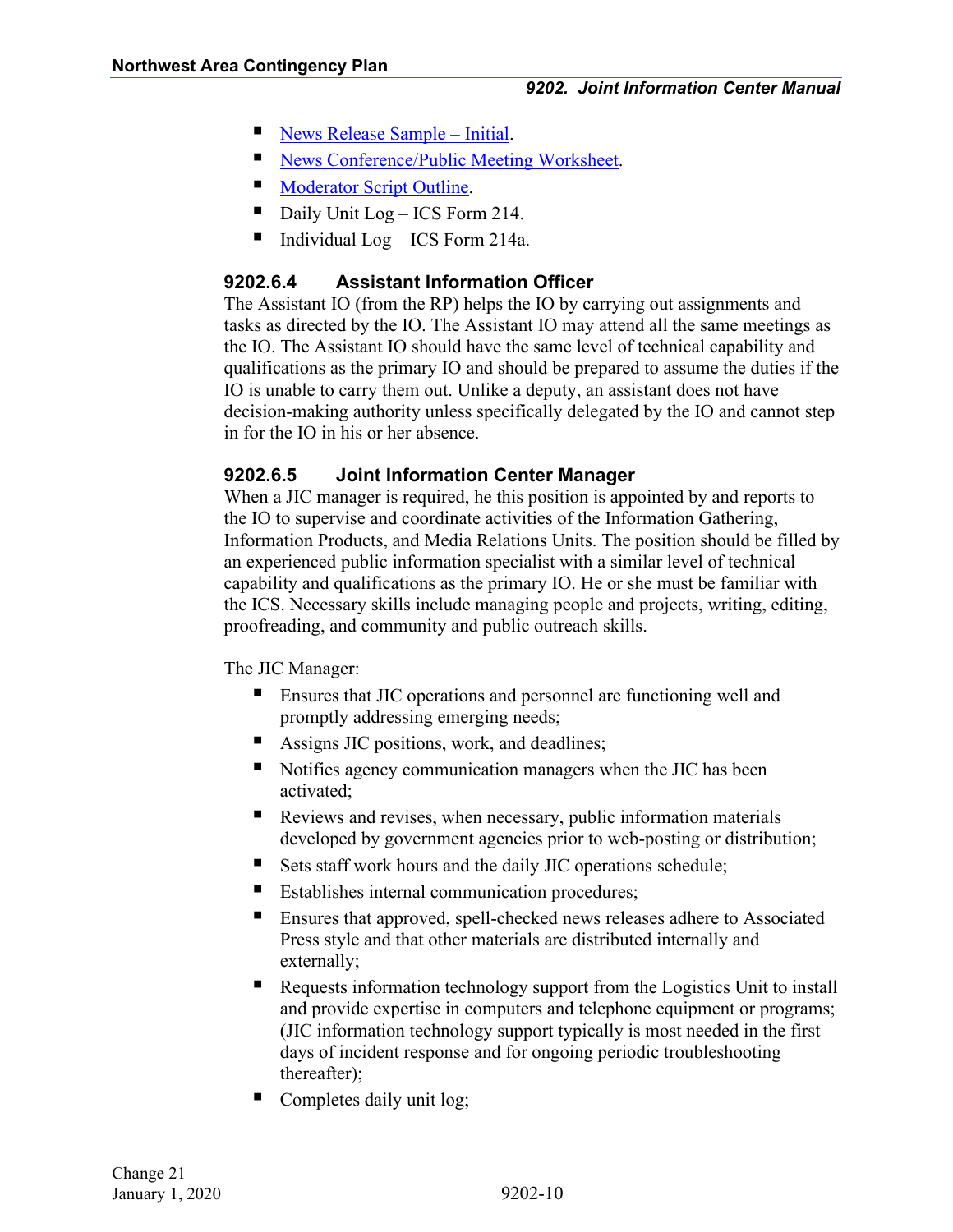- Ensures that all JIC costs are accounted for, including travel and other reimbursement vouchers, and provided to the Finance/Administration Section; and
- Briefs JIC personnel at the beginning of each shift.

#### **Related Links**

- **[Agency Communication Managers E-List.](#page-67-0)**
- Daily Unit Log ICS Form 214.
- Individual Log ICS Form 214a.
- **[JIC Supplies checklist.](#page-39-0)**

#### <span id="page-14-0"></span>**9202.6.6 Information Gathering Unit**

Information Gathering personnel are responsible for gathering, analyzing, and displaying up-to-date information about incident response. They also monitor and respond to traditional and social media coverage, and attempt to control rumors. Information Gathering positions should be assigned to people with any combination of skills in public affairs, crisis response, journalism, JIC operations, and management.

Information Gathering personnel:

- Gather, manage, and analyze information from all parts of the JIC and Unified Command;
- **Post and distribute incident information to JIC personnel and to the** Documentation Unit for posting in the Command Post;
- Respond rapidly to requests for information from Media Relations Specialists;
- Analyze and respond to media and social media reports; and
- Respond rapidly to breaking news and rumors.

#### <span id="page-14-1"></span>**9202.6.6.1 Fact Gathering Specialist**

Fact Gathering Specialists gather, analyze, and distribute up-to-date information about incident response to other JIC personnel. A Fact Gathering Specialist essentially fills the role of "internal reporter" and must possess good listening, note-taking, and writing skills. Fact Gatherers should be familiar with the ICS especially the Planning Section Situation Unit—and have a working knowledge of key concepts, terminology, and subject matter. Fact Gathering Specialists must use critical resources, including Operations Section briefings and Planning Section meetings. Fact Gathering Specialists should also request the Situation Unit Leader to obtain specific types of information for the JIC.

The Fact Gathering Specialist:

 Attends Planning/Situation meetings, takes good notes, and seeks clarification when needed;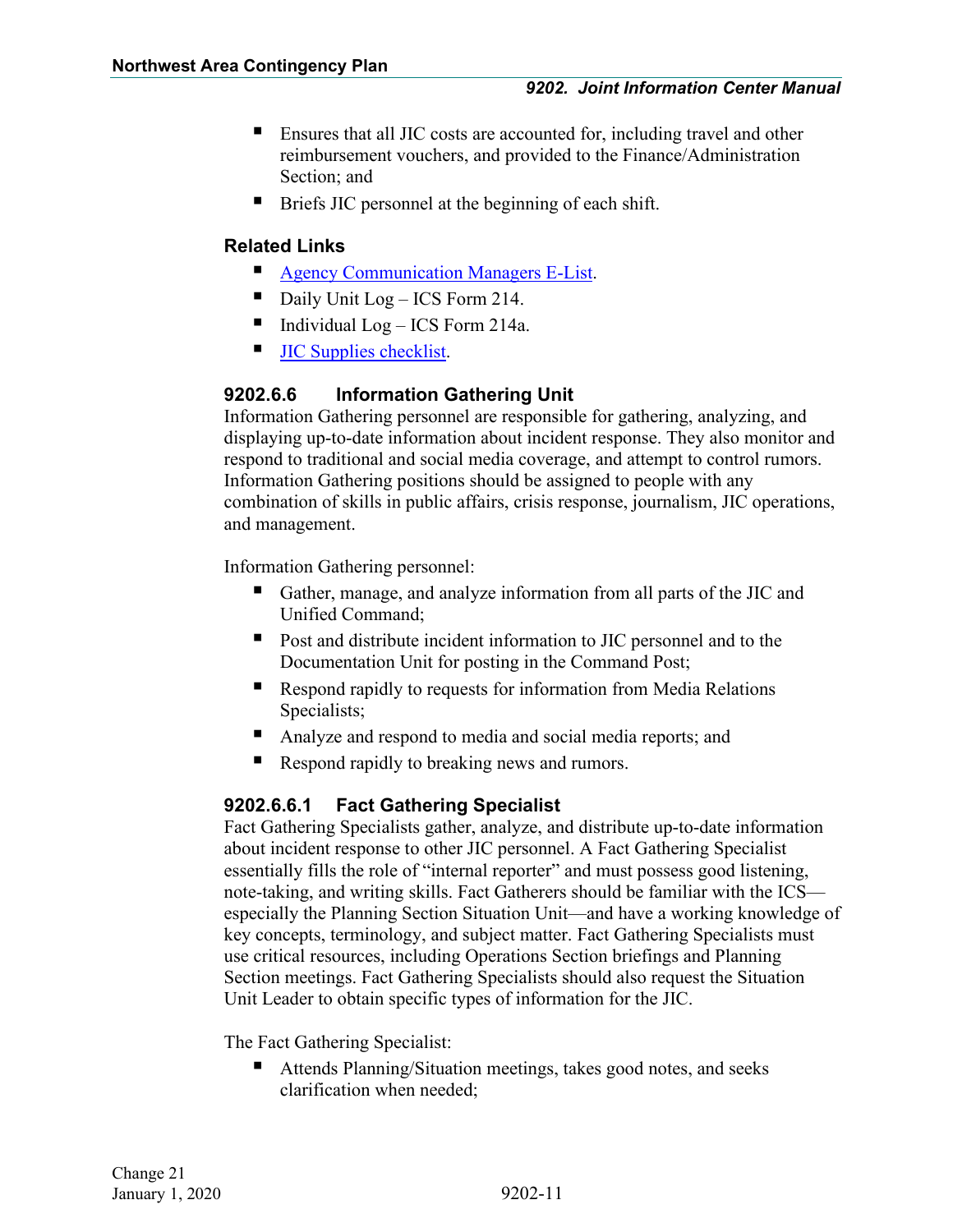- Routinely checks for new or updated information from the Planning Section Situation Unit;
- Quickly finds and provides answers to questions from JIC personnel; and
- Locates fact sheets, maps, aerial photos, and other resources to be attached to and distributed with news releases or posted on the incident website.

#### <span id="page-15-0"></span>**9202.6.6.2 Status Board Specialist**

Status Board Specialists display incident information on status boards in the JIC. Status Board Specialists should work with the Planning Section's Situation Unit to maintain information boards in conspicuous areas of the Incident Command Post and in the field when possible. The Status Board Specialist should distribute copies of news releases, fact sheets, current command message(s), and talking points to all members of the JIC.

The Status Board Specialist:

- Displays information on status boards in the JIC; and
- **Provides a synthesis of status-briefing information to members of the** Information Products Unit and other JIC personnel.

#### **Related Links**

■ Incident Status Summary – ICS Form 209.

#### <span id="page-15-1"></span>**9202.6.6.3 Media Monitoring and Analysis Specialist**

Media Monitoring and Analysis Specialists evaluate the content and accuracy of news and social media reports and identify any trends or developing issues. Persons in this position should provide daily or more frequent coverage synopses of prominent/sensitive issues, inaccuracies, and viewpoints and recommendations for corrections to the Media Relations Officer.

The Media Monitoring and Analysis Specialist:

- Monitors blogs and social media/networking sites;
- Monitors, clips, and distributes all incident-related news from print and electronic media;
- Gathers perspectives from the media, public, affected communities and other stakeholders about the progress of the response efforts; and
- If Identifies potential issues of concern, problems, and rumors and reports information to the PIO, Rumor Control Specialist, and appropriate agency or staff.

#### <span id="page-15-2"></span>**9202.6.6.4 Rumor Control Specialist**

Rumor Control Specialists receive, verify, and ensure that facts are disseminated to dispel false rumors regarding the incident.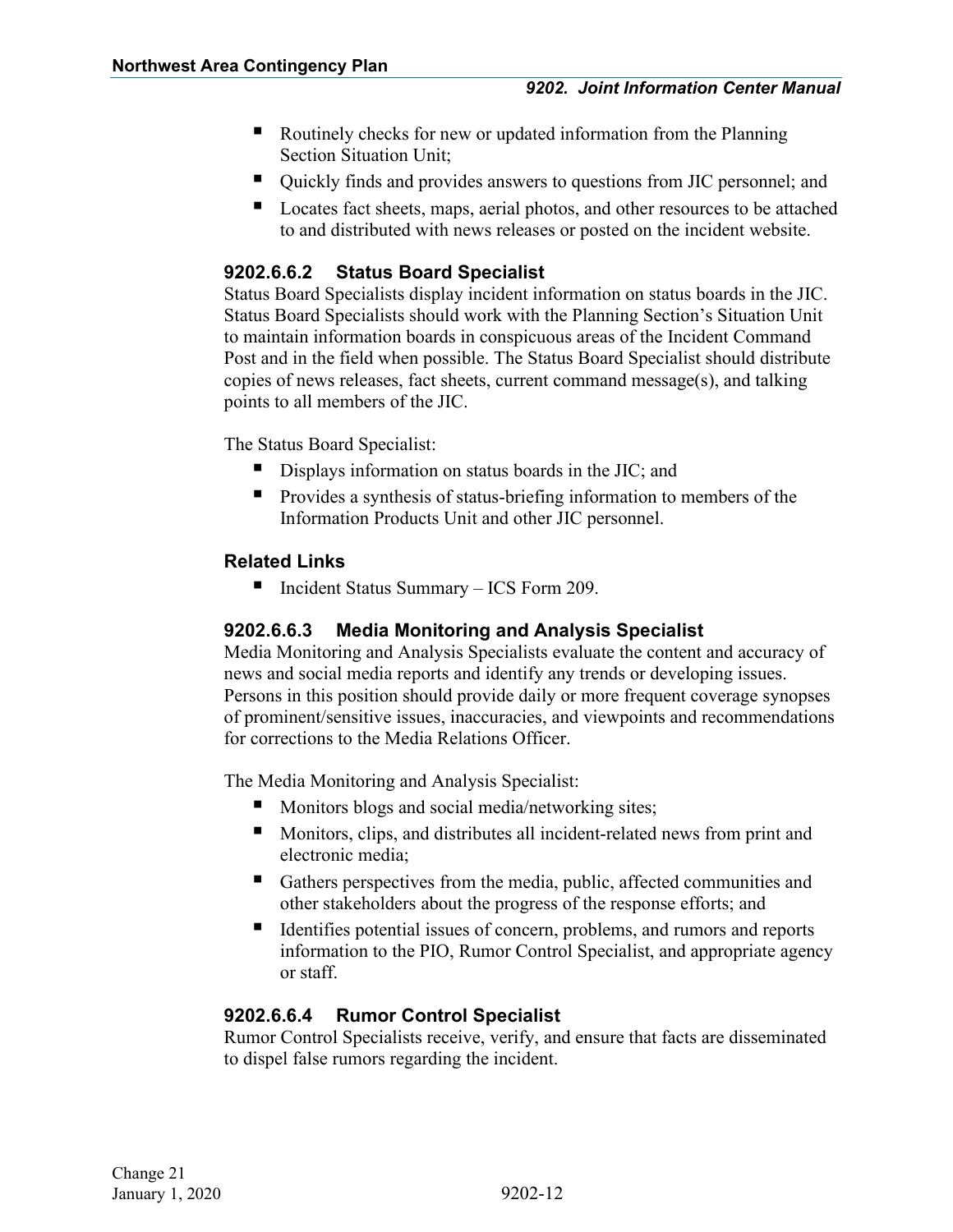The Rumor Control Specialist:

- Monitors incoming emails, online communities (blogs, social networks), and local print and broadcast media to evaluate/validate rumors;
- Receives rumor reports from others in response (e.g., Media Relations Specialist or Community Relations Specialist or those who work with media or the public in the field);
- Identifies and reports rumors that may cause greatest concern or problems to the Information Gathering Officer, Information Products Officer, Media Relations Officer, and Community Relations Officer/Specialist; and
- Reports results of each rumor investigation to Unit Officers noted above.

#### <span id="page-16-0"></span>**9202.6.7 Information Products Unit**

Information Products personnel are responsible for developing, writing, and distributing information-based materials. Information Products positions should be assigned to people with some combination of skills in public information, journalism, photography, web management, desktop publishing, and ICS and JIC experience.

#### <span id="page-16-1"></span>**9202.6.7.1 Writer**

Writers produce news releases and nearly all other print material. At least one, and often more, news releases are produced each day. Other products include fact sheets, talking points, meeting agendas, and presentation materials. Depending on staffing levels and skills, Writers may collaborate with Media Relations Specialists to produce radio feeds and visual material for media and others. They may also work closely with the Website Specialist (see below), who formats material for posting on the official incident website and provides that material to other organizations for posting.

Writers should possess a combination of skills in writing, editing, design, and layout.

The Writer:

- Develops communication and outreach products (e.g., news releases, talking points, briefings, fliers, fact sheets, public service announcements, etc.);
- Takes publication-quality digital photographs for media and other users;
- Produces digital broadcast-quality video clips, radio feeds and Public Service Announcements; and
- Develops briefing packets and handouts for news conferences, VIP tours, public meetings, and other venues.

#### **Related Links**

[News Release Sample –](#page-43-1) Initial.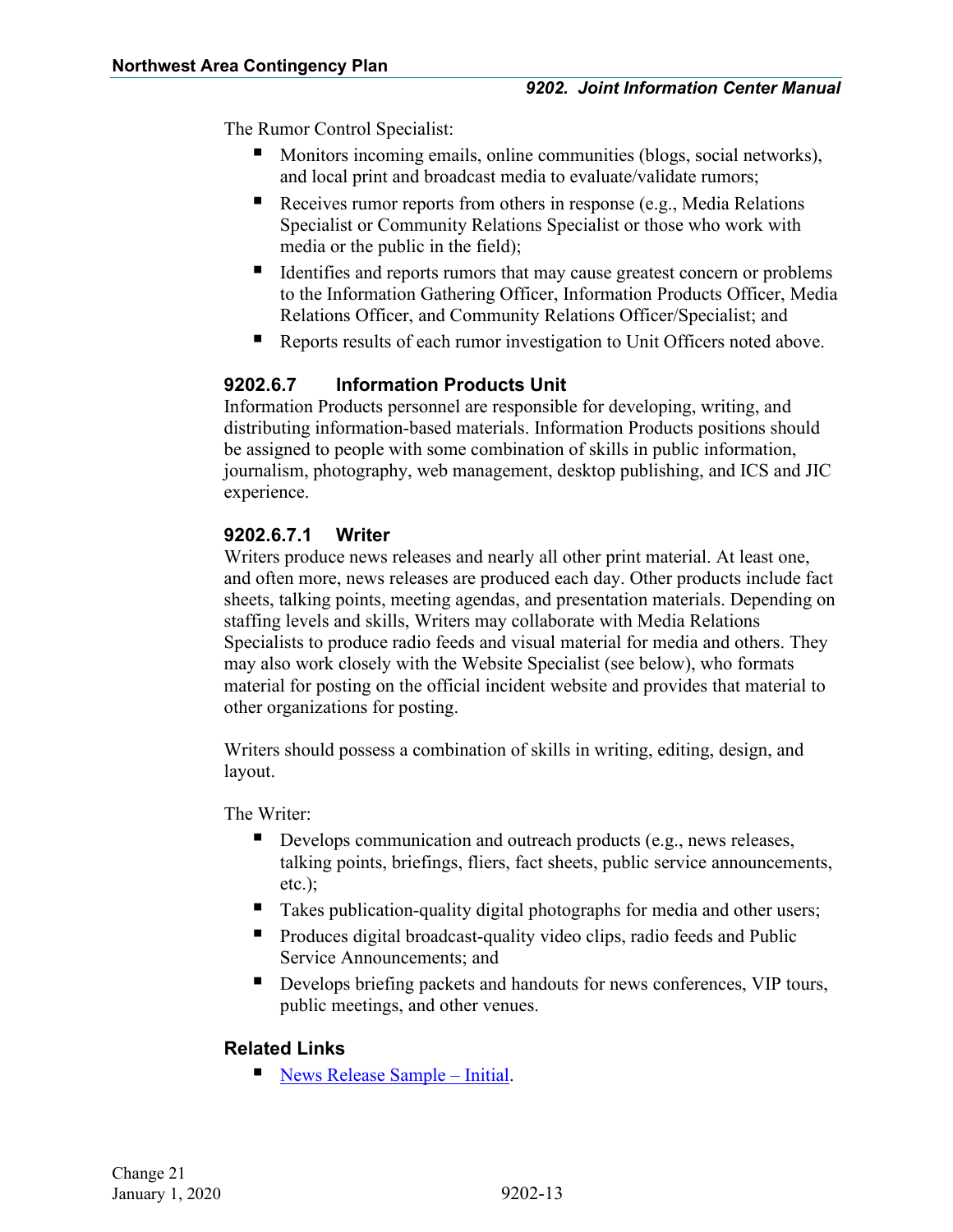#### <span id="page-17-0"></span>**9202.6.7.2 Photographer/Videographer**

The Photographer/Videographer shoots high quality digital photos and video for release to the public and media. Personnel in this position should possess advanced skills and experience in digital photography, digital videography, and digital editing and broadcast production. In addition, it is possible that the Safety Officer may require Hazardous Waste Operations and Emergency Response **(**HAZWOPER) certification for the Photographer/ Videographer to capture images from the hazard site.

The Photographer/Videographer:

- Shoots and edits photographs of high (print) quality;
- Shoots and edits video of broadcast quality:
- Catalogs and manages all photos and videos;
- Provides all photos and videos to the Administrative Assistant for the casebook and the Website Specialist for the JIC Website; and
- Obtains high quality photos or video from responders when possible.

#### <span id="page-17-1"></span>**9202.6.7.3 Administrative Assistant**

An Administrative Assistant provides support to the Information Products Officer and his or her staff. This position ensures that all information posted on the incident website is timely, accurate, continuously updated, and approved by Unified Command.

The Administrative Assistant:

- **Provides support for media briefings and town meetings;**
- Works with Logistics Section to obtain, set up, and run audio/visual support for briefings;
- **Provides all JIC files and products to the Documentation Unit by the end** of each shift;
- Establishes contacts and schedules regular times to retrieve information from all sections within the ICS structure;
- Catalogs, files and copies all JIC printed materials; and
- Produces and maintains a casebook.

#### <span id="page-17-2"></span>**9202.6.7.4 Website Specialist**

The Website Specialist ensures that all information posted on the incident website is timely, accurate, continuously updated, and approved by Unified Command. This position also provides material to other organizations for web posting and, if practical, monitors those websites. The position should be filled by a person with strong skills in creating and formatting web pages and working with digital images.

The Web Coordinator may be located in the Command Post or in a response agency's office to:

Maintain and update incident website and incident social media accounts;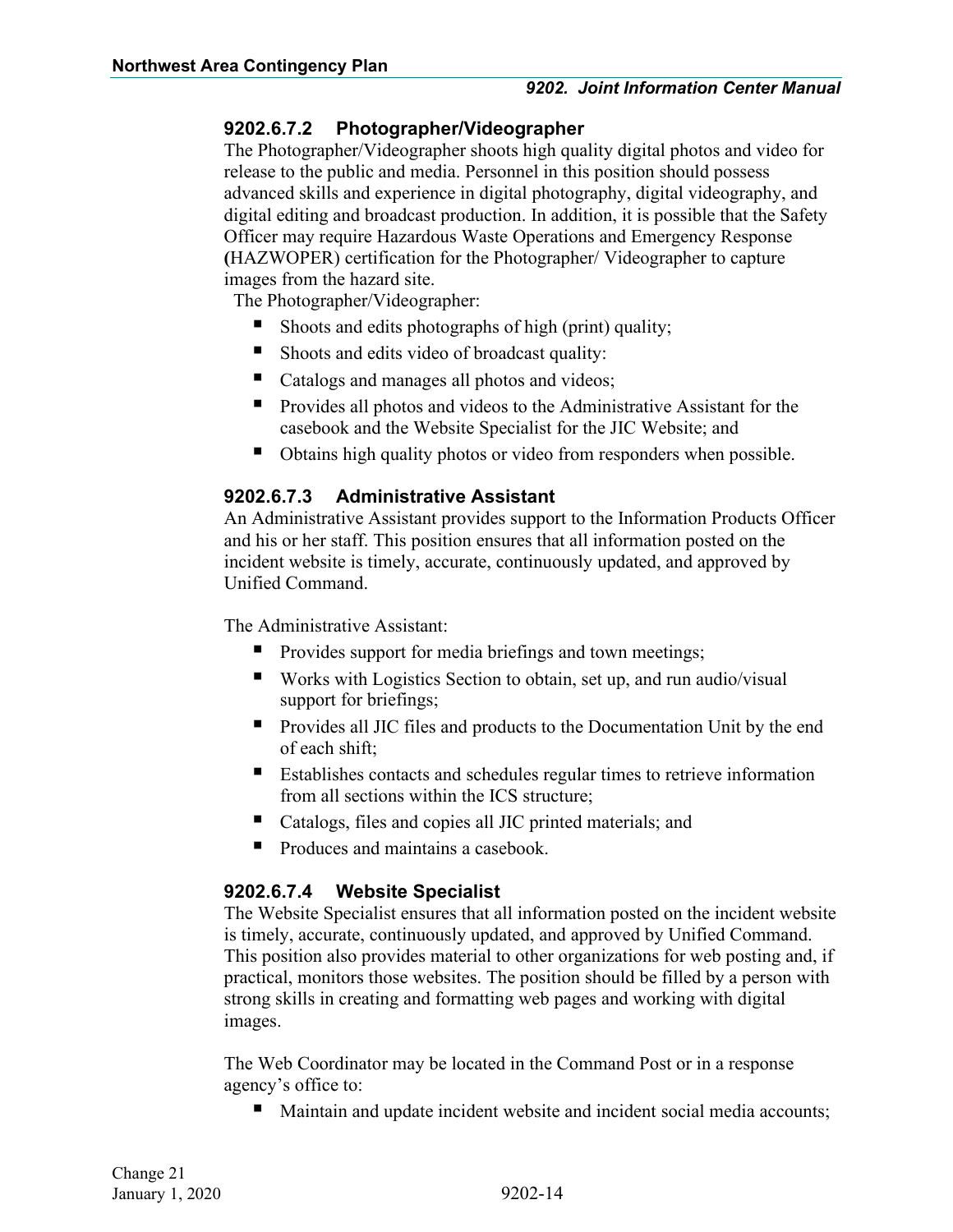- Route email inquiries to Media or Community Relations Specialists;
- Ensure appropriate approval of all items prior to posting on the incident website, blog, or social media accounts;
- Maintain a JIC blog if applicable;
- Use the incident website and social media accounts as forums to address questions, concerns or misinformation found on other websites, blogs, and chat rooms; and
- Establish a link that directs users to the incident website when the Command Post is deactivated.

#### <span id="page-18-0"></span>**9202.6.7.5 Distribution Assistant**

Distribution Assistants are appointed by and report to the JIC Manager. They are responsible for emailing news releases, fact sheets, and other materials developed for the media and public. They may also distribute information door to door, when necessary. Coordination with the Liaison Officer will ensure distribution to numerous non-media audiences.

#### <span id="page-18-1"></span>**9202.6.8 Media Relations Unit**

The Media Relations Unit is largely responsible for communicating with the media and the public. Personnel selected for these positions must possess experience in journalism, media relations, public affairs, public speaking, and crisis communications.

Media Relations personnel:

- **Provide support for news conferences, briefings, public meetings, tours,** and other activities;
- Support development and modification of communications and outreach strategies;
- Support development of materials and logistics for VIP tours;
- Field inquiries from reporters. (Stay on message. Stick with facts approved by Unified Command);
- Serve as incident spokespersons in print and broadcast media;
- Assist in organizing and hosting news conferences, media briefings, and public meetings;
- Coordinate with the Liaison Officer;
- Analyze news coverage and community feedback to determine the effectiveness of communication efforts;
- Recommend and develop strategies for providing information to news media;
- Escort reporters and others during tours;
- Develop and implement community outreach programs;
- Identify and correct rumors or misinformation;
- Maintain records of media calls;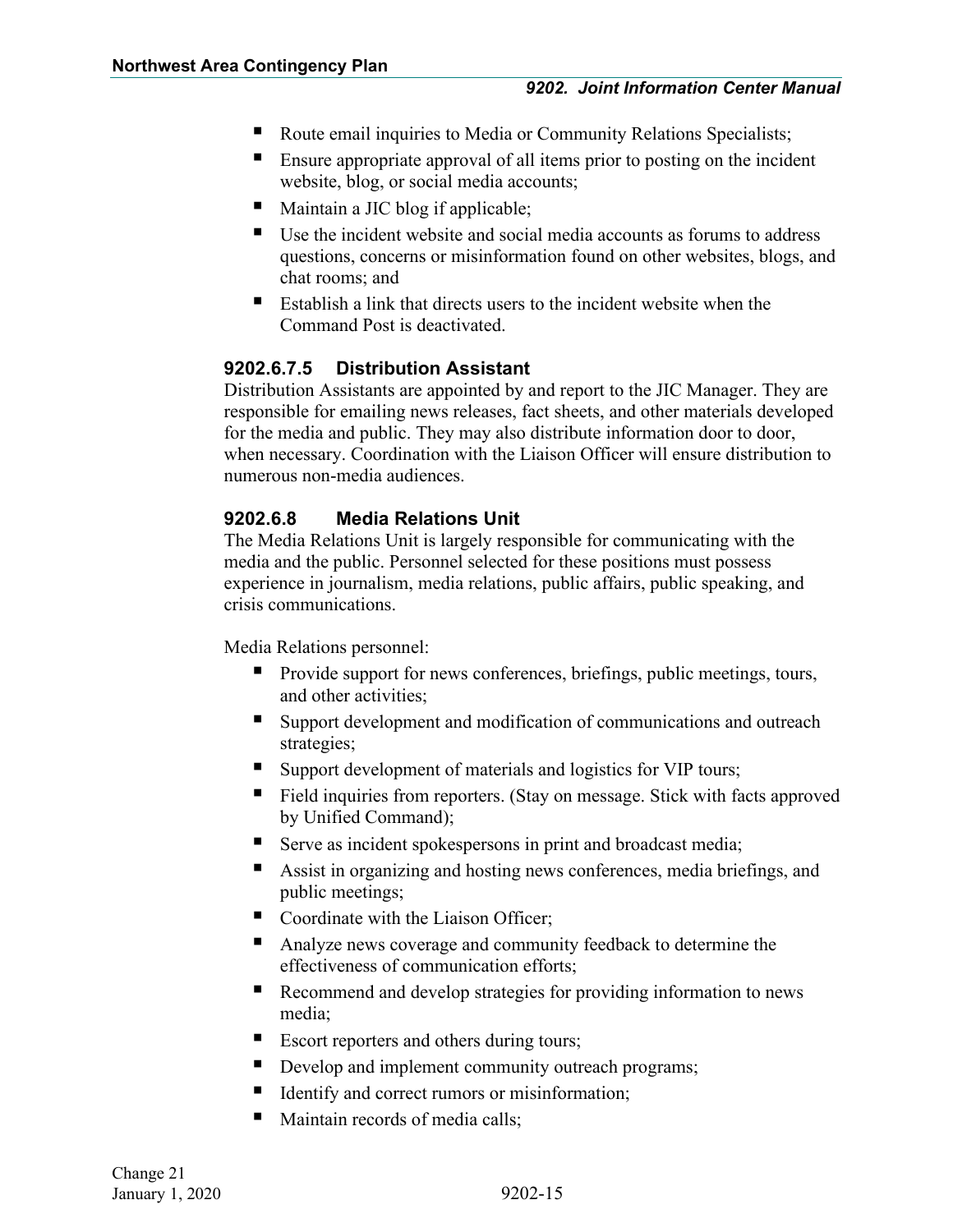- Maintain contacts lists of media; and
- **Promote story and feature ideas to target media.**

#### <span id="page-19-0"></span>**9202.6.8.1 Media Relations Specialist**

Media Relations Specialists rely on Fact Gathering Specialists to provide and update information. Media Relations Specialists should have experience interacting with the media.

The Media Relations Specialist:

- Serves as the incident spokesperson;
- Staffs the media phone-bank and responds quickly to information requests, using talking points, news releases, and fact sheets as resources;
- Conducts print and broadcast media interviews;
- **Prepares speakers prior to interviews; and**
- **Provides other Media Relations and JIC support as assigned.**

#### **Related Links**

■ [Media Content Analysis worksheet.](#page-72-0)

#### <span id="page-19-1"></span>**9202.6.8.2 Speaker Support Specialist**

Speaker Support Specialists coordinate meetings, interviews and other engagements.

The Speaker Support Specialist:

- Identifies, schedules, and prepares response personnel and subject matter experts for news briefings and interviews;
- Advises the PIO and JIC Manager on times for news briefings; and
- Works with the Administrative Assistant regarding the set-up and audiovisual needs for news briefings and media interviews.

#### <span id="page-19-2"></span>**9202.6.8.3 Field Specialist**

Field Specialists provide support to media and various JIC personnel in the field.

The Field Specialist:

- Coordinates with the Safety Officer to make sure that it is safe to escort people to the incident scene;
- **Ensures that media are properly prepared with information and equipment** prior to field visits; and
- Accompanies media to the incident scene and other field locations.

#### <span id="page-19-3"></span>**9202.6.8.4 Community Relations Specialist**

Community Relations Specialists are appointed by and report to the JIC Manager. However, they may work jointly with, or directly for, the Liaison Officer, depending on incident-specific needs. The Community Relations Specialist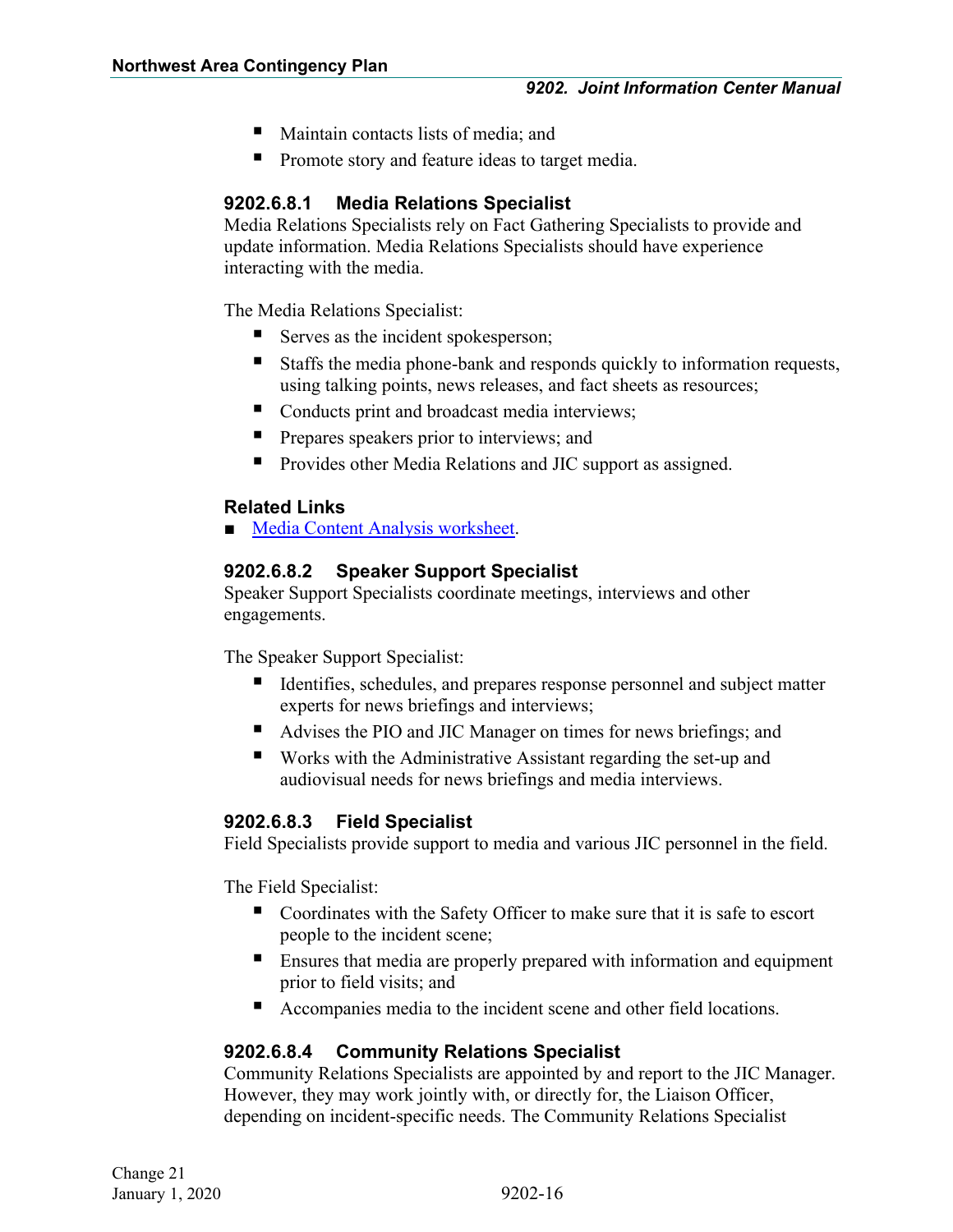should possess skills in public involvement, community outreach, public speaking, listening, and strategy development.

The Community Relations Specialist disseminates site-specific information developed by the Information Gathering Unit to the local community by methods other than mass media. Dissemination methods include:

- Community and public meetings;
- Community bulletin boards;
- Community websites;
- Community web calendar(s);
- Walk-in or walk-up information centers;
- Central community phone hot line (part of the JIC; use "dispatchers" to take all initial calls from both media and public; information about wildlife or where spilled oil is located must be reported to the Operations Section);
- Recorded message information;
- Door-to-door canvassing;
- Use of volunteers to disseminate community information;
- Contacts with schools and churches and community centers; and
- Contacts with nonprofit and service organizations, including neighborhood groups.

The Community Relations Specialist:

- Assists the Liaison Officer with arranging tour logistics for elected officials;
- Assesses public perception, summarizes public concerns, or analyzes content when requested by the IO or JIC Manager;
- Elevates important community concerns or site-specific knowledge through the proper chain-of-command;
- Interprets (oral) or translates (written) incident information for non-English-speaking communities;
- **Provides background and context to the IO and JIC Manager about** affected communities, including information about local economic and cultural concerns, past impacts from spills or other disasters/emergencies, organizations that can provide community and individual support, and opinion leaders;
- Maintains records of public calls;
- Recommends and coordinates community outreach efforts or programs; and
- Determines need for and format of public meetings and other public gatherings.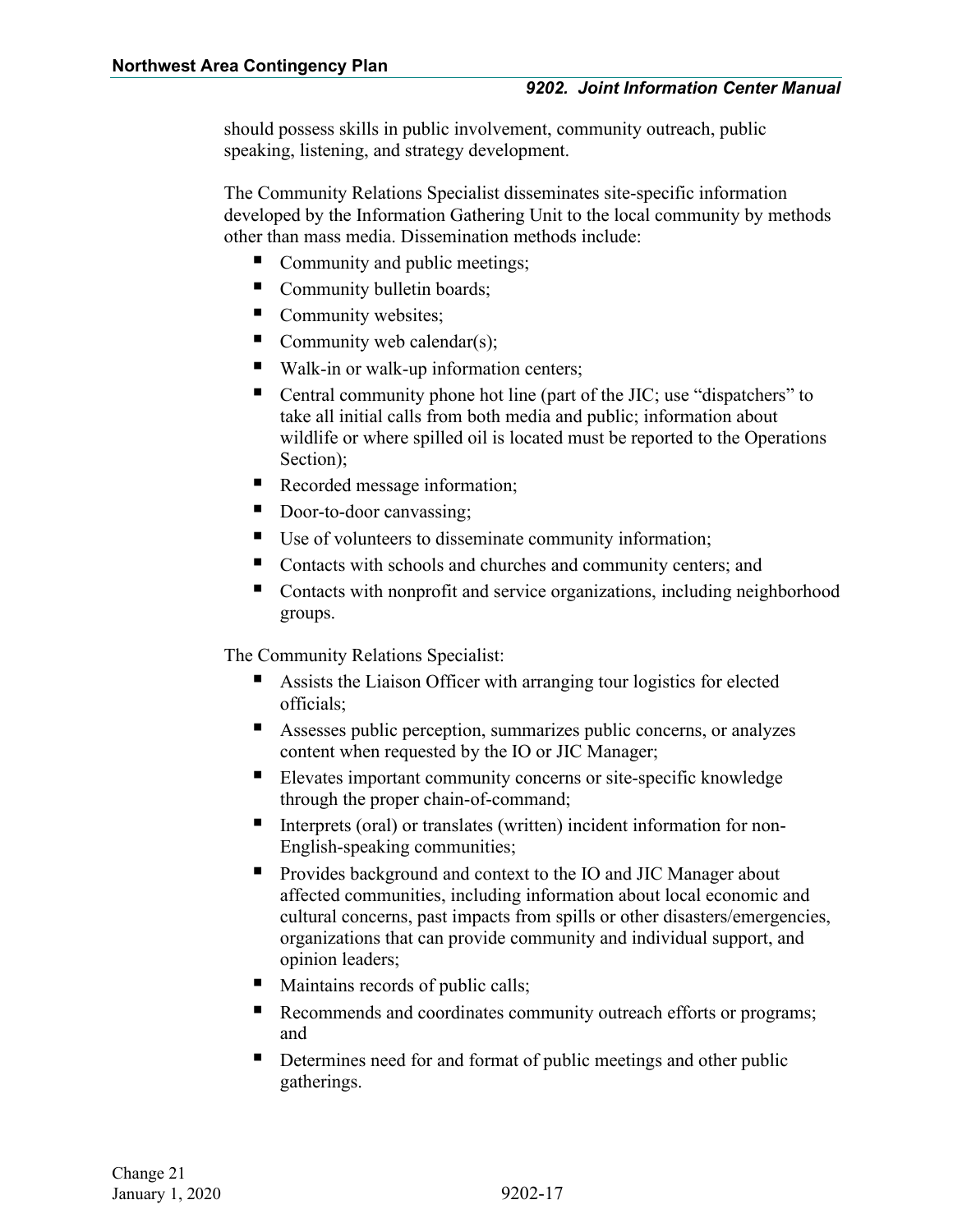#### **Related Links**

**[Field Escort Equipment and Communications checklist.](#page-68-0)** 

### <span id="page-21-0"></span>**9202.7 Joint Information Center Protocols and Procedures**

A JIC is responsible for media relations and public information during incident response. The following protocols and procedures guide JIC activities.

#### <span id="page-21-1"></span>**9202.7.1 Unified Command Approves News Releases**

Unified Command must approve all news releases prior to distribution. The Unified Command should review draft releases for factual accuracy, while avoiding getting bogged down in copyediting.

The IO is responsible for ensuring that Unified Command review and approval occurs quickly. If approval is delayed because of disagreement about factual statements, the IO should employ two tactics:

- 1) Re-word statements to satisfy Unified Command or,
- 2) Delete disputed statement(s) and try to resolve any issues before the next news cycle.

#### <span id="page-21-2"></span>**9202.7.2 Unified Command Approves Web Content, Publications and other Materials**

Besides press releases, Unified Command also must approve other public information developed by individual agencies responding to an incident. Review and approval must occur prior to publication, Web posting, or distribution. The IO or delegate will help facilitate this process. Whenever possible, review is completed as soon as practical, but no more than within two hours. In some instances, such as posting simple factual updates from the Situation Unit (ISC 209-OS), the IO may negotiate with Unified Command whether these products need their prior review.

#### <span id="page-21-3"></span>**9202.7.3 Coordination of Public Information among Other Agencies**

Coordination of public information by other agencies is required when the IO or JIC Manager notifies agency communication managers that a JIC has been activated. Coordination also occurs when public information specialists operate from their agency offices to form a "virtual JIC." Especially in the case of a virtual JIC, the IO should ensure that news releases list points of contact from all organizations participating in the JIC. This coordination loop helps avoid surprises and aids Unified Command to speak with a consistent voice. The IO, on behalf of the Unified Command, may be called upon to resolve any disagreements that may arise.

#### **Related Links**

**[Agency Communication Manager E-List.](#page-67-0)**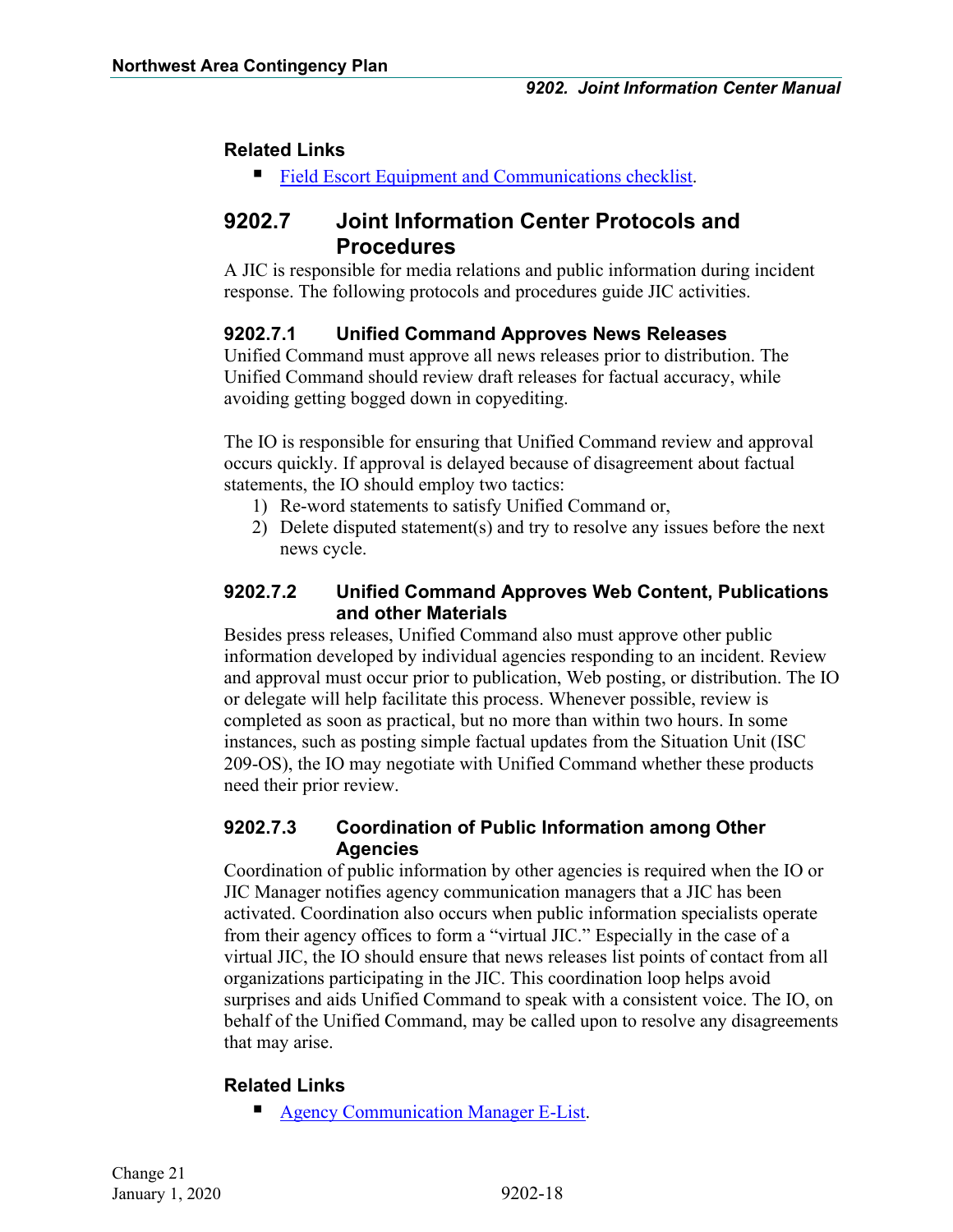#### <span id="page-22-0"></span>**9202.7.4 Coordination with the Liaison Officer**

Coordination with the Liaison Officer is an important responsibility of JIC personnel. A Liaison Officer is appointed by and reports to the Unified Command. The Liaison Officer is the point of contact for federal, state, and local agency representatives and elected officials with a vested interest in the response. Calls received by the hot line may be directed to the Liaison Officer. The Liaison Officer coordinates all calls from public and private entities offering assistance or requesting information. The IO is responsible for ensuring that the Liaison Officer's messages are consistent with those from the JIC.

#### <span id="page-22-1"></span>**9202.7.5 Communication Plans**

Communication plans for the JIC provide the context and tactics for achieving communication objectives. These plans should not be confused with the communication plan developed by the communications unit of the Logistics Section for the operational and tactical response. Plans are developed by the IO for a specific operational period to help the JIC "get ahead of a story" or anticipate issues, pitfalls, problems, and opportunities. Personnel from various parts of Incident Command may be responsible for certain plan deliverables. Any response personnel affected by a communication plan should be included as early as possible.

#### **Related Links**

**[JIC Communication Plan Outline.](#page-71-0)** 

#### <span id="page-22-2"></span>**9202.7.6 Incident Website and Social Media Accounts**

At the formation of a JIC, the PIO should provide a recommendation to establish an incident-specific website and use of social media accounts. The PIO should advise Unified Command of the options for hosting the incident-specific website, including agency supported site or purchase of site hosting platform.

The incident website could include news releases, fact sheets, photographs, video clips, maps, and other approved documents. The Website Specialist works closely with the JIC Manager to ensure that all information posted is accurate, updated, and approved.

#### <span id="page-22-3"></span>**9202.7.6.1 Best Practices for Use of Websites**

- The website should be the "flag ship" for all official information on the response, and agency social media should drive people to this website.
- The name and URL for the website should have a neutral, recognizable brand.
- The website ideally should be stood up within the first 24 hours.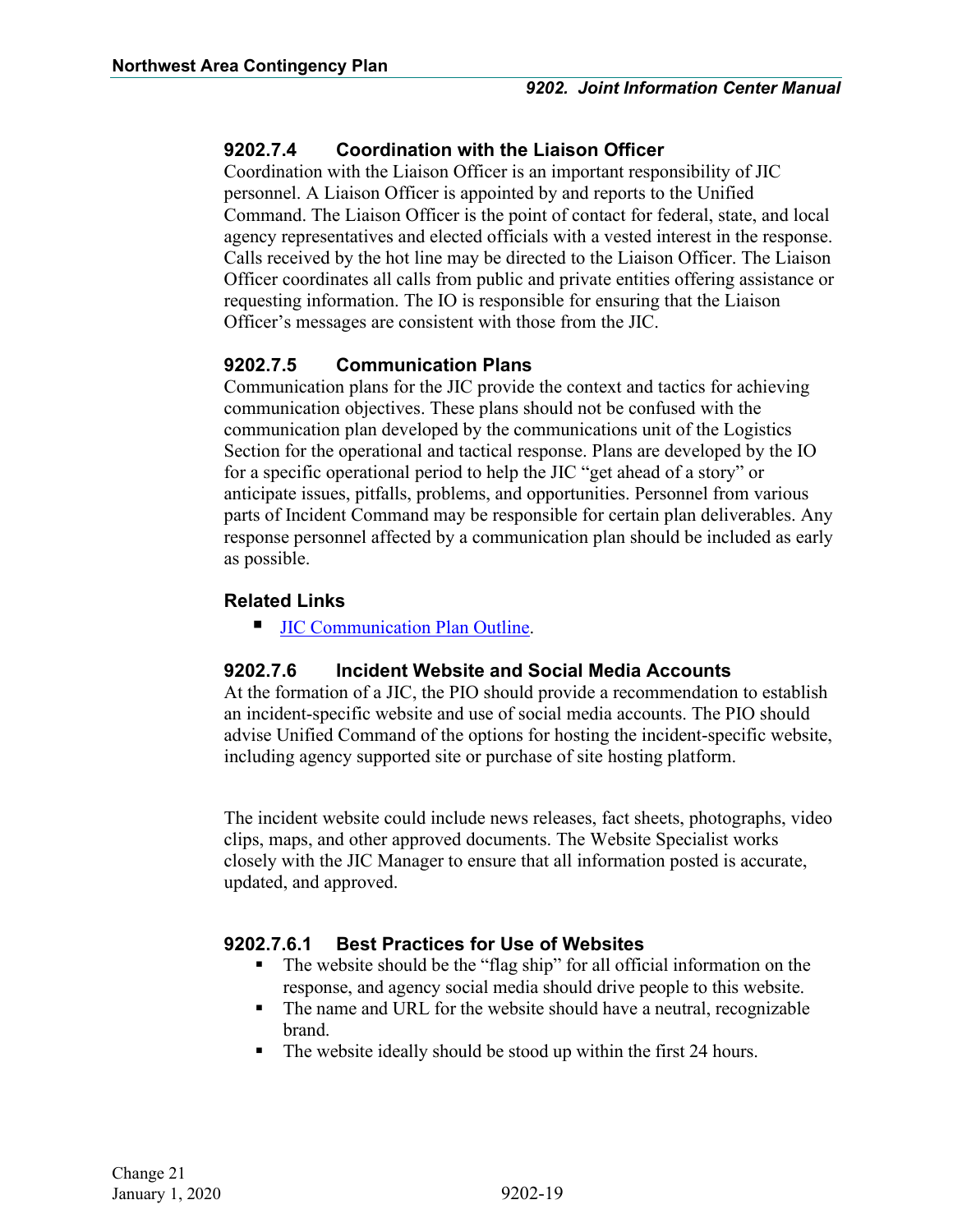#### <span id="page-23-0"></span>**9202.7.6.2 Timely Request for Unified Command to Approve Release of Information**

As early as possible after the initial response, the PIO is advised to secure general consent from Unified Command to post simple, real-time factual updates on the website and via existing/established agency social media accounts without further Unified Command involvement/approval. Such approval is meant to help the JIC be the first and best source of timely information. This will also help the Information Products and Media Relations Units manage rumors, fact-check, and supply time-sensitive and vetted information from a single, official release point.

This request should also include guidance for responders and Command Post staff on the use of personal social media accounts.

**Related Link:** 

Website and Social Media Use Memo Template

#### <span id="page-23-1"></span>**9202.7.6.3 Determining the Use of Social Media**

Early in the response, the PIO should establish Unified Command's level of comfort with using social media, and make recommendations based on the needs of the response. Inform IC/UC that a more formal plan will be provided before launching response sites.

#### <span id="page-23-2"></span>**9202.7.6.4 Best Practices for Social Media**

- The use of social media should support the IC/UC communication goals, not drive them. As the PIO considers the affected communities who need information about the response, sometimes social media is a great way to communicate, but not always.
- Social media is a dialogue with the public and an information dissemination and engagement tool. It should be used as a two-way communication tool and not as a mechanism to "push" information. Be prepared with sufficient staffing to engage and respond to comments and concerns in a timely manner.
- Establish the unique #hashtags for the incident to help information identity and tracking as information is posted.
- Search out, amplify and cross-post and tag incident partners to gain wider coverage and reach.
- Social media efforts should closely align with JIC operations so that information is being released online in concert with public and media interests. Therefore, the Social Media Specialist should be located in the JIC and work under the Assistant PIO for Community Relations.
- Use social media to drive audiences to an up-to-date incident website.
- Social media should be monitored regularly for incident-related posts, comments and information to keep aware of public interest, public information needs, and any need for fact checking or rumor control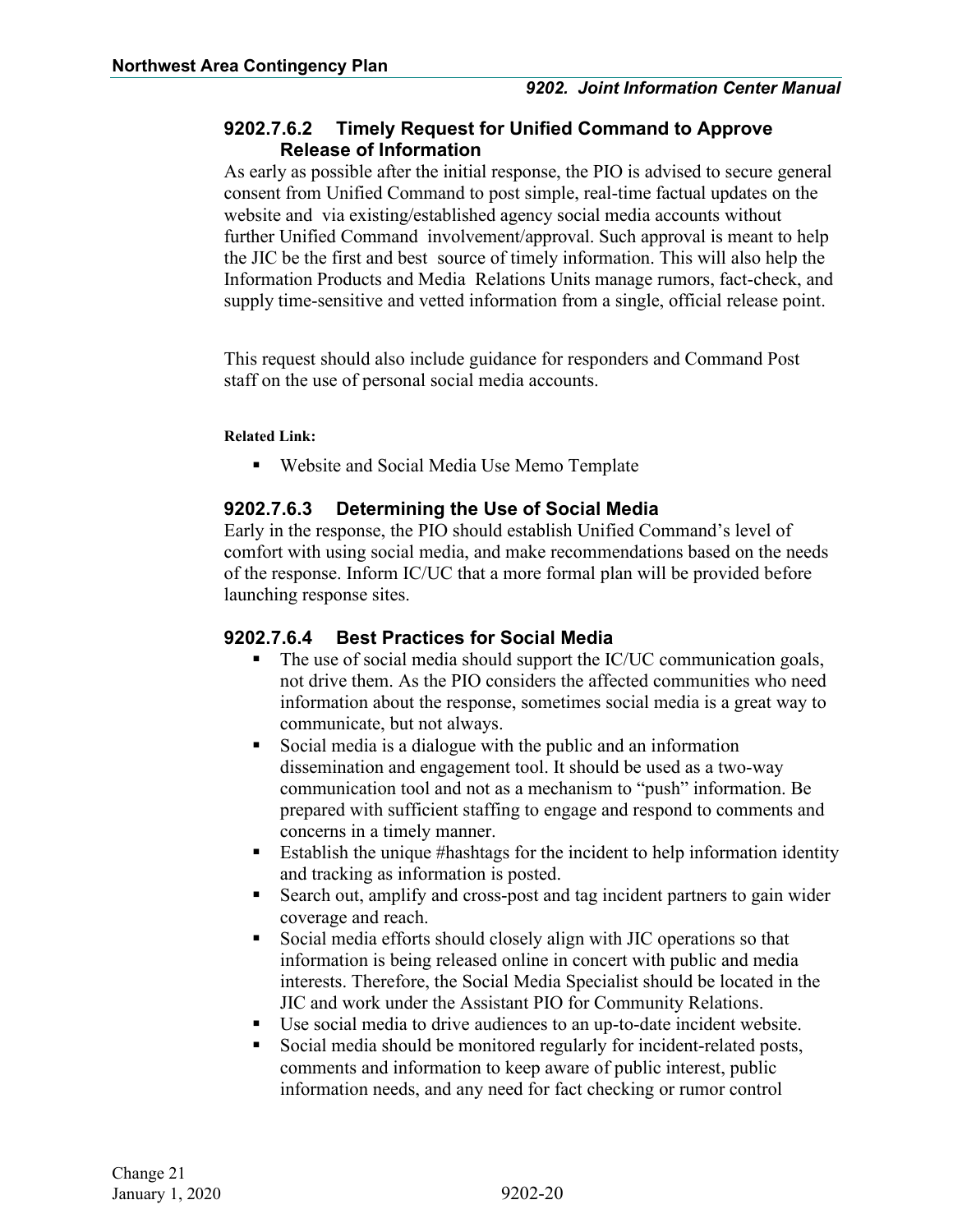#### <span id="page-24-0"></span>**9202.7.6.5 Privacy Settings and Policy**

- Official social media sites shall be publicly viewable to the full extent available. Site managers should set the site's privacy and account settings of official sites to ensure maximum public availability of content.
- This does not apply to personal social media sites. Personnel should be vigilant to protect their own privacy and the privacy of others online.

#### <span id="page-24-1"></span>**9202.7.6.6 Records Management**

- Each agency will need to determine their requirements for the management of social media and website content including photos, video, etc. The need for resources allocation and clear procedures for record retention should be communicated to JIC staff.
- EPA will follow its established social media records retention guidelines: [https://www.epa.gov/sites/production/files/2015-07/documents/2155-p-](https://www.epa.gov/sites/production/files/2015-07/documents/2155-p-06.pdf)[06.pdf](https://www.epa.gov/sites/production/files/2015-07/documents/2155-p-06.pdf)
- Washington State policy states it is not necessary to retain social media posts provided that the information was initiated, recorded and approved in another record first.

#### <span id="page-24-2"></span>**9202.7.6.7 Accessibility and the Website**

The JIC's Webmaster should ensure that accessibility requirements are followed:

- Section 508 of the Rehabilitation Act of 1973 requires federal web sites be accessible to people with disabilities.
- Sites should have text equivalent for every non-text element.
- Text alternatives for each photo/graphic should be coded Video and multimedia need captions or transcripts.

### <span id="page-24-3"></span>**9202.7.6.8 Correction Policy**

Mistakes will happen. Consider the following procedure for correction:

- Timely corrections such as spelling and punctuation edits can be done immediately.
- Factual or contextual errors (names, dates, places) should be flagged with "CORRECTION" to post.
- **Corrections to a tweet can be nested into the original tweet.**
- Corrections to Facebook posts can be done via edits to the original post, though it is good practice to indicate in the post that a correction is being made, and what you are correcting.
- Minor updates can follow the same procedure as corrections.

#### **Related Links**

Social Media Account Checklist

#### <span id="page-24-4"></span>**9202.7.6.9 Social Media Implementation Information in the Joint Information Center Communication Plan**

This section outlines a content management plan for social media sites and outlines how content will be gathered, developed, repurposed and released on social media.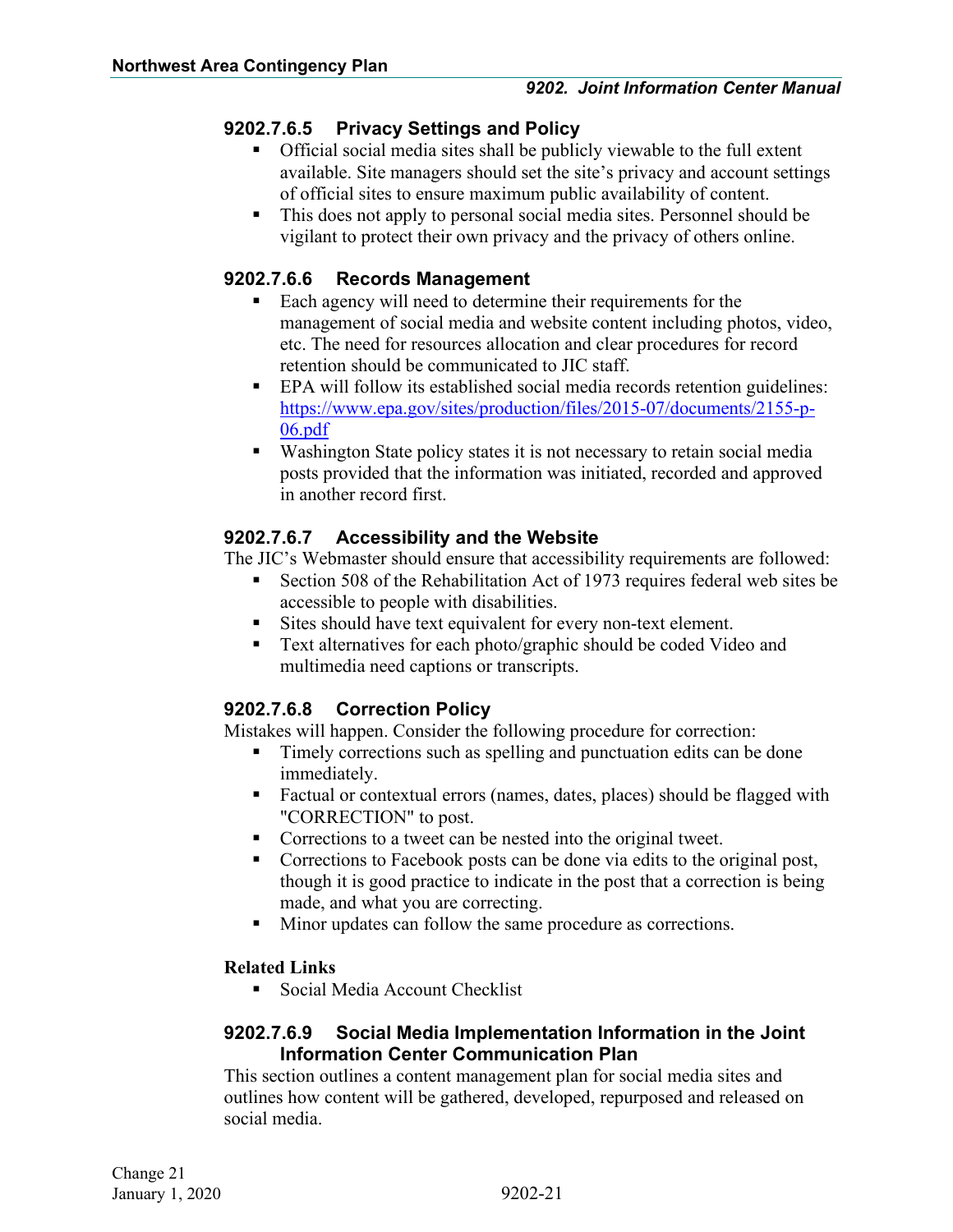Consider the following:

- How frequently will you post, minimum number of posts per day/operations period.
- Posts should be real-time and timely, as much as possible, is UC aware and approving of this.
- What effect are you trying to achieve by putting information out.
- What content can be posted.
- What content cannot be posted.
- Will you get original content.
- Will you be considered as a source for breaking news.
- What content will be consistently and readily available.
- Generally the JIC would not post other news media content into the incident social media.
- Keep an open mind and seek other content to post online.

#### <span id="page-25-0"></span>**9202.7.6.10 Review and Approval Process**

- Outline who has release authority and how the chain of approval for publishing content will flow.
- This may require varying levels based on the type of content (i.e. original, repurposed, imagery, etc.). This section is essential to avoid unnecessary delays in the posting of information and ensures maximum disclosure, minimum delay.

#### <span id="page-25-1"></span>**9202.7.6.11 Evaluating and Analyzing Social Media Use**

Determine how social media efforts will be evaluated. Social media can be used to create valuable reports for the response leadership. The following shall be considered:

- Analyze comments to determine gaps in public understanding and awareness of response operations and status. (See: Social Media Analysis Worksheet).
- Track trending topics, arising issues and misperceptions ("Rumors"). Make recommendations to the PIO about how and when to respond to persistent "rumors" and how you will address or deal with fact-checking.
- Use the metric systems for each social media tool to produce quantitative and qualitative reports on engagement.

#### <span id="page-25-2"></span>**9202.7.6.12 Comment Moderation**

The PIO should recommend to Unified Command on comment moderation during the response. To ensure the public engagement and to set expectations for how comments are reviewed, moderated and responded to consider the following:

- Develop a comment policy, such as no profanity, no pornography.
- Comments shall be moderated prior to posting when the technology on the site allows. This requires ensuring the specific settings are enabled on social media accounts for this action. Use of this practice will require dedicated resources to conduct moderation.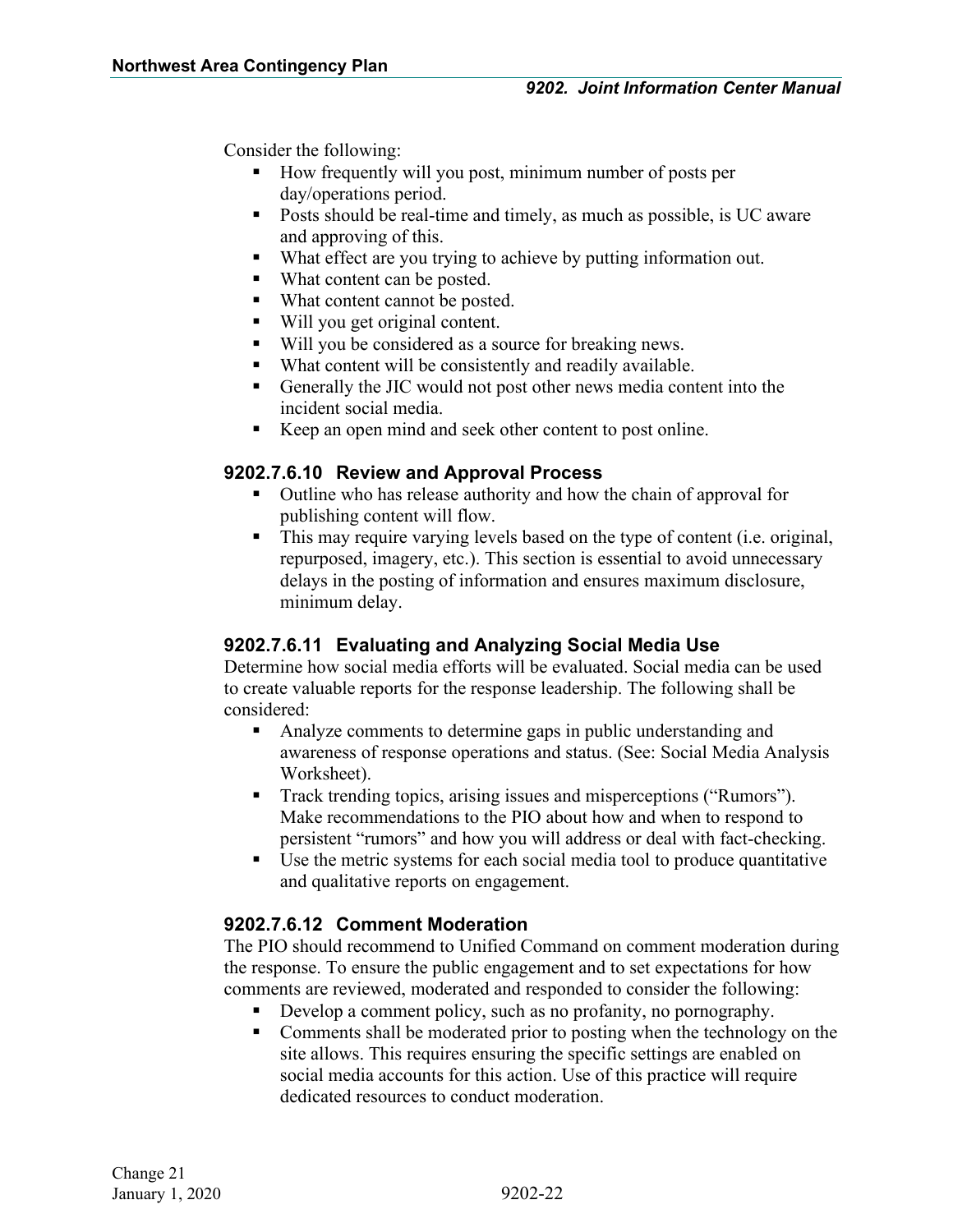- Comments submitted on official sites in connection with the transaction of public business may become a federal or state record. A disclaimer should be included on the social media accounts and website informing users.
- If comments violate the comment policy; they should not be posted. These comments shall be hidden or deleted upon the discretion of the Unified Command or their designee.

#### <span id="page-26-0"></span>**9202.7.7 Documents to the Documentation Unit**

All documents generated by the JIC must be provided to the Planning Section Documentation Unit at the end of each shift. These materials include:

- News releases,
- Fact sheets,
- Other material developed for the media or public,
- Talking points,
- Media query forms,
- Rumor forms,
- Phone messages,
- Copies of electronic messages, such as emails and social media entries, and
- **Communication plans.**

While electronic files may be kept, a hard copy is vital for overall documentation of incident response from all sections of Unified Command. The Administrative Assistant is responsible for collecting all documentation at the end of a shift and providing it to the Documentation Unit.

#### **Related Links**

- [Daily Briefing checklist \(for PIO or Designee\).](#page-38-0)
- Incident Status Summary ICS Form 209.

#### <span id="page-26-1"></span>**9202.7.8 News Releases**

A news release is a written document distributed to media via email within 30 minutes of response activation and thereafter as needed. The JIC should strive to meet news cycles (10:30 to 11 a.m. and 3:30 to 4 p.m.) and provide up-to-date information as much as possible throughout each operational period. The process can be streamlined by following the following guidelines:

- Limit length to 250 to 300 words—about one printed page;
- Use 12 point Times New Roman or 11 point Arial fonts (universal for all computers);
- Use quotes judiciously, if at all. Deciding who is quoted and what they say can take considerable time, but quotes can be important statements of empathy. Early narrative news releases represent the best place opportunities for quotes—ongoing releases are largely quantitative in content and don't need quotes;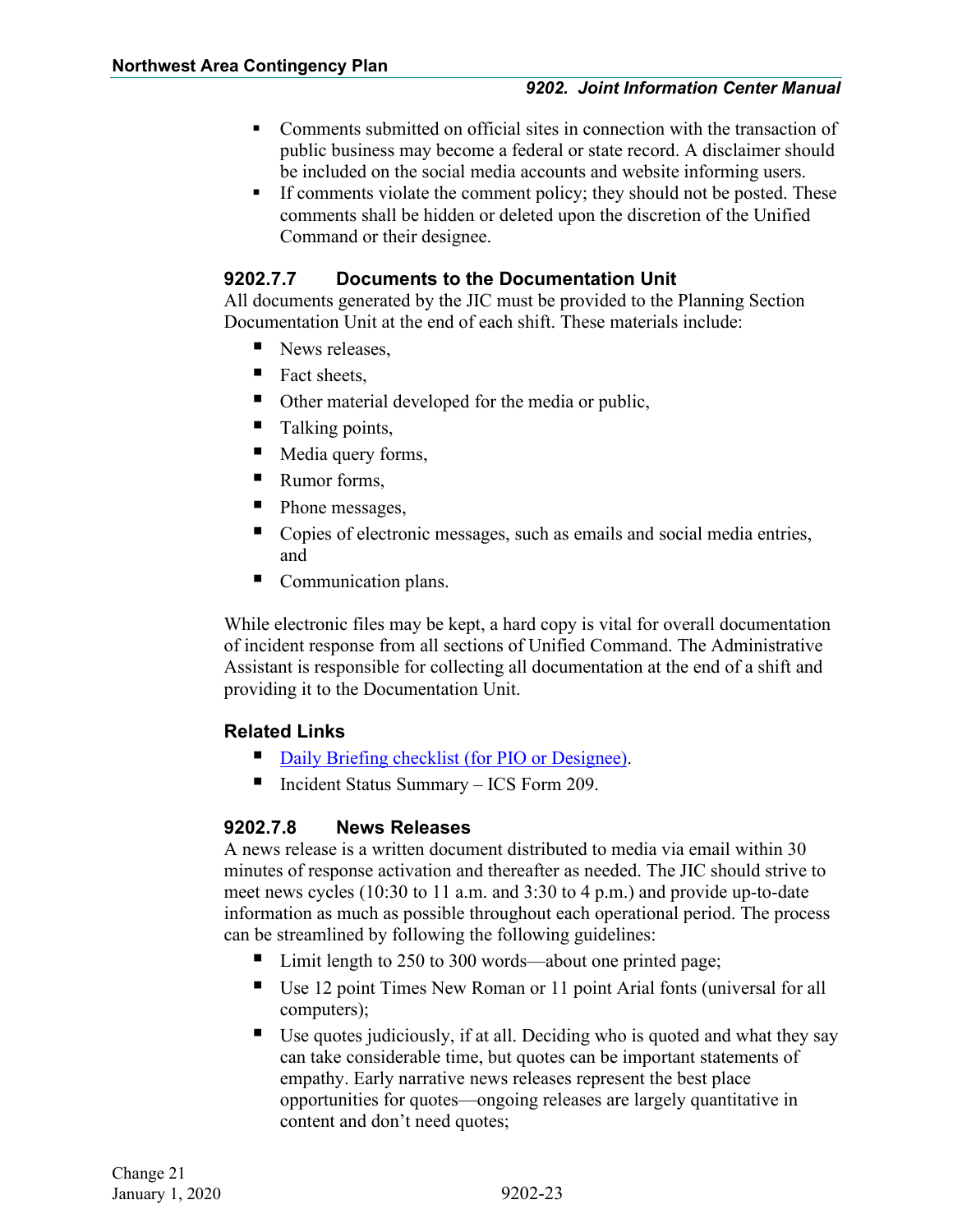- Avoid logos or other layout flourishes that can keep press releases from getting past newsroom spam blocking programs and complicate electronic transmittal;
- Summarize quantitative information; and
- Use an asterisk to indicate new information when updating frequently.

#### <span id="page-27-0"></span>**9202.7.9 Procedures for News Releases**

- Write, edit, spell-check, and proofread a draft release.
- Obtain a review and approval from Unified Command or Incident Commander. (If significant changes are made, the news release must be re-approved by the Incident Commander or Unified Command.)
- **Proofread and finish the approved release.**
- The news release should have "Joint Information Center" in the heading even though it may be distributed by a state agency, USCG, EPA, etc.
- **Post on JIC tracking board. Distribute to Unified Command and the** Planning Section Distribution Unit to ensure distribution within the Command Post.
- Use news releases as key information sources when responding to calls and conducting JIC briefings / tours.

The news release process should roughly follow this process:

- **Fact Gathering Specialist:** Attends briefing or meeting, and obtains new information from Situation Unit; provides information to **Writer**.
- **Writer:** Writes news release, spell-checks, and proofreads; provides draft to IO for approval by UC.
- **IO:** Obtains approval from UC and returns to **Writer**.
- **Writer:** Incorporates changes and finishes the release. If changes are substantive, IO resubmits to UC for approval.
- **Website Specialist:** Formats and posts on incident Website.
- **Distribution Assistant:** Distributes to **Media Relations Specialist**; externally via email and internally to designated locations.

#### <span id="page-27-1"></span>**9202.7.10 News Release Distribution**

Timely distribution is crucial. Electronic distribution can be handled by either the JIC or a response agency's office – whichever is most expedient and up-to-date. News releases and updates should be distributed to:

- News media;
- Governor's Office;
- I JIC staff and other interested personnel in the response organization;
- Response organizations' headquarters and/or regional offices;
- State and congressional elected officials from that area;
- $\blacksquare$  Tribal officials: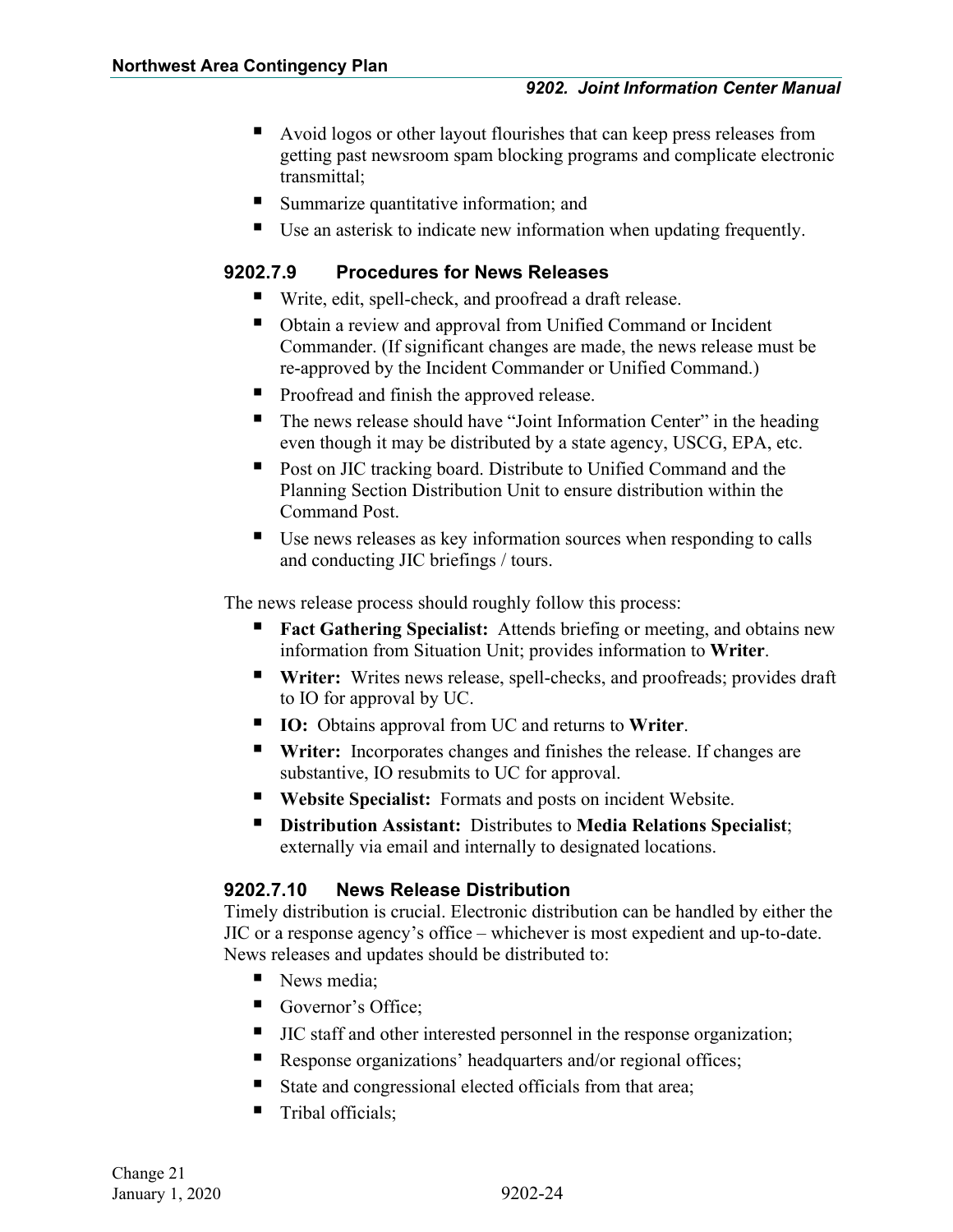- Local officials and local emergency management departments;
- Special publications; and
- **Environmental and other advocacy organizations.**

The Community Relations Specialist and Liaison Officer are responsible for nonmedia distribution and they jointly maintain those distribution lists.

#### <span id="page-28-0"></span>**9202.7.11 Handling Media Calls**

The JIC's primary activity is handling media phone calls and electronic queries. News releases provide the basic reference for Media Relations Specialists who field calls from reporters or conduct on-camera interviews. It is essential adequate personnel be assigned to the media phone bank. Media Relations Specialists should use Media Query forms to track all media calls, questions, and answers. As much as possible, incoming calls from reporters should not be transferred to voice mail.

#### <span id="page-28-1"></span>**9202.7.12 News Conferences**

News conferences should be held when there is new, important information. A news conference is generally held within the first 12-24 hours of a response and thereafter daily – even twice a day – for major incidents. The Incident Commander or Unified Command personnel are the main speakers at news conferences; however, technical specialists from other sections may also be needed. Personnel from nearly all positions in the JIC will play some part in preparation.

News conferences should not be held inside the incident Command Post due to privacy concerns and potential distractions to response personnel. Establish a consistent area to conduct media news conference / interviews that will not impact response personnel. To hold a news conference:

- Select the appropriate time typically about two hours before news deadlines (10 a.m. or 3 p.m.), or as soon as possible after a major development;
- Whenever possible, select and schedule a location that is easily accessible, has power and plenty of parking, minimal background noise, and a good backdrop;
- Set up space (audio-visual, chairs, public address system, etc.);
- Notify media about time, location for the news conference, including a map or driving directions;
- Produce briefing packets with news releases, fact sheets, FAQs, maps, etc.;
- Identify speakers' order of presentation;
- Schedule and conduct speaker preparation in advance of the news conference. Speaker preparation is essential. Time spent will depend on incident circumstances. Each speaker should have one to three main messages that contribute to a good overall picture;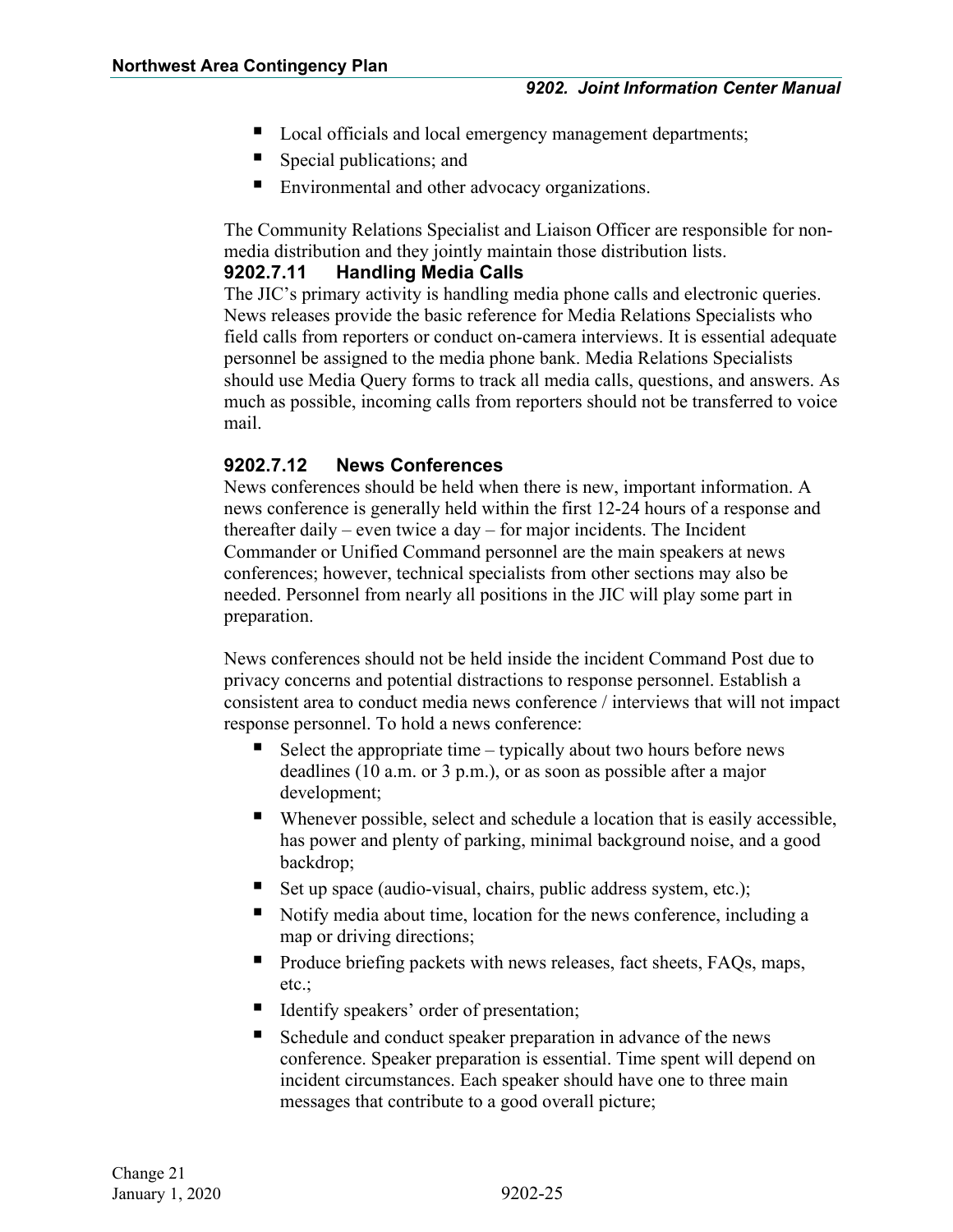- Develop or rehearse questions and answers  $(Q&A)$  for each speaker not for distribution but help each member of Unified Command think ahead about answers to questions that may be asked;
- Appoint a news conference moderator usually the IO who will:
	- Greet the assembly,
	- Explain the purpose of the news conference,
	- Set the agenda,
	- $\blacksquare$  Introduce the speakers,
	- Discuss format,
	- Call on reporters,
	- **Provide sources for additional information,**
	- Control the amount of time spent on any given subject, and
	- End the news conference on time.
- Sign in attendees;
- Call on local reporters first or early in the Q&A session;
- Assign a JIC staff person to record the event with a digital recorder or camera;
- Assign a JIC staff person to take written notes of each question asked (and by whom) and answers given; and
- Assist reporters with any additional needs immediately following the news conference.

#### **Related Links**

- News Conference / [Public Meeting worksheet.](#page-41-0)
- [Audience sign-in sheet.](#page-42-0)

#### <span id="page-29-0"></span>**9202.7.13 Moderators**

Moderators set the tone for and facilitate news conferences and public meetings. Have a predetermined message for each news conference. Provide correct spellings and titles for any speaker or place names with peculiar spellings. State the speakers' organizations and positions in the Unified Command.

- Do not let any one speaker or reporter dominate the news conference. Limit each speaker to about three minutes. Stick to that time.
- Remain available after the news conference.

#### **Related Links**

[Moderator Script outline.](#page-66-0)

#### <span id="page-29-1"></span>**9202.7.14 Media Briefings**

Media briefings are less formal than news conferences and are generally conducted by the IO or designee. A media briefing quickly provides certain types of information, such as where cleanup crews will be working or where photographers and camera crews can get photos and video footage. They are a good way to also give reporters the day's general schedule and time of the next news conference, public meeting, etc. Send an advisory to reporters or make calls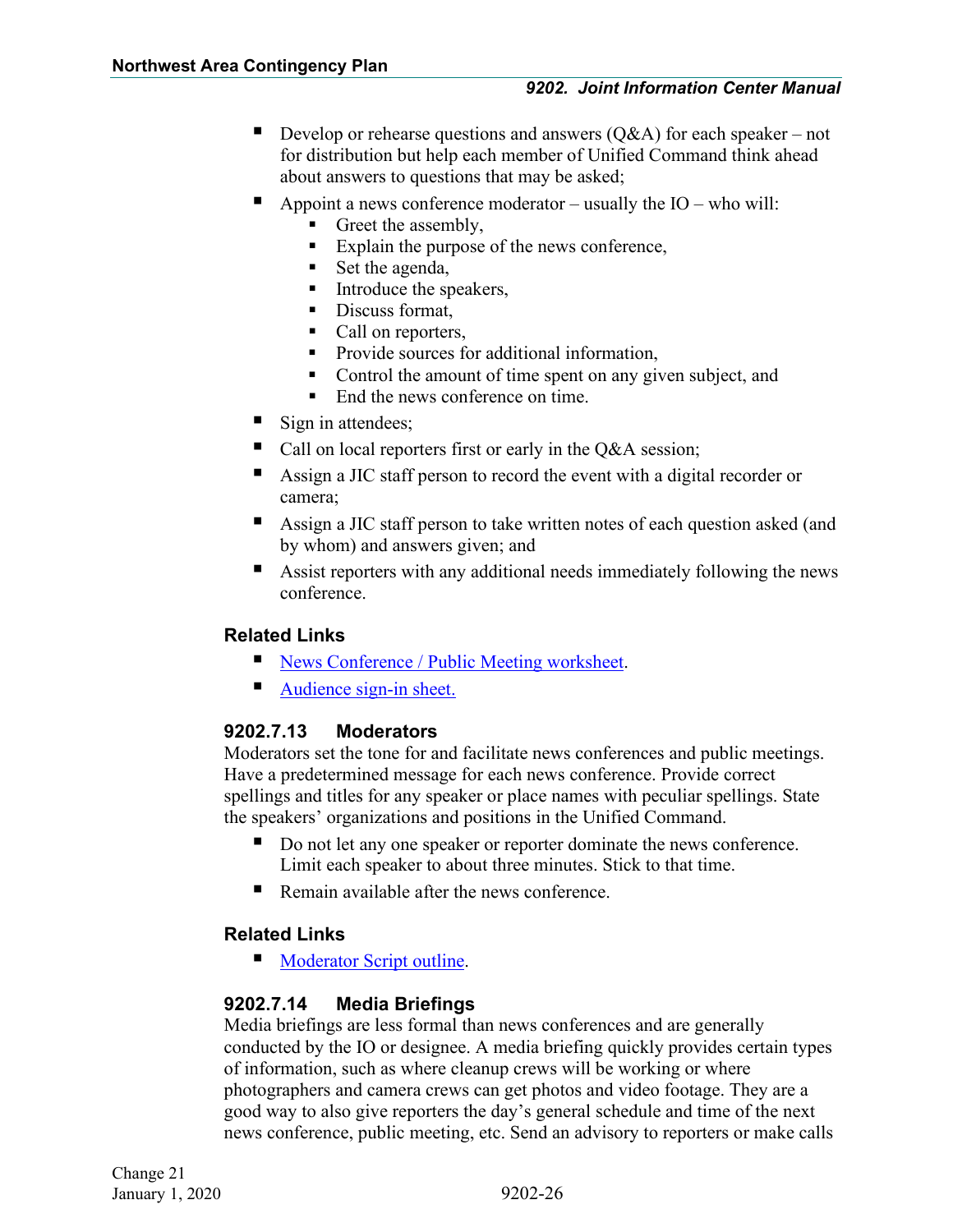at least an hour in advance of JIC media briefings. All meeting and briefings should be scheduled on the daily meeting schedule, ICS Form 230, so that no conflicts occur.

#### **Related Links**

Daily Meeting Schedule – ICS Form 230.

#### <span id="page-30-0"></span>**9202.7.15 Tours for Media and VIPs**

Tours for media and VIPs should be planned for early in major incidents. Several JIC personnel will be involved in logistics, preparation, and escort. Coordination occurs with the Liaison Officer, Safety Officer, and Logistics Section to address protocol, safety requirements, transportation, and escort concerns. The Unified Command should be informed and may wish to accompany certain VIPs. To coordinate a tour:

- Work with the Operations Section to choose a few good vantage points for viewing incident effects and response work;
- Work with the Operations Section to make sure affected field personnel are alerted to tour schedules and that someone is designated to answer questions about their work;
- Work with the Logistics Section to arrange for group transportation;
- Obtain necessary safety gear and safety briefing for group members;
- **Prepare information packets and talking points for tour guides, using only** information approved by the Unified Command;
- Choose a technical responder, such as someone working in the Planning Section Environmental Unit, to accompany the tour and answer technical questions; and
- Drive and time the tour in advance.

#### **Related Links**

[Field Escort Equipment and Communication checklist.](#page-68-0)

#### <span id="page-30-1"></span>**9202.7.16 Media Pools**

Media pools (for tours) may be necessary if access is restricted and should be used only as a last resort. Reporters general do not prefer this method but will accept the decision if they understand the necessity. The IO will determine the need for media pools. It is key that journalists selected for media pools understand that they are expected to supply copy, video, audio, or still photographs to all reporters requesting the material. Make sure local reporters are included in pools whenever possible. Follow the steps above for media tour preparation. A media pool should consist of:

- One TV video crew (camera operator, sound technician, and reporter);
- One still photographer from wire service, newspaper, or magazine;
- One print reporter from wire service, newspaper, or magazine; and
- One radio reporter.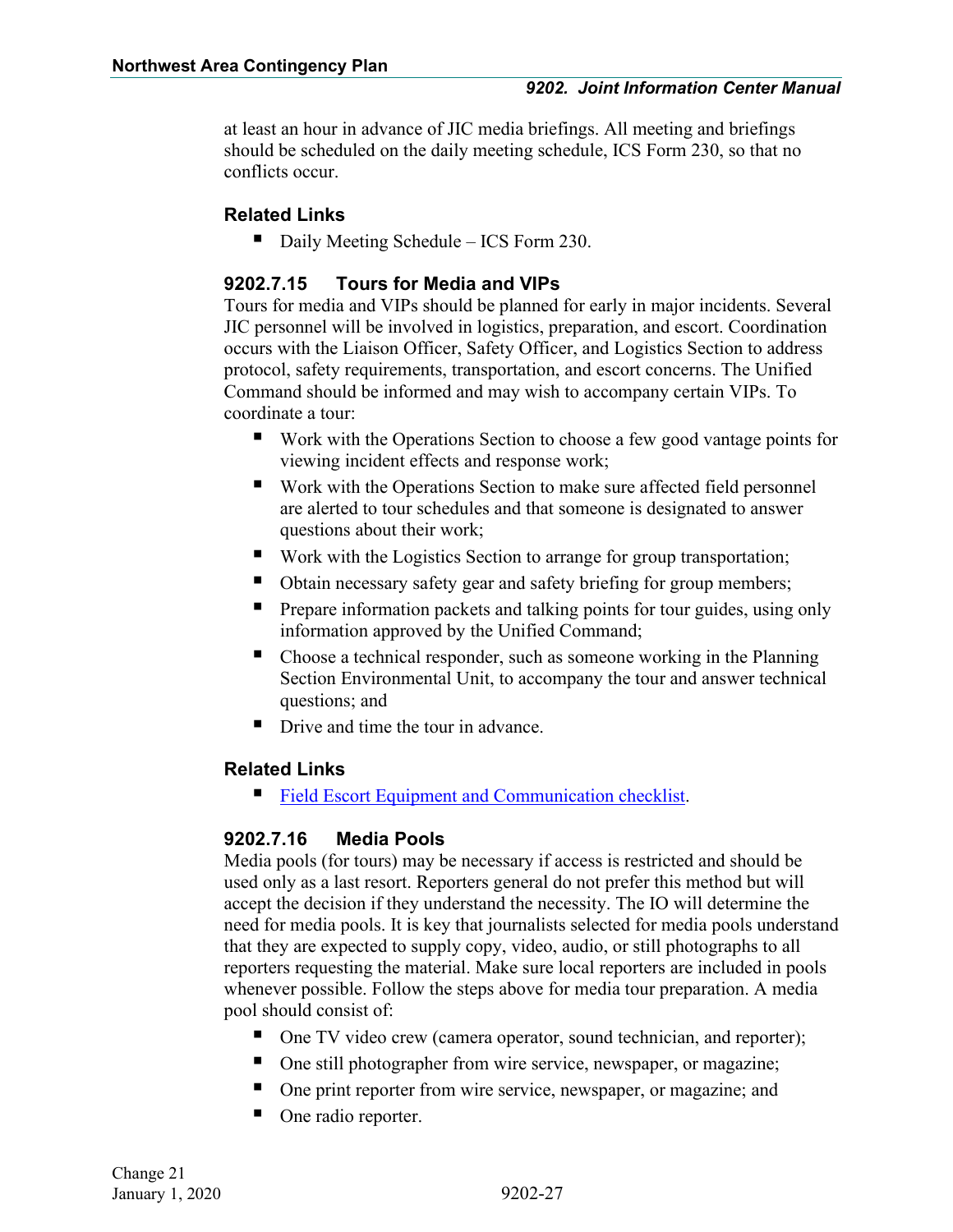#### <span id="page-31-0"></span>**9202.7.17 Editorial Board Meetings**

An editorial board meeting might be requested if an Incident Command Post operates longer than 10 days, or when there is strong and sustained public interest. Editors are a conduit to community opinion leaders. A JIC representative requests a meeting with a newspaper's managing editor and opinion page editor. Two or three Unified Command representatives should attend. Reporters may or may not be present.

Editorial board meetings do not typically result in a story, but may result in an opinion piece or serve as background for future stories. Editorial board participants should receive as much speaker preparation as they would before a news conference. Editorial board meetings are nearly always held at the newspaper's primary office.

To prepare for an editorial board meeting:

- Review articles about the incident and editorials from previous days and week to have a sense about what editors are thinking and reporters are writing;
- Develop two to three key messages for each speaker;
- Conduct a dry run of speakers and prepare for Q&A;
- Develop information packets that include names and contact numbers;
- Provide corrections if the paper has published serious factual errors its reporters and/or editors have refused to correct. Do not belabor minor points; and
- Expect the meeting to last 30 to 45 minutes.

### <span id="page-31-1"></span>**9202.8 Community Relations Protocols and Procedures 9202.8.1 Public Meetings**

<span id="page-31-2"></span>Public meetings are necessary under a variety of circumstances. Many JIC personnel play a role in organizing and hosting public meetings. The JIC Manager works with the Community Relations Specialist and Liaison Officer as well as other JIC staff to determine the need and format of meetings. Options include open house events with multiple information displays, or more traditional venues featuring speakers with audience questions. The Liaison Officer coordinates with local elected officials who may—or may not—wish to participate. A representative of the RP, if known, should consider using a public meeting as an opportunity to express regret about the incident.

Based on the IO's recommendations, Unified Command will decide whether to hold public meetings and/or mobilize a Community Relations Specialist or Unit. IO recommendations should be based on one or more factors, including:

- $\blacksquare$  Injuries or deaths as a result of the incident;
- Potential health risks;
- Degree of community outrage, fear, or grief;
- Damage to the natural environment or potential harm to wildlife;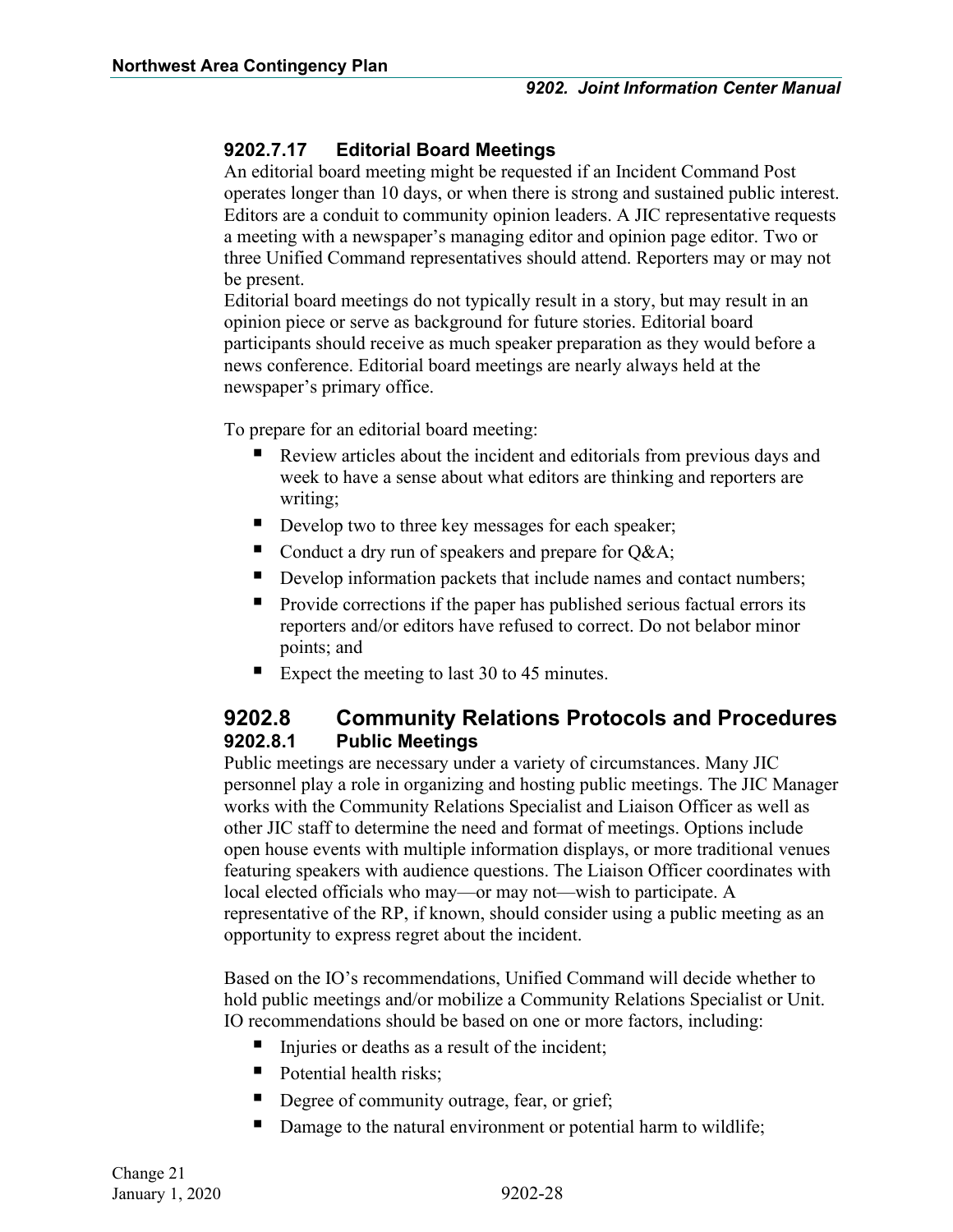- **Proximity of incident, command center, or staging areas to neighborhoods,** schools, and other key community resources;
- Lack of local news and information sources or disproportionate media attention;
- Need for road detours and other emergency measures;
- Damage to or restriction from community resources like parks or public buildings;
- Damage to cultural resources;
- Response efforts continuing for several days or more;
- Widespread rumors and other unconfirmed or inaccurate information; and
- A community's or RP's past history with a disaster or emergency response.

To prepare for a public meeting:

- Select the time and a location that is easily accessible and Americans with Disabilities Act compliant, with plenty of parking, power, and minimal background noise. It is always best to conduct a meeting at the end of the work day to ensure adequate time for community members to arrive after getting off work;
- Determine meeting format (open house, audio/visual presentation, panel discussion, web conference);
- Ensure adequate set-up (tables, chairs, easels, displays, sound system, etc.);
- Identify speakers with technical expertise (health, wildlife, fish  $/$  shellfish, tribal interests, economic impacts, etc.);
- Schedule and conduct speaker preparation;
- **EXTERCH** Arrange for language interpreters, if needed;
- Develop talking points and internal  $O&A$  for speakers;
- Develop and package handouts and presentation materials;
- Appoint a meeting moderator;
- Staff a sign-in table and information posts; and
- Handle inquiries from media and public.

#### **Related Links**

- [News Conference/Public Meeting worksheet.](#page-41-0)
- [Moderator Script outline.](#page-66-0)
- [Audience sign-in form.](#page-42-0)

#### <span id="page-32-0"></span>**9202.8.2 Community Bulletin Boards**

Community bulletin boards can be placed at frequently visited locations in communities such as grocery stores, libraries, schools, churches, Chamber of Commerce office, fire stations, ferry terminals, bus stops, park-and-rides, tourist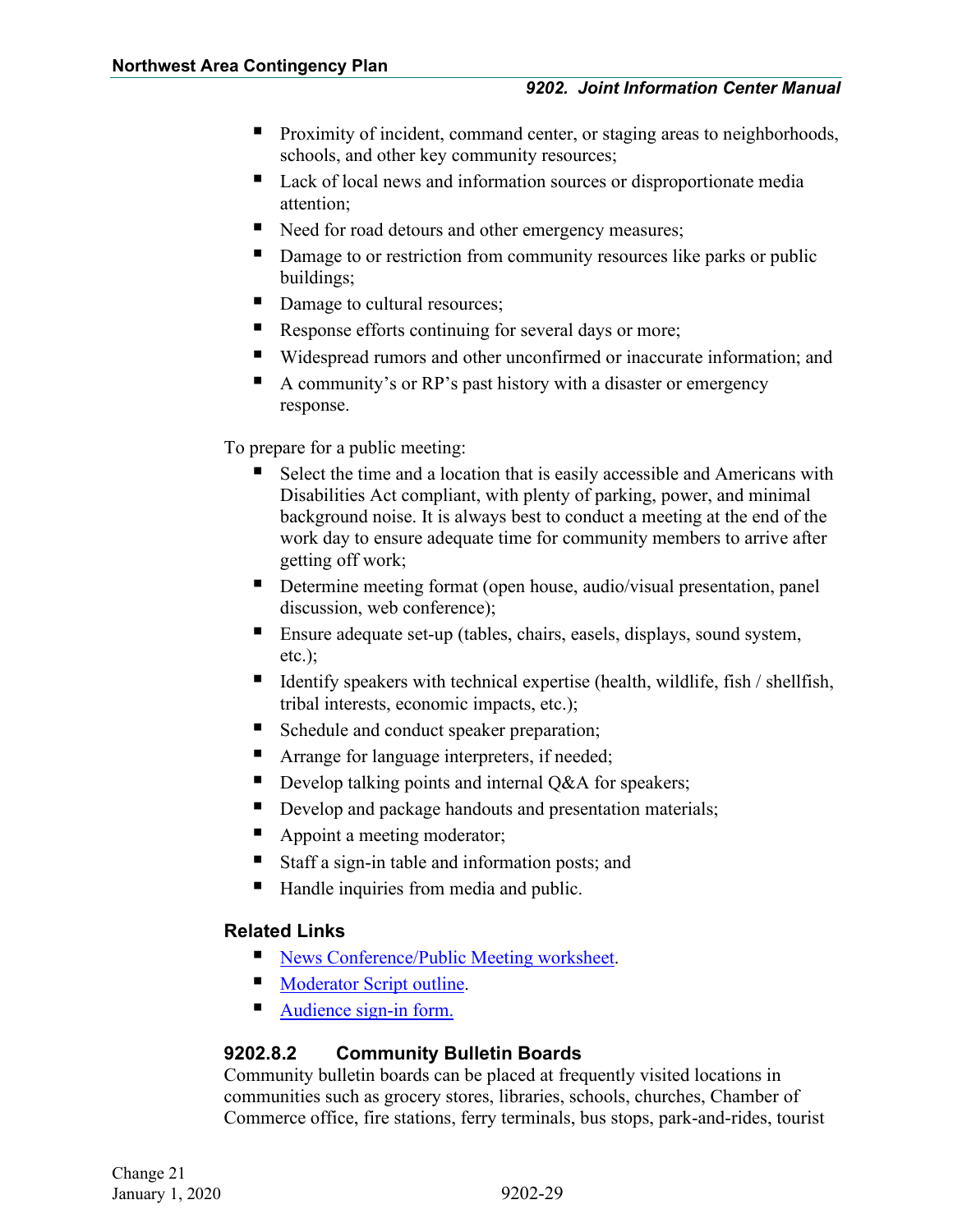information centers, public boat launches/marinas, coffee shops, community centers, and fishing license outlets.

These bulletin boards convey information that is especially pertinent to local residents or recreationists, including road closures, transportation detours, boating restrictions, health considerations, reporting oiled birds or wildlife, etc. Posted materials can include maps, fact sheets, news releases, and contact information. Bulletin boards must be updated frequently. Postings must be removed when information is outdated or no longer relevant.

#### <span id="page-33-0"></span>**9202.8.3 Community Websites**

Community websites and community web calendars can also serve as credible communication tools for the same type of information posted on community bulletin boards. Some public access channels can also provide simultaneous webcasts and/or cable broadcasts of meetings.

#### <span id="page-33-1"></span>**9202.8.4 Information Centers**

Walk-in or walk-up information centers should be considered when there is a high demand for public information due to circumstances such as evacuations, human health risks, property damage, and environmental damage.

#### <span id="page-33-2"></span>**9202.8.5 Telephone Hot lines**

Telephone hot lines or recorded message lines can be a useful tool to provide residents with a phone number dedicated for community calls. This helps ensure that citizen calls are not pre-empted by other priorities and keeps the main JIC line reserved for media. Recorded messages may be appropriate to inform residents about rapidly changing conditions such as road closures, potentially harmful exposure to pollution, and progress about incident response. Recorded messages should be updated frequently to provide information to callers who might otherwise swamp incoming telephone lines. If a hot line is established, the Community Relations Unit needs to be adequately staffed to handle the volume of calls.

#### <span id="page-33-3"></span>**9202.8.6 Door-to-Door Canvassing**

Door-to-door canvassing can be used when it is important to warn, instruct, or reassure residents. This method can help inform residents about what they are hearing, seeing, or smelling, and can correct rumors or misperceptions. If evacuation is recommended and/or required, notification is generally the responsibility of the local sheriff's office and should not be initiated by the JIC.

#### <span id="page-33-4"></span>**9202.8.7 Elevating Information**

Elevating information that may have value to the Unified Command or Incident Commander is a rare, but important, function of the Community Relations Specialist/Unit. For example, if a local citizen or group raises an issue or has knowledge that may aid or hamper the response, that information should be elevated through the proper chain-of-command.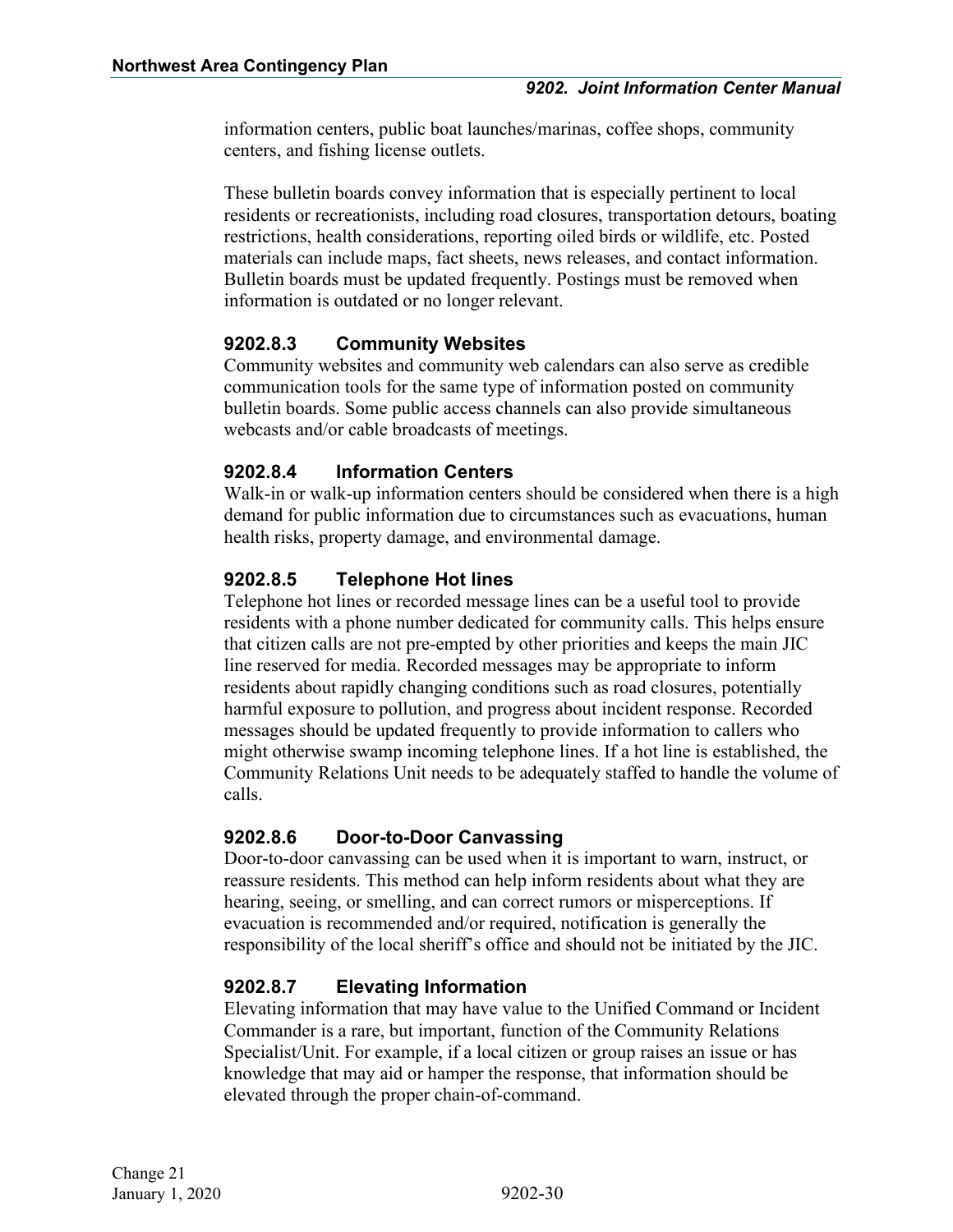#### <span id="page-34-0"></span>**9202.8.8 Interpretation and Translation**

Interpreting or translating incident information into other languages may be needed in communities with a large community of non-English-speaking residents. For further information about non-English-speaking populations, go to the [U.S. Census Website.](http://www.census.gov/)

Some agencies maintain lists of employees with language skills who might be recruited for incident response. The Washington State Department of Ecology has five multi-lingual teams fluent in Spanish, Chinese, Korean, Russian, and Vietnamese. Some communities also have readily available resources for overcoming language barriers (such as the Immigrant and Refugee Organization in Portland).

Other resources that may have language services include community groups, community centers, and local churches. While community members may have credibility and trust within the community, they may lack the translation skills for technical information. It is good to keep in mind that many languages have different dialects, which can hamper interpretation.

#### <span id="page-34-1"></span>**9202.8.9 Using Volunteers**

Using credible community volunteers to disseminate information door to door or staff an information center can be useful in building trust. Volunteers also can be a critical resource when many residents need to be individually contacted in a short amount of time. Unified Command must always approve using volunteers. They must be properly trained to understand the scope and limitations of their role. One source of well-trained emergency volunteers is the Community Emergency Response Teams found through emergency management departments in many counties.

#### <span id="page-34-2"></span>**9202.8.10 School Districts**

Local school districts should be notified immediately. In addition to providing necessary safety precautions for students, schools have excellent systems for providing information to families. Schools are also good places for public meetings and other response assistance.

#### <span id="page-34-3"></span>**9202.8.11 Local Churches, Nonprofits, and Service Organizations**

Local churches, nonprofits, and service organizations can provide communication networks to inform members, and often have available meeting space or other types of support. These organizations have the additional value of credibility among their constituents.

## <span id="page-34-4"></span>**9202.9 Analyzing Public Perception and Content**

To provide Unified Command with the best possible communications guidance, a JIC must have accurate, ongoing analyses of public perception and media content. Given the quick pace of an incident response, this analysis may not be formal. The Community Relations Specialist and Media Monitoring and Analysis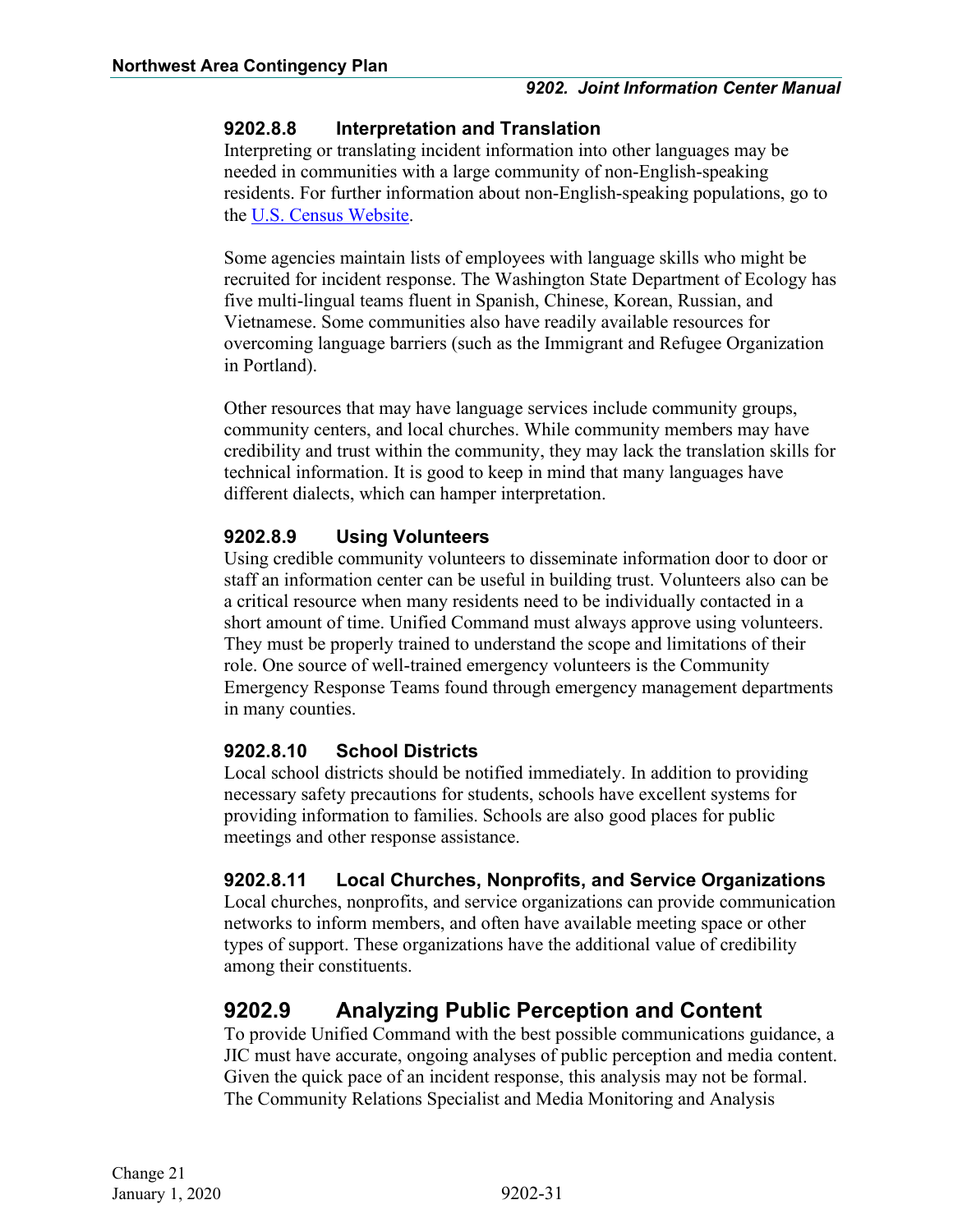Specialist will play a big role in determining public perception and working with JIC personnel to:

- Monitor primary newspaper, radio, television, and websites;
- Attend town meetings;
- Conduct phone or door-to-door surveys;
- Coordinate and facilitate focus groups, depending on the magnitude of the incident;
- Track calls and requests from reporters and the public;
- Identify potential problems or rumors, and report them immediately to the IO and appropriate agency or office; and
- Identify significant minority communities and determine the most effective ways to communicate with them.

#### <span id="page-35-0"></span>**9202.9.1 Content Analysis**

Content analysis is the review of both media reports and community comments to help determine the effectiveness of JIC communication efforts. Areas for evaluation include visual images, information sources, factual statements, and key messages. In conducting an evaluation, consider:

- Overall themes or key messages in media reports and quotes by local citizens;
- Statements about confusion, fear, or anger;
- Visual images used by media or described by citizens, including metaphors, analogies, or stories;
- Information sources quoted by media reports or community members; and
- Accuracy of "factual" statements.

#### <span id="page-35-1"></span>**9202.9.2 Media Content Analysis**

Media content analysis considers:

- **Length of a news report, either as broadcast minutes, newspaper column**inches, and number and tone of media blog entries;
- Placement of news articles—lead stories, front page, or placed elsewhere;
- Sources quoted in news reports;
- Accuracy of "factual" statements;
- Key messages stated by sources, quoted in the report, or implied as the overall theme of the report or interview;
- Visuals such as pictures, word analogies, or anecdotal stories that help explain environmental, health, or safety issues; and
- Negative words or phrases that might influence public perception or understanding of the issue.

#### **Related Links**

[Media Content Analysis](#page-72-0) worksheet.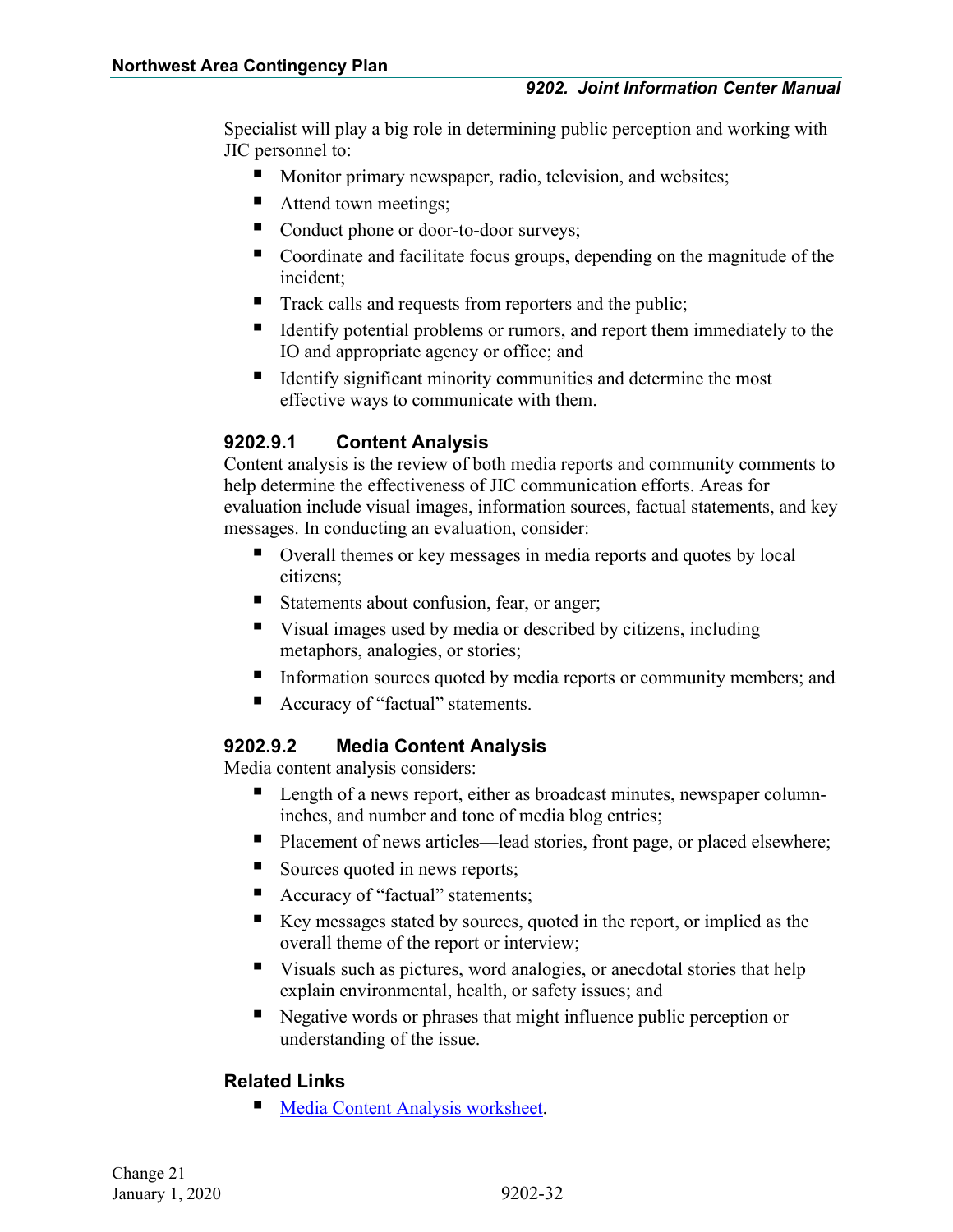#### **9202.9.3 Community Feedback**

Community feedback helps a JIC shape, modify, and target communication products and strategies—especially when there is a high degree of public outrage. Community feedback tools include questionnaires at public meetings or posted on websites and blog sites, surveys conducted door to door or by phone, and focus groups. Use of these methods is dependent on the magnitude of the incident.

### **9202.9.4 Telephone Surveys**

Telephone surveys can be conducted randomly or targeted to elected officials, organization directors, church pastors, school principals or counselors, neighborhood association officers, police or fire department personnel, and others in the affected community.

### **9202.9.5 Focus Groups**

Focus groups involve a moderator who interviews and facilitates a discussion among multiple people at the same time. Focus groups yield a great deal of qualitative information. The moderator should be skilled in interview techniques and facilitation, with good listening abilities.

Sometimes, specific concerns point to the need to target a distinct group, such as Indian Tribes or workers or residents directly affected by the incident. In other cases, a broad assessment is desired, with people representing different organizations, points of view, ethnic backgrounds, neighborhoods, incomes, professions, or other variables. The goal is to get as complete a picture as possible of the different perceptions regarding incident response.

## **Related Links**

- [Sample Questions for Focus Group of Interview.](#page-69-0)
- **[Focus Group Preparation.](#page-70-0)**
- [Audience Sign-in Form.](#page-42-0)

## **9202.10 References**

Aerial Photos of Washington's Shorelines <https://fortress.wa.gov/ecy/shorephotoviewer/Map/ShorelinePhotoViewer>

#### Assessing Oil Spill Damage

<https://fortress.wa.gov/ecy/publications/SummaryPages/0208004.html>

Coping with Technological Disasters: A User Friendly Guidebook (Prince William Sound Regional Citizens' Advisory Council) [http://www.pwsrcac.org/wp](http://www.pwsrcac.org/wp-content/uploads/filebase/programs/oil_spill_prevention_planning/coping_with_technological_disasters.pdf)[content/uploads/filebase/programs/oil\\_spill\\_prevention\\_planning/coping\\_with\\_te](http://www.pwsrcac.org/wp-content/uploads/filebase/programs/oil_spill_prevention_planning/coping_with_technological_disasters.pdf) chnological disasters.pdf

Emergency Spill Response in Washington State <https://fortress.wa.gov/ecy/publications/SummaryPages/971165cp.html>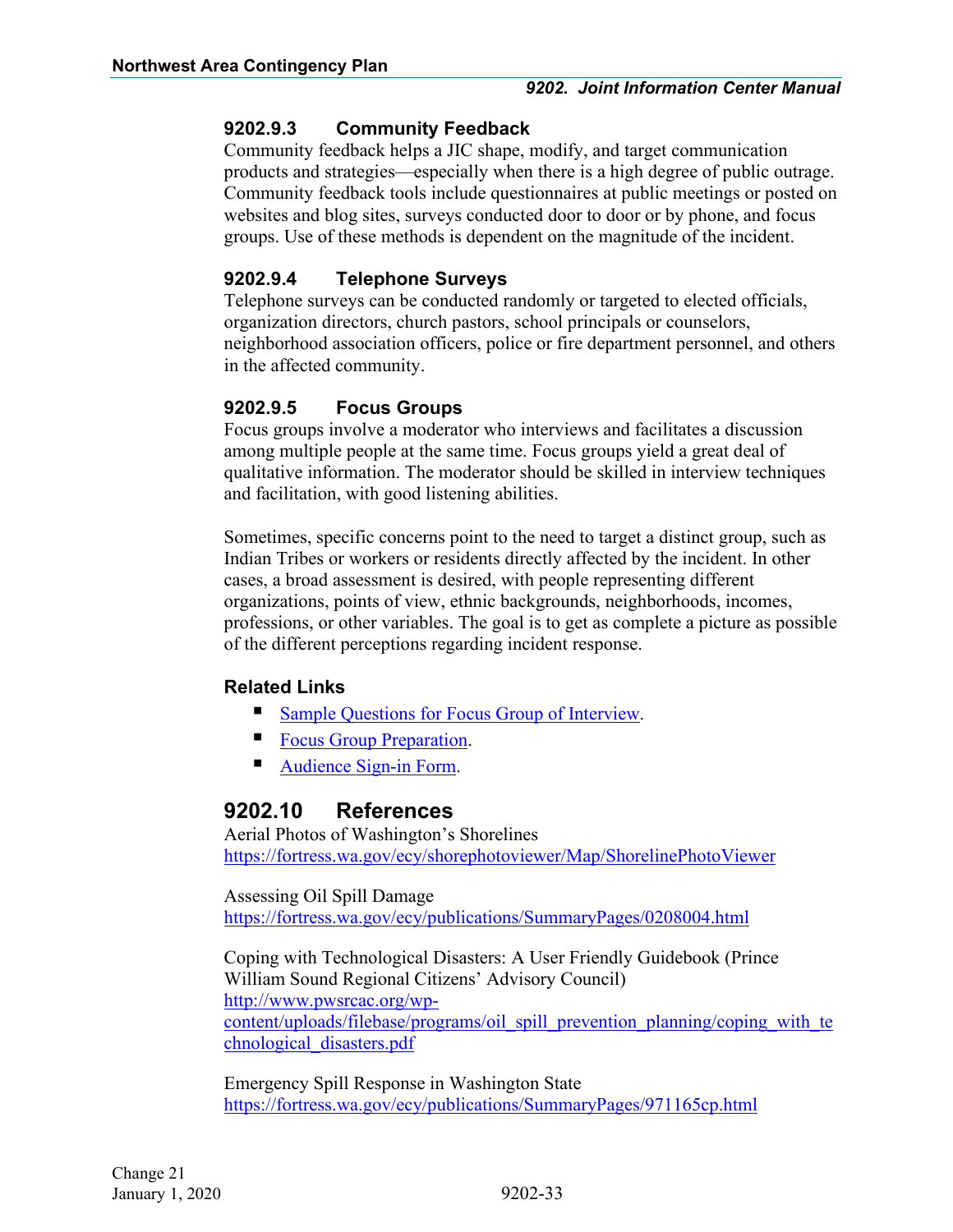EPA Emergency Response Program<https://www.epa.gov/emergency-response>

EPA Oil Program<http://www.epa.gov/oilspill/>

Exxon Valdez: Then and Now 2009 [https://dec.alaska.gov/spar/ppr/response](https://dec.alaska.gov/spar/ppr/response-resources/publications-conferences/exxon-valdez/)[resources/publications-conferences/exxon-valdez/](https://dec.alaska.gov/spar/ppr/response-resources/publications-conferences/exxon-valdez/)

FAQ: Oil Pollution Act [https://www.uscg.mil/Mariners/National-Pollution-Funds-](https://www.uscg.mil/Mariners/National-Pollution-Funds-Center/About_NPFC/OPA/)[Center/About\\_NPFC/OPA/](https://www.uscg.mil/Mariners/National-Pollution-Funds-Center/About_NPFC/OPA/)

Geographic Response Plans [http://www.oilspills101.wa.gov/northwest-area](http://www.oilspills101.wa.gov/northwest-area-contingency-plan/geographic-response-plans-grps/list-of-geographic-response-plans/)[contingency-plan/geographic-response-plans-grps/list-of-geographic-response](http://www.oilspills101.wa.gov/northwest-area-contingency-plan/geographic-response-plans-grps/list-of-geographic-response-plans/)[plans/](http://www.oilspills101.wa.gov/northwest-area-contingency-plan/geographic-response-plans-grps/list-of-geographic-response-plans/) 

Internal Oil Transfers <https://fortress.wa.gov/ecy/publications/SummaryPages/991307.html>

NOAA Office of Response and Restoration<http://response.restoration.noaa.gov/>

Oil Spills in Washington State: A Historical Analysis <https://fortress.wa.gov/ecy/publications/SummaryPages/97252.html>

The Pacific States - British Columbia Oil Spill Task Force [www.oilspilltaskforce.org/](http://www.oilspilltaskforce.org/)

Table 386. Oil Spills in U.S. Water -- Number and Volume [www2.census.gov/library/publications/2011/compendia/statab/131ed/tables/12s03](https://www2.census.gov/library/publications/2011/compendia/statab/131ed/tables/12s0386.pdf) [86.xls](https://www2.census.gov/library/publications/2011/compendia/statab/131ed/tables/12s0386.pdf)

RRT/NWAC [www.rrt10nwac.com](http://www.rrt10nwac.com/)

Spills Notification Rule <https://fortress.wa.gov/ecy/publications/SummaryPages/92119.html>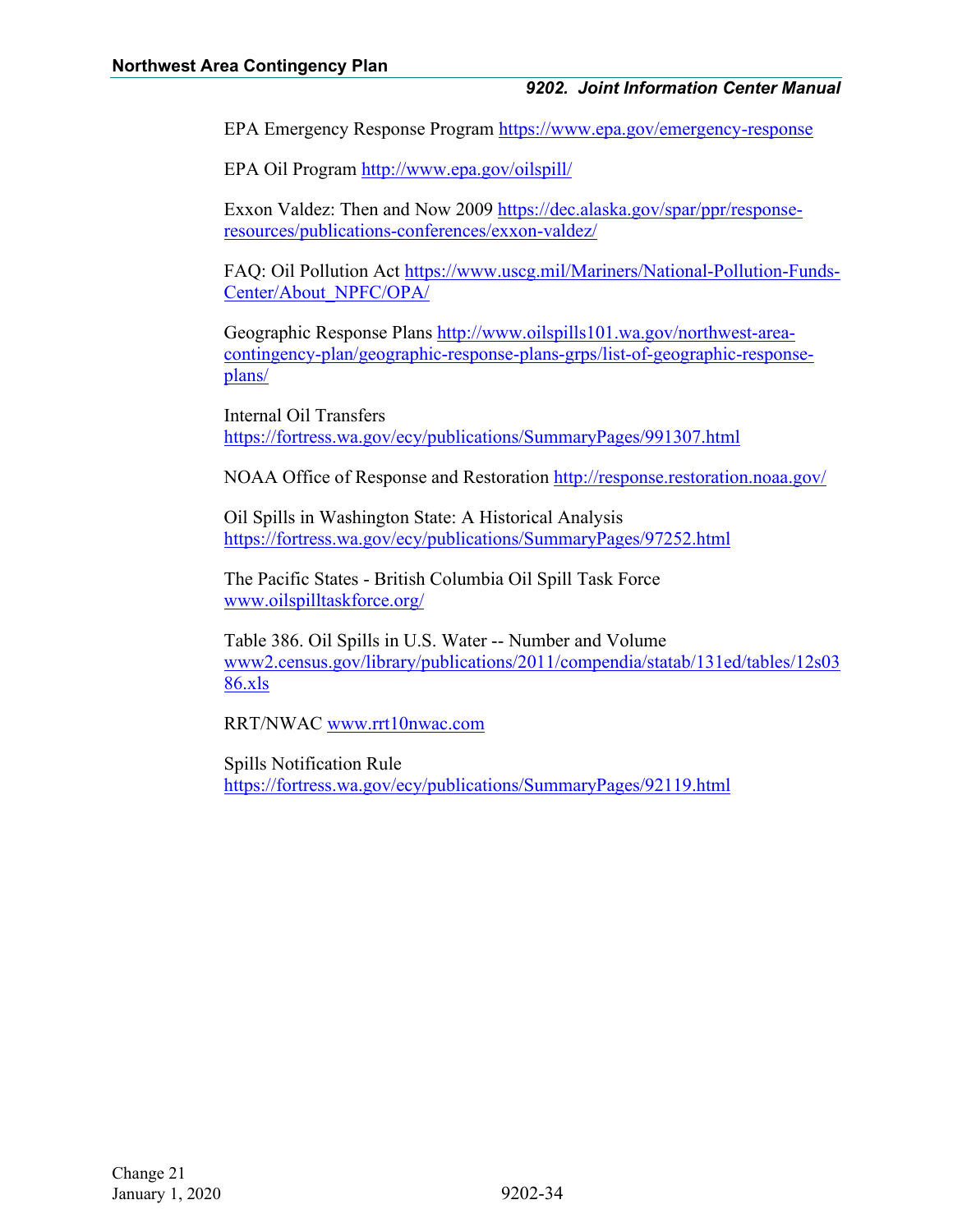## **Daily Briefing Checklist (for Information Officer or designee)**

Date/time:

Name of Lead Public Information Officer:

Name of Joint Information Center Manager:

Date/Time of press conference:

Inquiries:

Name of field escorts:

Media analysis:

Speaker prep:

Editorial board prep:

Community outreach:

Inquiries:

Public meetings:

Community feedback:

Volunteer inquiries/organizations:

Protocol:

Tour support:

Escorting:

News releases:

Fact sheets:

Photo/video:

Audio/visual support: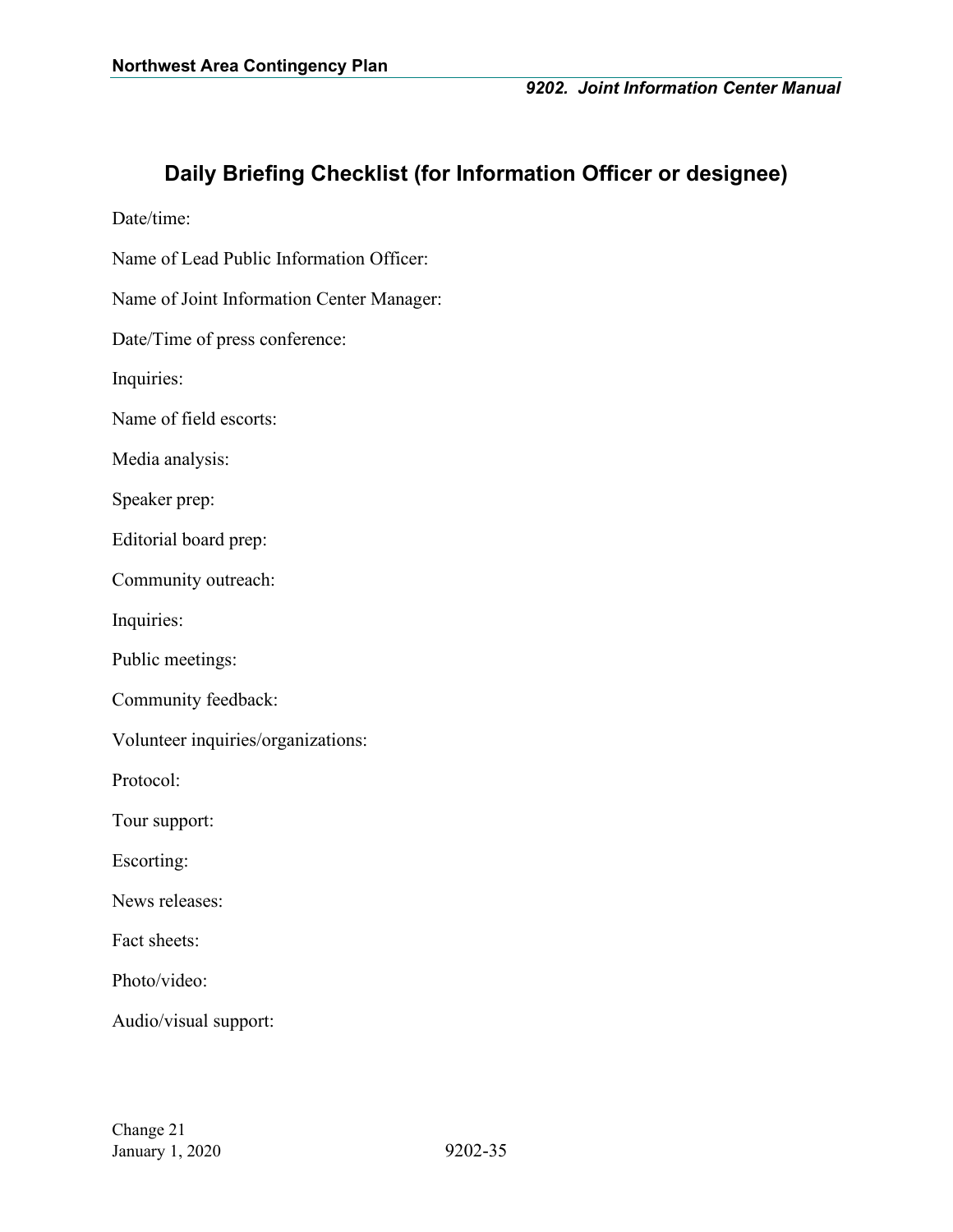# **Joint Information Center Supplies Checklist**

#### **Necessities**

[  $\vert$  Cell phones:

- \_\_\_ Information Officer
- \_\_\_ Assistant Information Officer
- \_\_\_ Joint Information Center Manager
- \_\_\_ Internal Affairs Manager
- \_\_\_ External Affairs Manager
- \_\_\_ Community Relations Unit Manager
- [ ] Computers at least 3 needed with external drive and software
- [ ] Computer memory sticks (at least 8 GB memory each; virus scanned)
- [ ] Computer software (Windows, Word, Adobe Acrobat Reader, Internet Explorer, Outlook)
- [ ] Computer Wi-Fi card
- [ ] Internet connectivity
- [ ] Land phone (DSL and/or normal cords)
- [ ] Phone / email lists with internal Ecology contacts
- [ ] Phone / email lists with external state, federal contacts
- $\lceil$  ] Phone / email lists with JIC participants & ICS contacts
- [ ] Media phone / email list
- [ ] Printer

#### **Supplies**

- [ ] Batteries, replacements for all equipment (AAA, AA, 9-volt, C, D, camera, lithium, etc.)
- [ ] Binder clips, various sizes
- [ ] Binders (3-ring) with dividers, several
- [ ] Clipboards
- [ ] Copier
- [ ] Digital cameras (still and video)
- [ ] Digital recorders
- [ ] Dry erase markers and eraser
- [ ] Easels
- [ ] Extension cords with 3 prongs 4 20-foot cords
- [ ] File folders
- [ ] Flip chart paper, 4 pads
- [ ] 3-hole punch
- [ ] Name tags
- [ ] Power surge protectors
- [ ] Printer cartridges at least 4
- [ ] Printer paper 6 reams (4 white, 2 colored)
- [ ] Push pins
- [ ] Radio, AM/FM
- [ ] Staplers with extra staplers
- [ ] Scissors
- [ ] Tablets (writing tablets)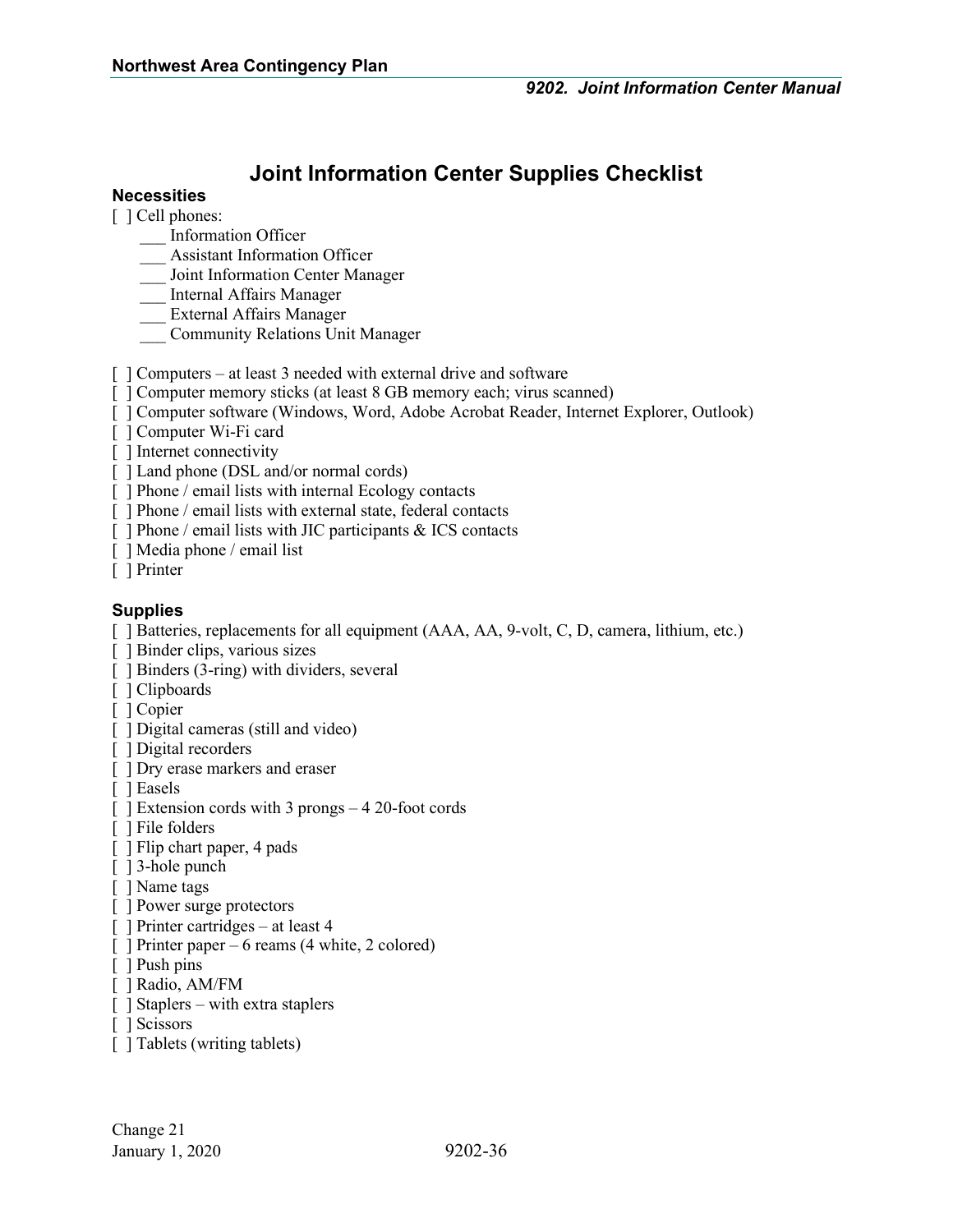- [ ] Tape clear, masking, blue, duct
- [ ] TV and DVD player / recorder
- [ ] White sheet (if A/V screen is unavailable)
- [ ] Whiteboard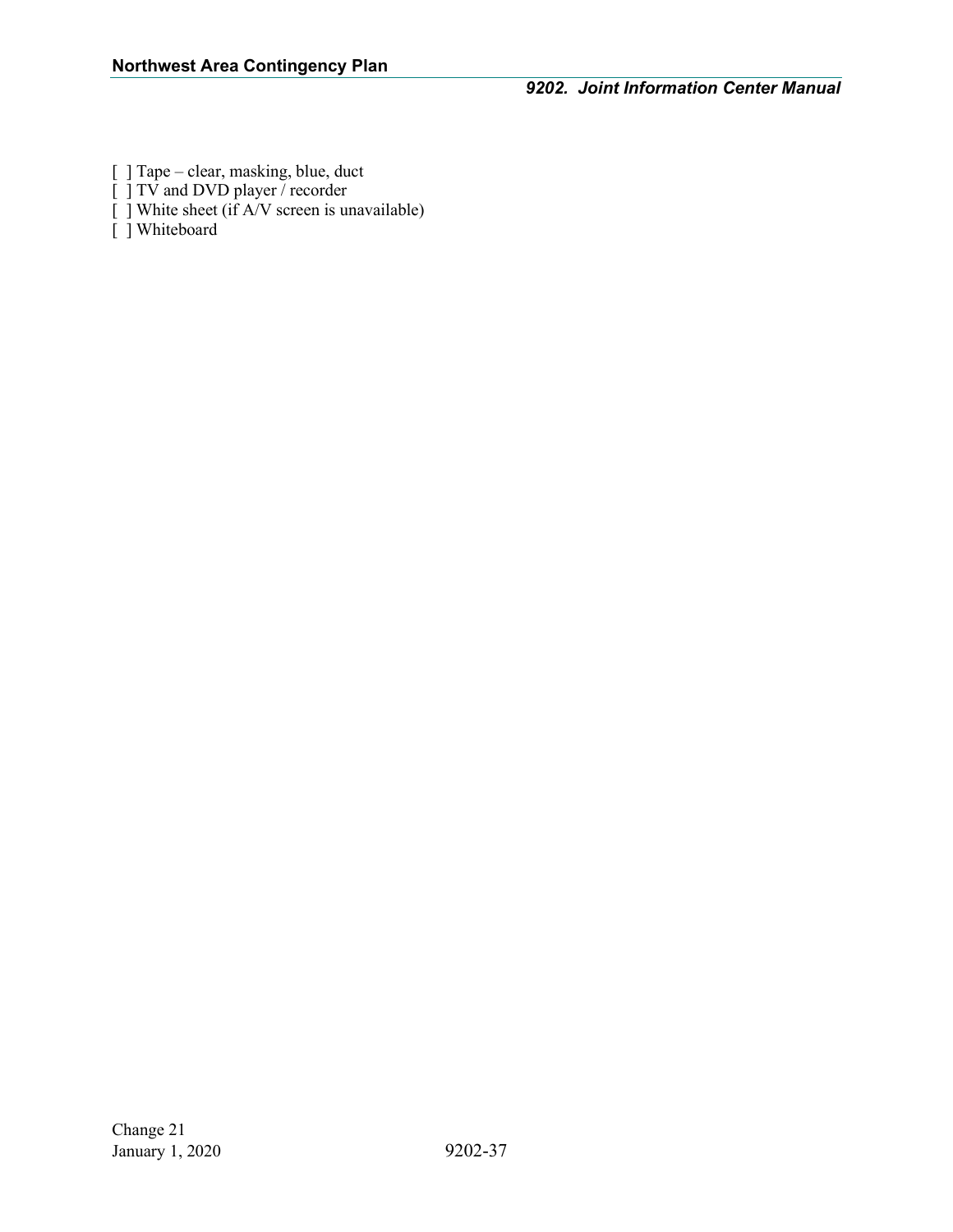## **News Conference/Public Meeting Worksheet**

Event:

Date:

Time:

Location:

Methods for notifying public:

Translation/Interpretation Needs:

Length of conference or meeting:

Audio/visual materials:

#### Moderator:

- 1. Presenter/Handout:
- 2. Presenter/Handout:
- 3. Presenter/Handout:
- 4. Presenter/Handout:
- 5. Presenter/Handout:

Refreshments:

Special needs arrangements:

Notes: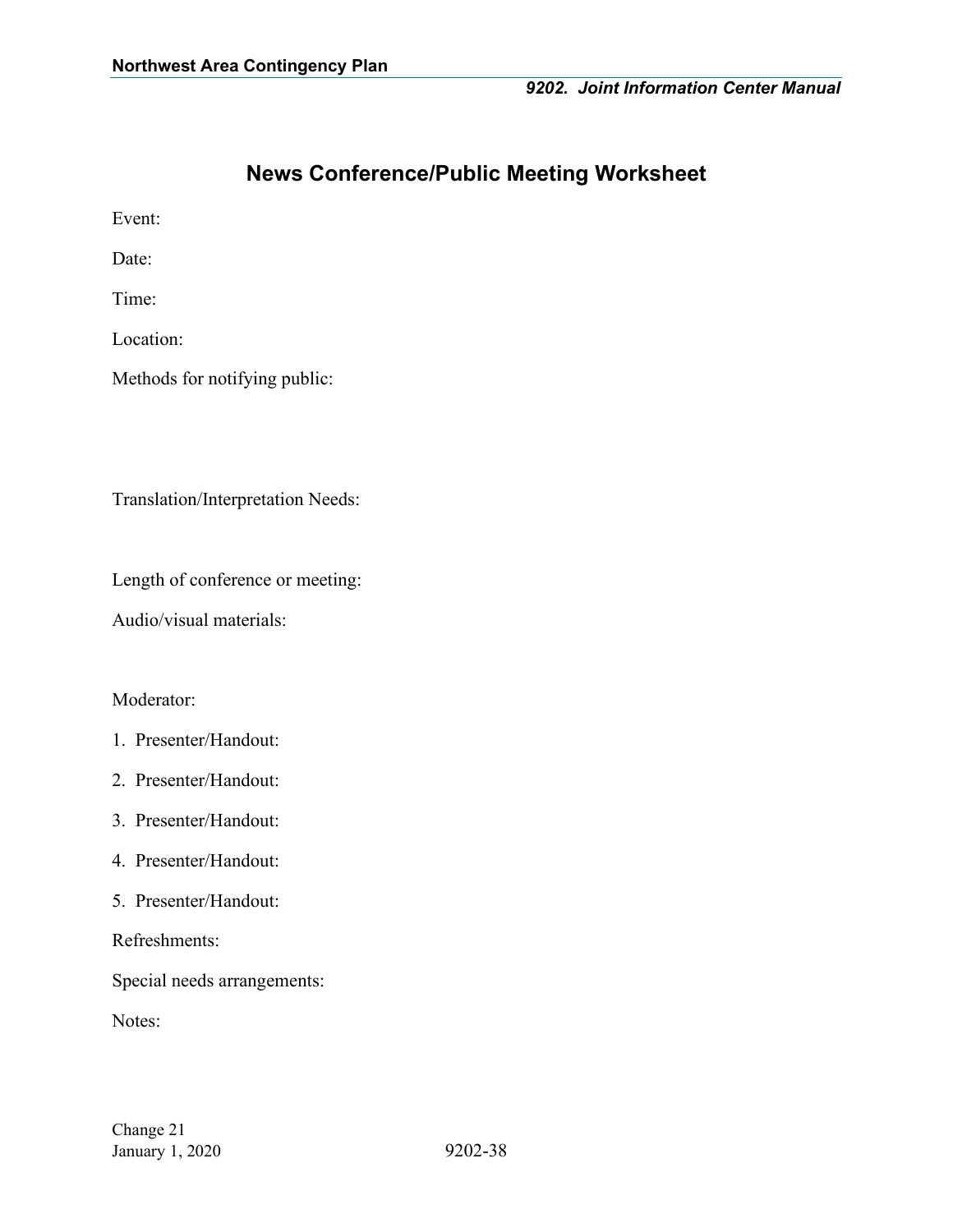# **Audience Sign In**

<span id="page-42-0"></span>**Please Sign In**

| <b>NAME</b> | <b>ORGANIZATION</b> | <b>EMAIL OR STREET ADDRESS</b> |
|-------------|---------------------|--------------------------------|
|             |                     |                                |
|             |                     |                                |
|             |                     |                                |
|             |                     |                                |
|             |                     |                                |
|             |                     |                                |
|             |                     |                                |
|             |                     |                                |
|             |                     |                                |
|             |                     |                                |
|             |                     |                                |
|             |                     |                                |
|             |                     |                                |
|             |                     |                                |
|             |                     |                                |
|             |                     |                                |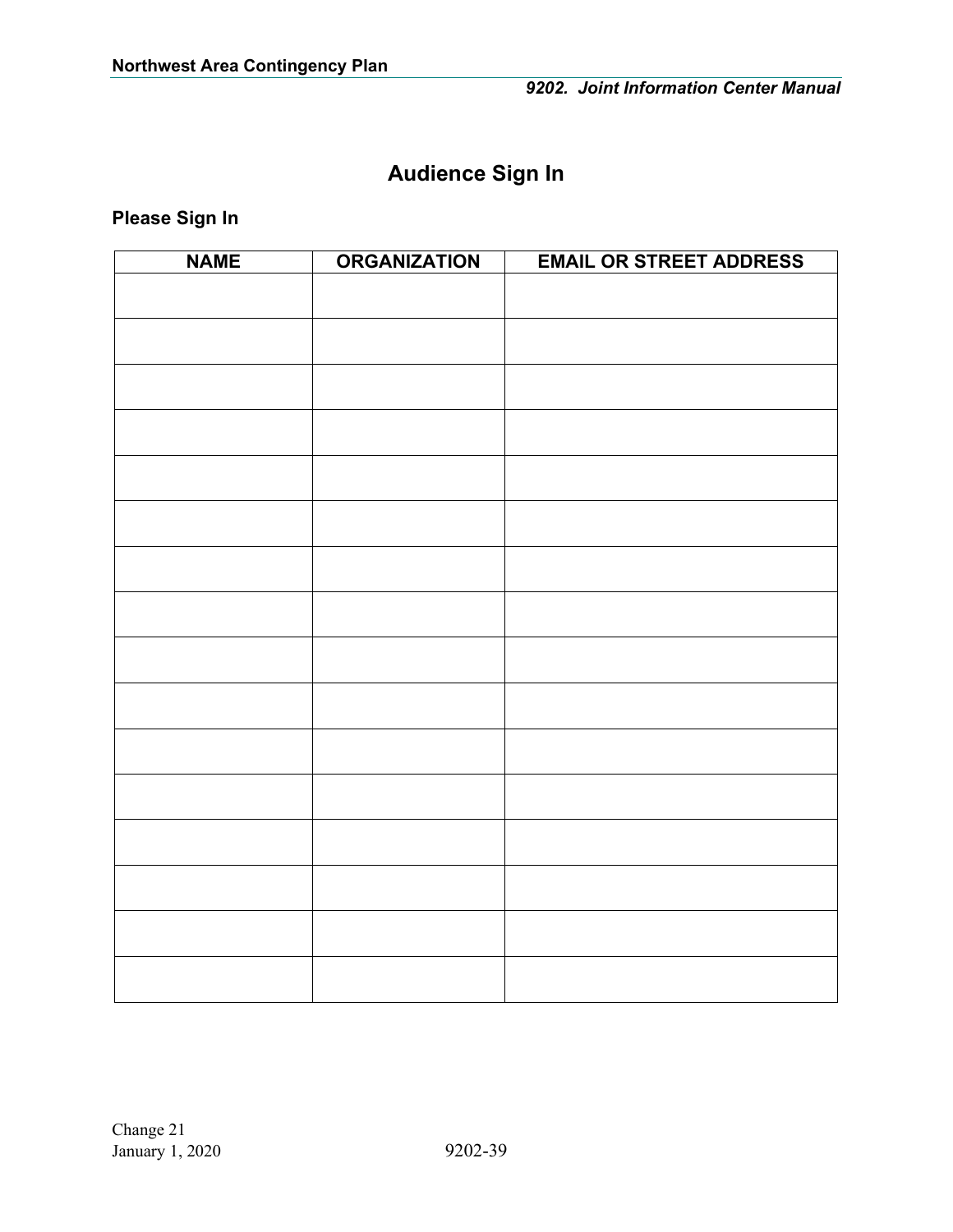## **News Release Templates News Release Sample – Initial**

For immediate release – Oct. 14, 2004 Contact: Joint Information Center (206) 220-7237

Coast Guard, Ecology department investigate oil sheen

SEATTLE -- The U.S. Coast Guard received a report this morning of an oil sheen in Commencement Bay, south of Vashon Island, Wash.

The Coast Guard and Washington State Department of Ecology have established a unified command and information center to respond to the oil spill of unknown origin.

A crew member aboard a tugboat in Commencement Bay reported the spill this morning. Thick fog hampered the response efforts early in the day.

Reconnaissance teams are checking waters and shorelines—via helicopter, boat and on foot—in Commencement Bay, Colvos Passage, Dalco Passage, and Quartermaster Harbor to determine the extent of the spill and whether wildlife are at risk.

Local governments and tribal authorities are being notified of the spill and response operations. Participating agencies include the Washington Departments of Natural Resources and Fish and Wildlife, U.S. Fish and Wildlife Service and the National Oceanic and Atmospheric Administration. The unified command has hired National Response Corporation and Clean Sound Cooperative to clean up oil and install protective booms to protect sensitive habitat.

###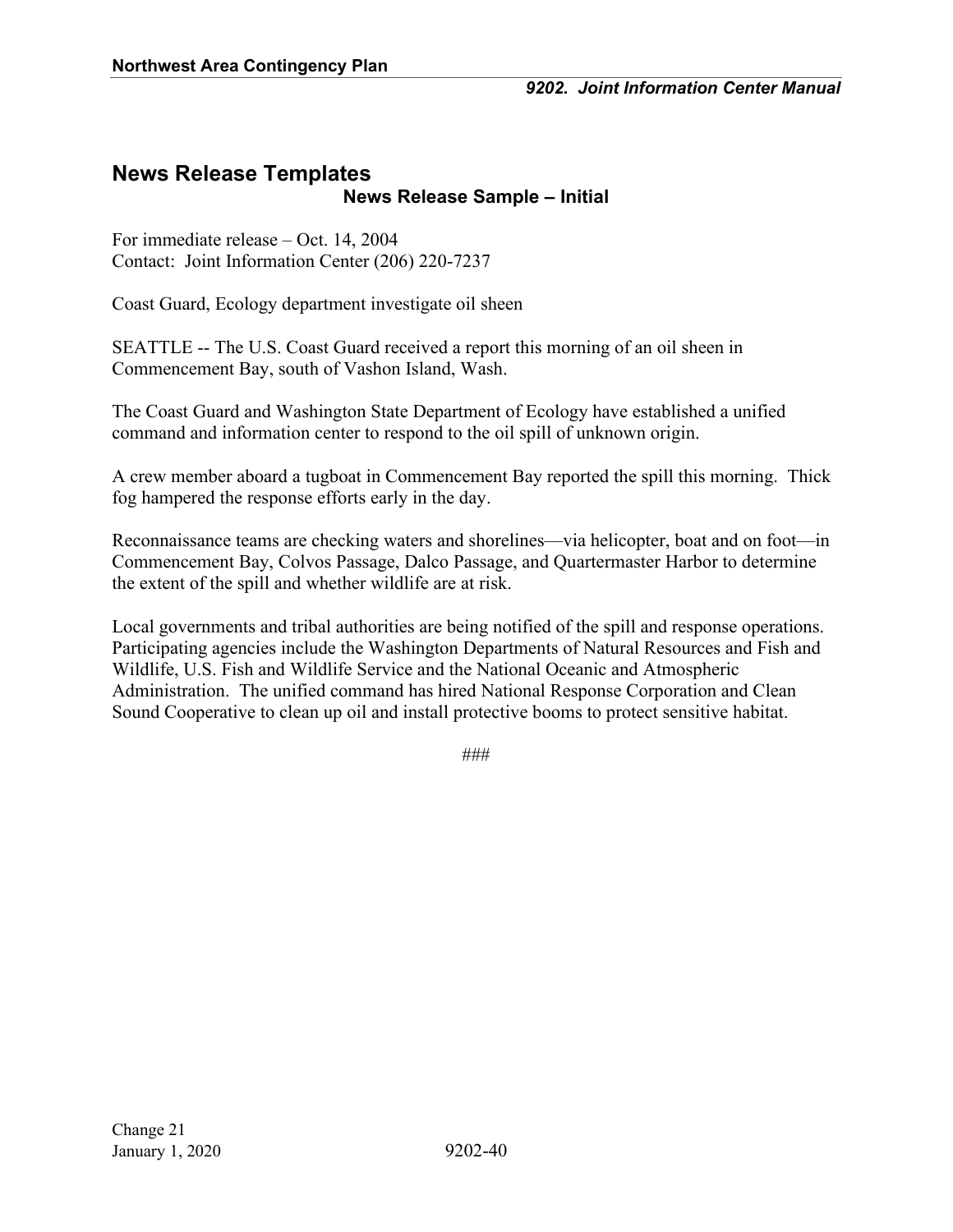The following two templates are included as examples of news releases that might be issued in the pre-JIC phase of a response, before Unified Command and a JIC have formed. The templates are designed to be as inclusive as possible and highlight initial coordination and participation among responding public and private entities. Specifically, they offer contact information for one media lead from each agency actively producing the release and/or participating in the response. However, if no media person from a particular agency involved in the response has been identified—and confirmed—as a principal point-of-contact, then no contact information for that agency should be included.

FOR IMMEDIATE RELEASE – (date and time)

Contacts: \_\_\_\_\_\_\_\_\_, (state or federal agency) media relations; (name, your office **and/or** work cell  $#$  -- or the stand-by phone  $#360-701-7401$  and/or regular work cell  $#$ ) \_\_\_\_\_\_\_\_\_, (other agency) media relations; phone/cell #

## *(State or Federal Agency) and (federal, tribal, local agencies) responding to (oil spill/hazardous material release) in/at\_\_*

(DATELINE) – The (state or federal agency), (other state and/or federal agencies, RP, tribal, local and county entities, and private cleanup contractors) are responding to an oil spill at/near in county/city.

More information about the spill will be provided as soon as it becomes available.

###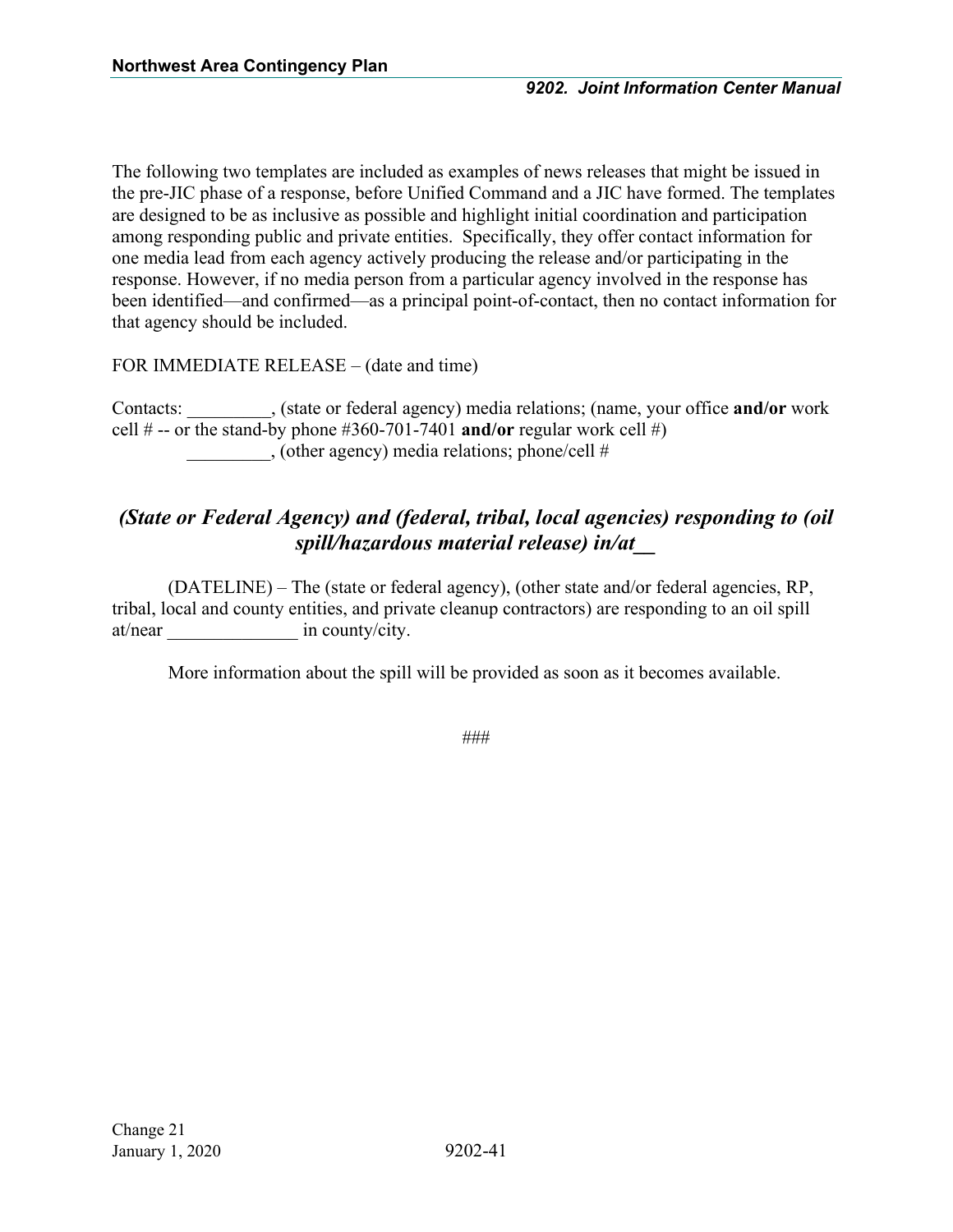#### FOR IMMEDIATE RELEASE – date and time

Contacts: \_\_\_\_\_\_\_\_\_, (State or federal agency) media relations; (name, your office **and/or** work cell  $#$  -- or the stand-by phone  $#360-701-7401$  and/or regular work cell  $#$ ) \_\_\_\_\_\_\_\_\_, (other state or federal agency) media relations; phone/cell #

Incident Web site for continuing updates: (if applicable, list URL)

## **(State or federal agency) and (other state/federal/tribal, local agencies) responding to (oil spill/hazardous material release) in/at\_\_\_\_**

(DATELINE) – The (State or federal agency), (other state, federal, tribal, local agencies, responsible party, and private cleanup contractors) are responding to an (oil spill/ hazardous material release) at/near in county/city.

The (spill/release) was reported to (state or federal agency) at about (time). State and federal authorities have responders and investigators at the site to determine the source, type, and location of the (spilled oil/hazardous material) and to plan cleanup strategies.

(State or federal agency) and (other agencies) are working to: (Choose appropriate bullets for oil spill **OR** hazardous material)

(Oil Spill bullets)

- Hire private spill cleanup contractors.
- Get boats, oil skimming vessels, oil containment boom and other response equipment in the water.
- Take samples of the spilled oil.
- Investigate potential sources of the spill.
- Conduct aerial over flights to determine the magnitude of the spill and track its location.
- Identify important fish and wildlife habitat areas.
- Observe and respond to potential shore line and wildlife impacts.

(Hazardous Material spill bullets)

- Identify the source of the release and contain it.
- Identify the extent of the contamination and potential human contact.
- Get the appropriate cleanup equipment on site.
- Take samples of the spilled material.
- Drill monitoring wells to test ground water.
- Identify and protect important fish and wildlife habitat areas.
- Observe and respond to potential soil and wildlife impacts.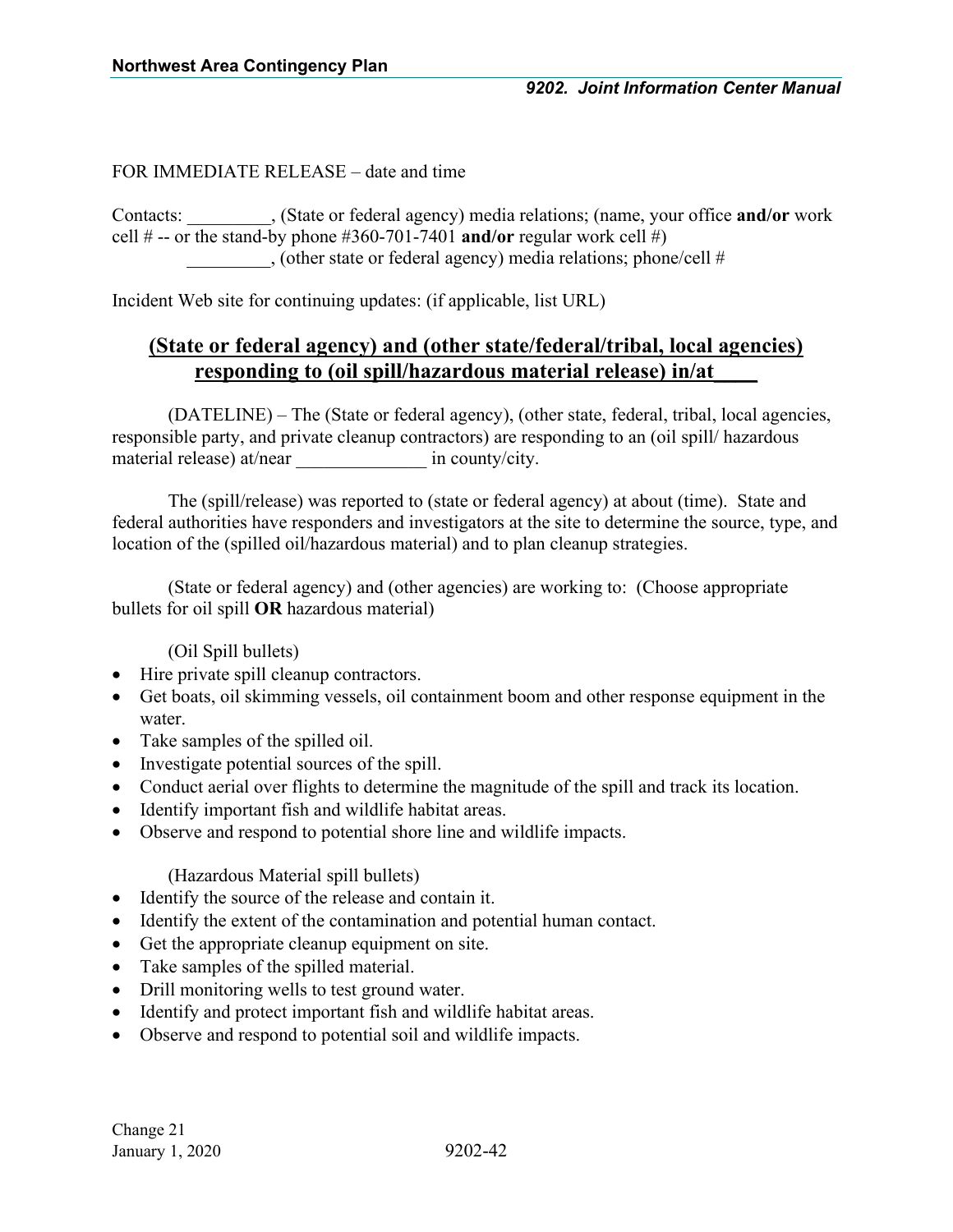(If oil, add these messages :)

Oil is visible in the surrounding water and shorelines (inside harbor/inlet/sound from x to y). Oil spilled to water typically forms oily patches that spread out quickly. These "oil slicks" can cover many acres of water.

All oil spills cause environmental damage, regardless of size. Oil is toxic to the environment and the damage starts as soon as the oil hits water. A single quart of oil has the potential to foul more than 100,000 gallons of water.

The following templates are included as examples of news releases that might be issued once a JIC has been established under Unified Command. The templates are designed to highlight coordination response and participation among responding public and private entities. Unified Command logos should be included on the releases.

#### **Incident name Joint Information Center Established**

Joint Information Center (Unified Command logos/names here)

News Release #?

Date: Contact: (XXX) XXX-XXXX

Incident name joint information center established Location, State

A Joint Information Center has been established at location to disseminate response information for the incident name.

The media is requested to use the phone numbers listed below for incident response inquiries and interviews.

(###) ###-####

A website with incident response information can be found at the following URL: www.incidentwebsite.com, @twitter, other social media tools

Members of the Unified Command are responding to a type spill near location, today. The --- was reportedly carrying nearly max capacity gallons of type of product, but it is not known how much of the product was discharged.

The cause of the incident is under investigation.

Change 21 January 1, 2020 9202-43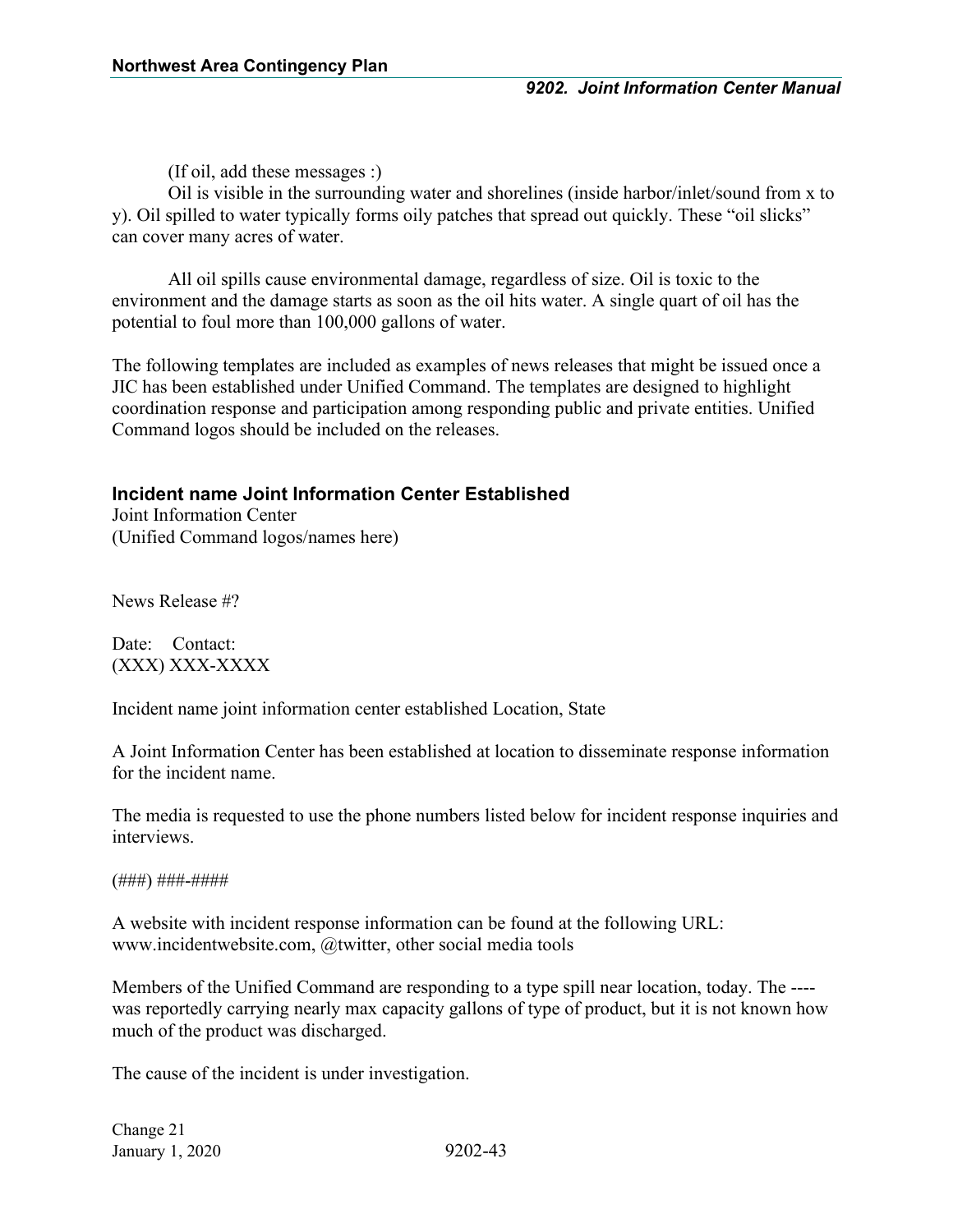Incident Media Briefing

Joint Information Center

(Unified Command logos/names here)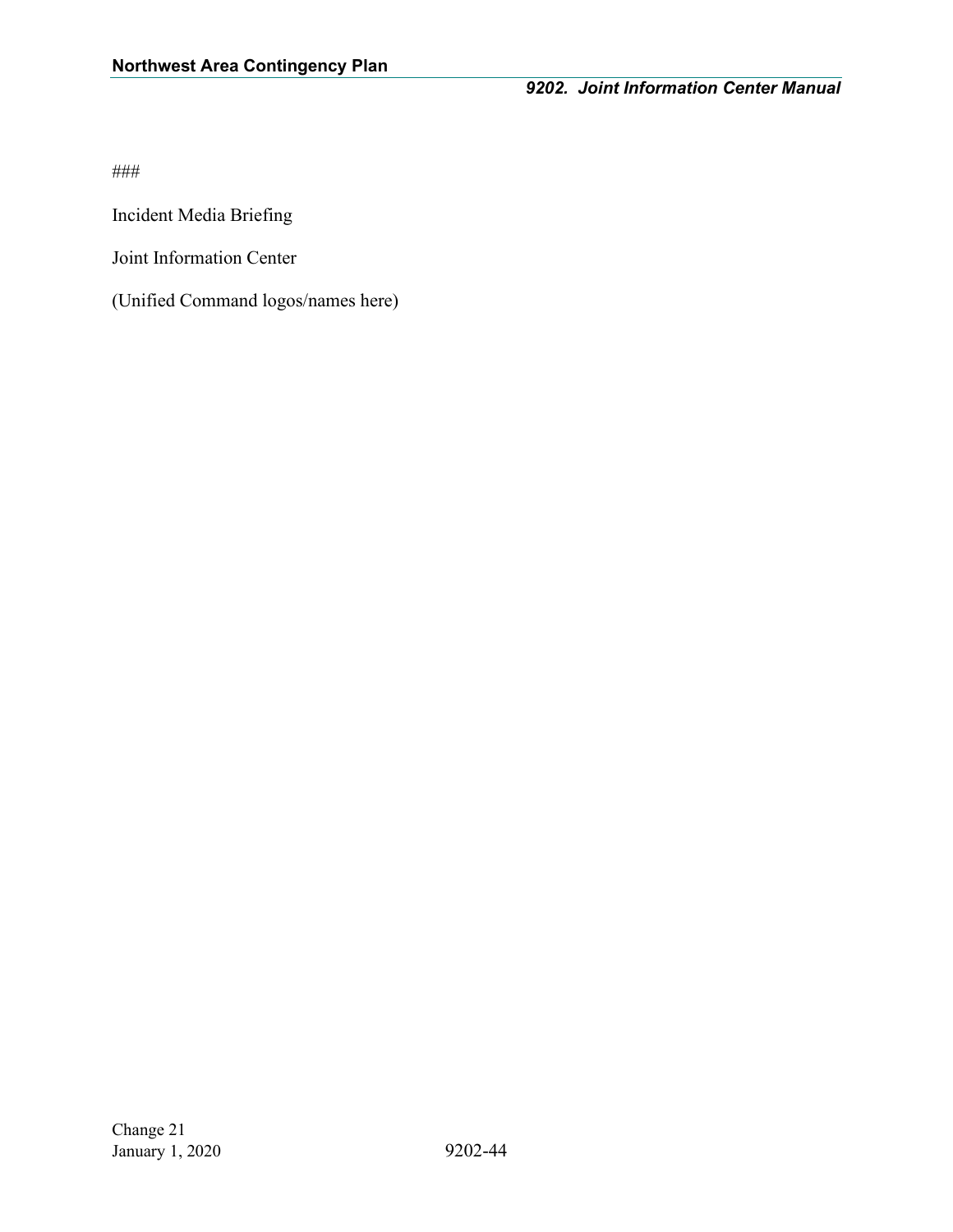#### **News Release #?**

Date: Contact: (XXX) XXX-XXXX

Incident name media briefing location, State

The incident name unified command is holding a media briefing at the location today to discuss response topic.

WHEN: time, day

WHERE: building name, room number, exact location, street address, city, state

WHO: (name, agency), Federal On Scene Coordinator (name, agency), State On Scene Coordinator (name, agency), Local On Scene Coordinator (name, representing) Tribal On Scene Coordinator (name, agency), Responsible Party

BACKGROUND: Incident summary, something happened at some place someday. Typically can be the lead paragraph from previous release.

Please visit www.incidentwebsite.com for incident response information. @twitter, other social media tools

###

Response Continues

Joint Information Center

(Unified Command logos/names here)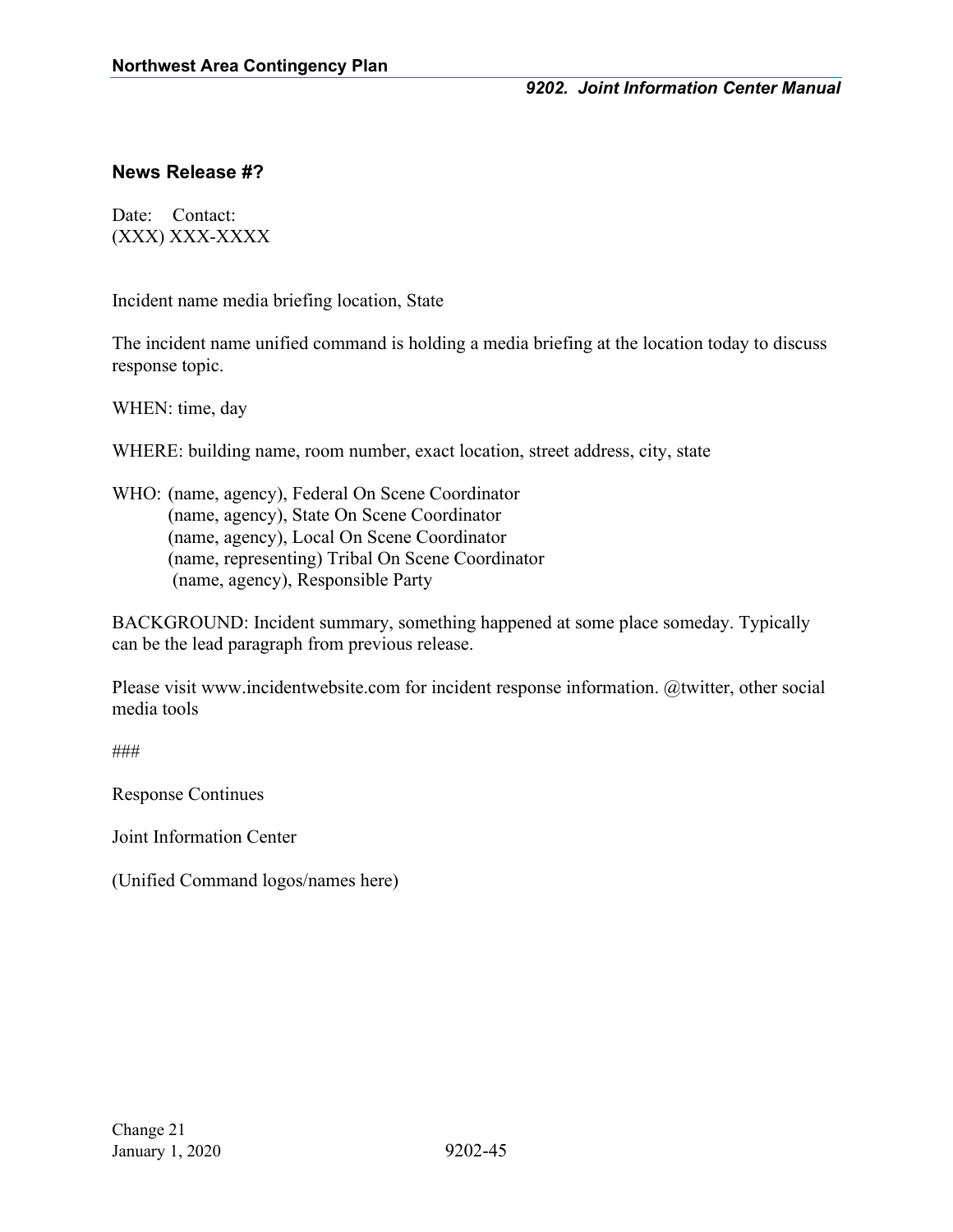### **News Release #?**

Date: Contact: (XXX) XXX-XXXX

Incident name spill response continues location, State

Members of the unified command continue to coordinate product type spill recovery operations in the location, dateline.

Responders have recovered more than ----- gallons of oily water mixture and -- yards of solid soiled waste. More than ----- feet of containment boom and -- responders have been deployed to conduct shoreline assessments and recover as much product as possible.

Shipping traffic is still required to maintain minimum safe speed from ------ to ------ to minimize the impact to clean-up operations. The unified command will continue to closely monitor the situation and will adjust commercial traffic accordingly.

The unified command consists of representatives from the who.

What happened, where at approximately --: a.m. dateline.

[Statement about public health warnings, air, water etc..., wildlife impacts] There have been no reports of impacted wildlife. Air monitoring is being conducted by [agency] and results are at safe levels.

[Statement about use of volunteers needed?] The use of volunteers is not requested at this time. However, if you would like to register as a volunteer, go to www.oilspills101.wa.gov.

The cause of the incident is under investigation. Drug and alcohol tests will be performed.

Please visit www.incidentwebsite.com for incident response information. @twitter, other social media tools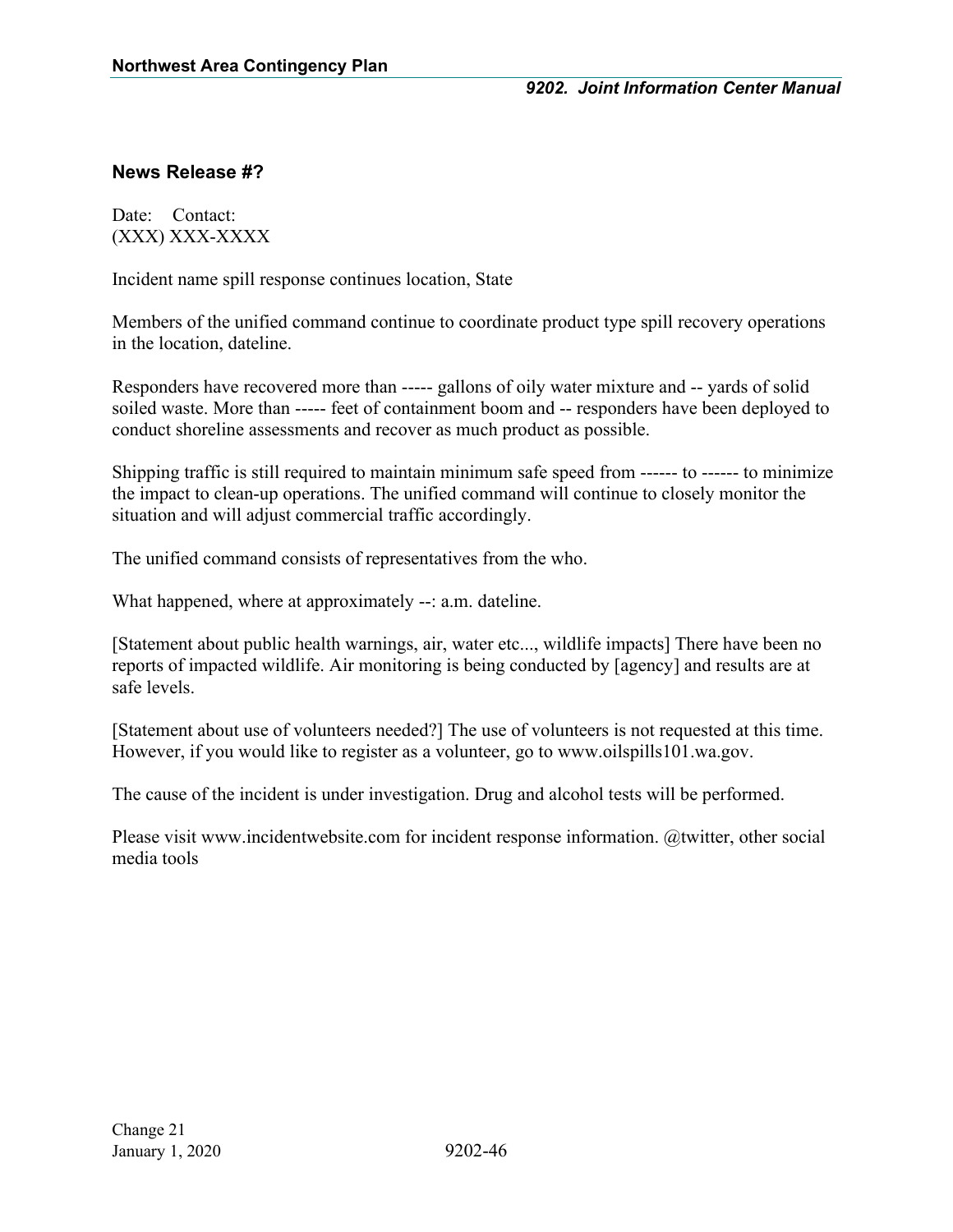### **Unified Command Approves Dispersants**

Joint Information Center

(Unified Command logos/names here)

News Release #?

Date: Contact: (XXX) XXX-XXXX

Unified Command has approved the use of dispersants for the Incident name, location, State

The Unified Command has approved the use of the chemical dispersant name in order to break up the oil slick and protect shoreline habitat, seabirds and marine mammals from becoming oiled due to the fuel spill recovery operations in the location, dateline.

Dispersants break down oil into smaller particles helping it to disperse and sink below the surface. Before dispersants are used a range of criteria must be met:

- The application of dispersants must be within a pre-authorized dispersant use zone, as designated by the Northwest Area Contingency Plan, or it must be authorized on a caseby-case basis by the Region X, Regional Response Team.
- The application of dispersants must provide an environmental benefit for species at risk and/or species of special concern.
- The application of dispersants must be done safely and in accordance with standard marine and aviation practices.

Federal and state trustee agencies identified the list species of special concern in which dispersant use will potentially benefit as species of special concern and of significant risk of injury from this oil spill, especially if the spill were allowed to spread and hit sensitive habitats and shorelines.

Wildlife and resource agencies believe that these species will be benefited by the use of dispersants and will monitor the operations as appropriate for these species.

(Provide any information, as necessary on fisheries and plans for any seafood tainting panels)

The unified command consists of representatives from the who.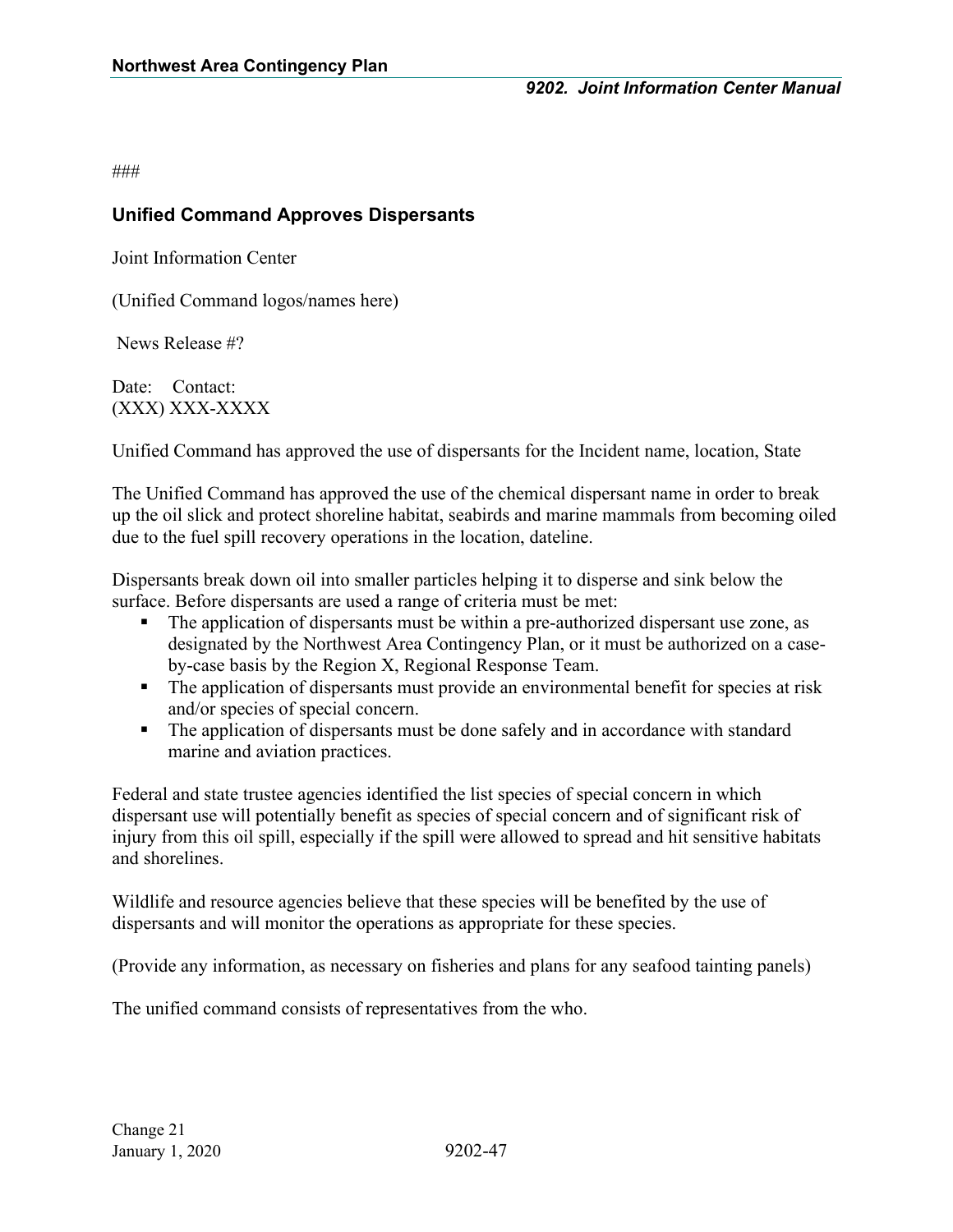[Statement about public health warnings, air, water etc..., wildlife impacts] There have been no reports of impacted wildlife. Air monitoring is being conducted by [agency] and results are at safe levels.

[Statement about use of volunteers needed?] The use of volunteers is not requested at this time. However, if you would like to register as a volunteer, go to www.oilspills101.wa.gov.

The cause of the incident is under investigation. Drug and alcohol tests will be performed.

Please visit www.incidentwebsite.com for incident response information. @twitter, other social media tools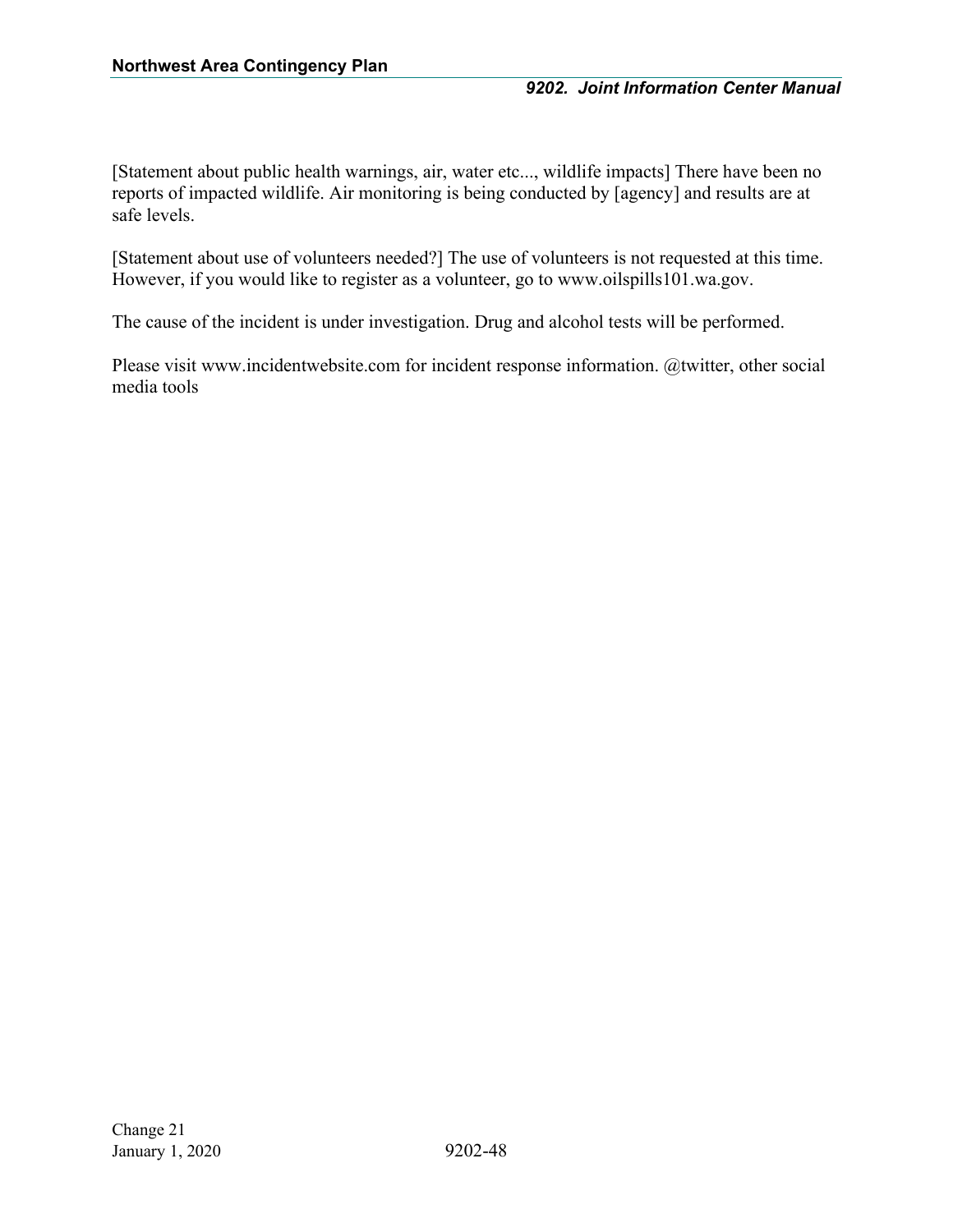## **Fishing Activity Suspended**

Joint Information Center

(Unified Command logos/names here)

News Release #?

Date: Contact: (XXX) XXX-XXXX

Fishing activity suspended due to incident name spill response location, State

Members of the unified command have suspended all fishing for human consumption in the areas affected by the oil until at least date, or when state health officials have determined that fishing can safely be reopened.

Unified Command is working with local health departments and other agencies to conduct the fish safety evaluation.

These agencies are collecting samples of fish and shellfish from the area impacted by the spill. Samples of fish are being collected from various locations in water body and along the coast. The samples will be tested for toxic chemicals that are found in the oil, which can accumulate to dangerous levels in fish and shellfish. The main toxins of concern in the oil that was released are a group of chemicals called polycyclic aromatic hydrocarbons (PAHs). Long-term exposure to high levels of PAHs is associated with an increased risk of developing cancer.

Safety guidelines call for avoiding consumption of any fish or shellfish from water body until analysis of the collected samples is completed. Visible oil or oily smell are obvious indications of contamination, but fish and shellfish from the spill area could still pose a potential risk even if there are no visible signs of contamination.

In addition, health officials are asking people to stay away from shore areas until cleanup efforts are completed. After beaches are reopened, people who find oil deposits along the shore should report them to [phone# for ongoing response information – or the number of the state environmental agency (DOE, ODEQ, IOEM) monitoring the incident.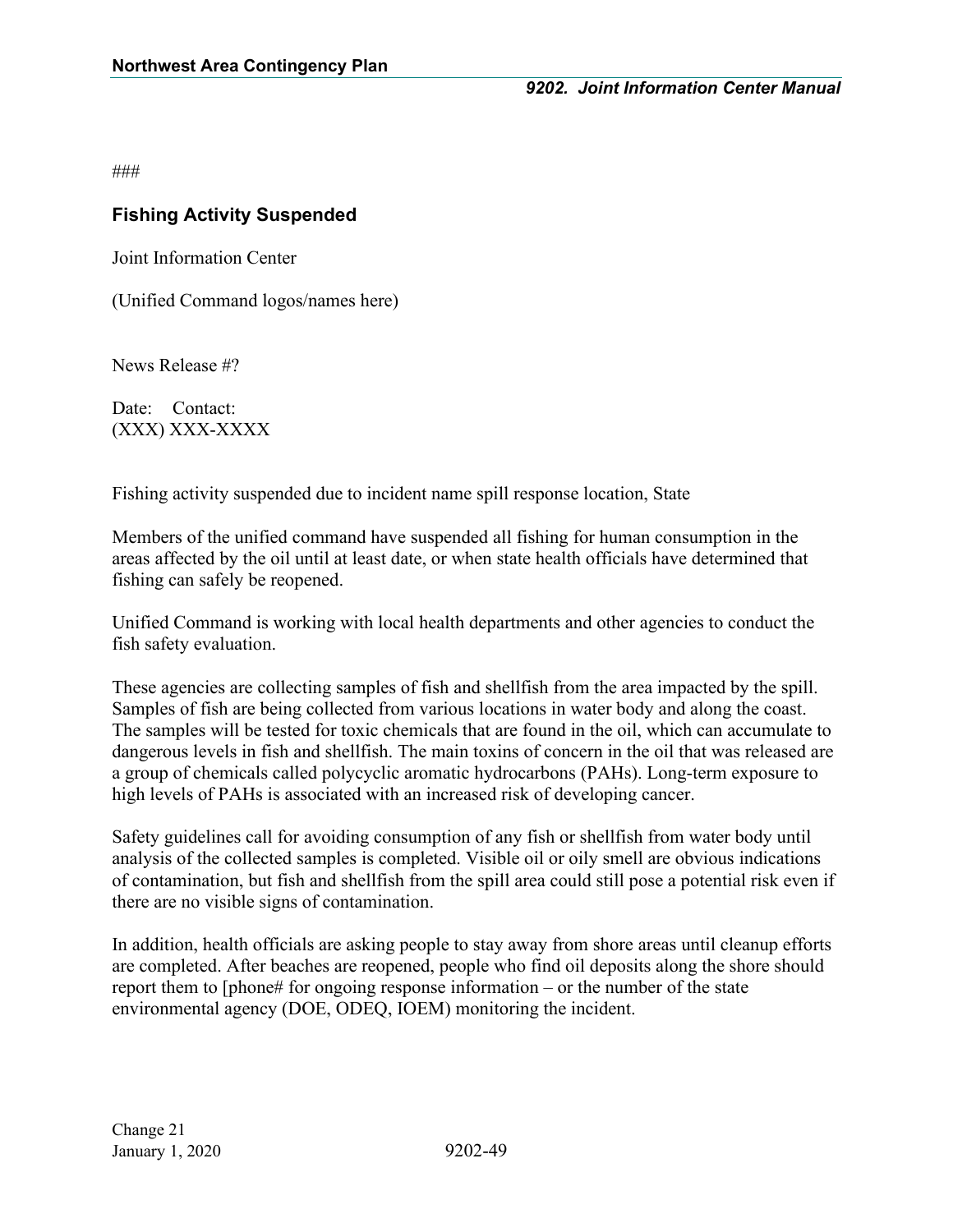Safety advice for beaches in the spill area:

- Avoid direct contact with spilled oil, which can cause skin irritation. Prolonged contact may cause rashes.
- If you get oil or tar on your skin, wash it off with soap and water, and be certain to wash your hands before eating.
- If you get oil on your clothing, wash it in the usual way. There is no need to use harsh detergents, solvents, or other chemicals to wash oil from skin or clothing.
- Do not burn driftwood or other debris that may be contaminated with oil.
- Use common sense. Do not swim in water with an oil slick and do not swallow water from the area. Oil-contaminated water can cause choking and lead to severe pneumonia if it gets into the lungs.
- There is no risk of adverse health effects from breathing air near spilled oil unless there is prolonged exposure to fumes in closed spaces.
- Fish and shellfish caught from waters outside the spill area remain as safe to eat as before the spill, but marine life from the spill area should be avoided until the evaluation of its safety is completed.

[Statement about public health warnings, air, water etc..., wildlife impacts] There have been no reports of impacted wildlife. Air monitoring is being conducted by [agency] and results are at safe levels.

[Statement about use of volunteers needed?] The use of volunteers is not requested at this time. However, if you would like to register as a volunteer, go to www.oilspills101.wa.gov.

The cause of the incident is under investigation.

Please visit www.incidentwebsite.com for incident response information. @twitter, other social media tools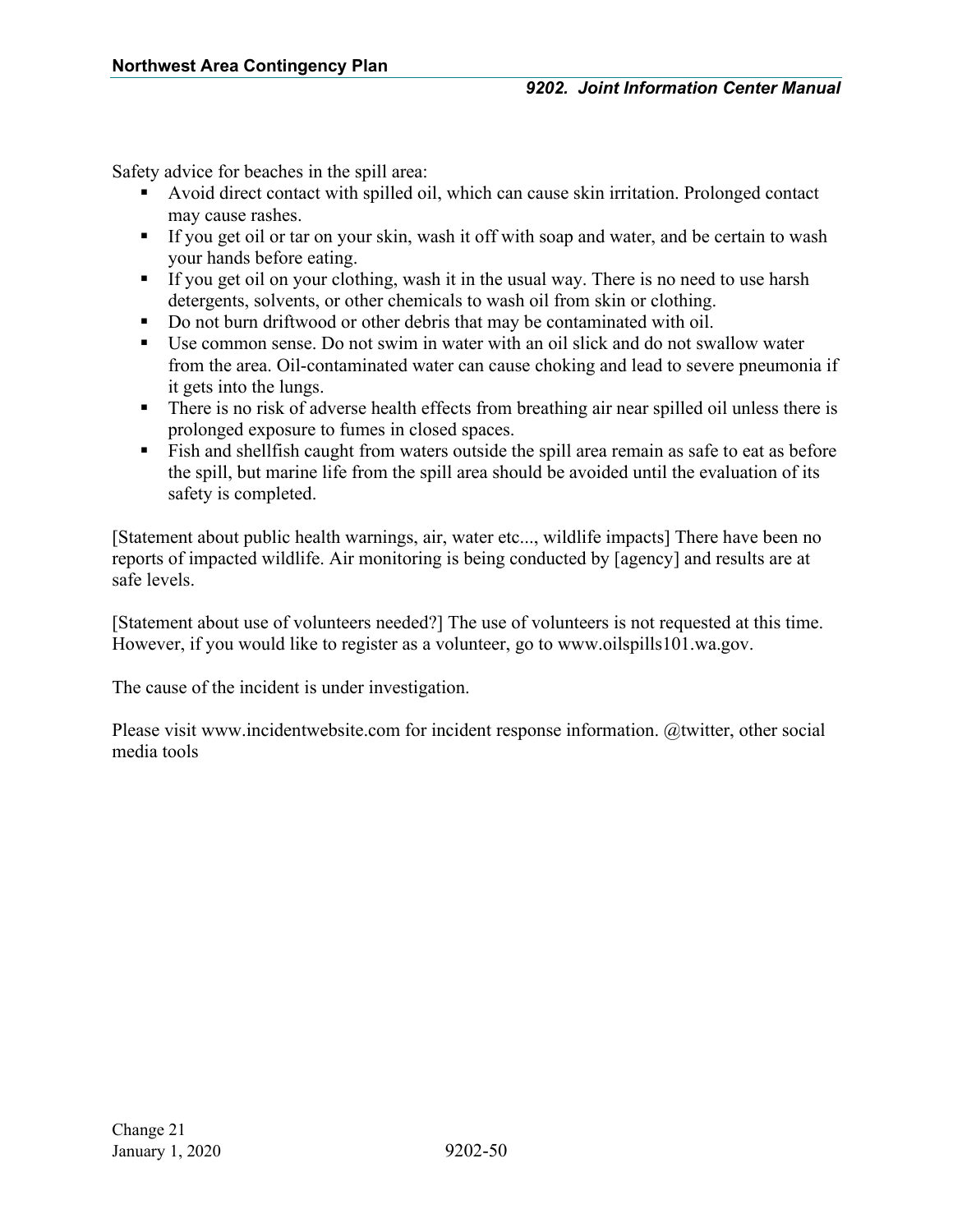### **Volunteer Hotline Established**

Joint Information Center

(Unified Command logos/names here)

News Release #?

Date: Contact: (XXX) XXX-XXXX

Incident name volunteer hotline established location, State

The unified command has activated a Volunteer Hotline at number for people who would like to contribute to the product type spill recovery operations near location, dateline.

The Volunteer Hotline will provide updates on the spill response and will allow potential volunteers to provide their contact information, availability, and applicable skills. You can also register at www.oilspills101.wa.gov.

"We appreciate the public's outpouring of support and their desire to help out in the unfortunate event," said Name, Public Information Officer for the Incident name Response. "We are doing everything we can to minimize impacts to the environment and protect the wildlife that lives here. At this time, we are evaluating how we may best use volunteers in our response in a way that is both safe for the volunteers and productive."

Volunteers have been used in previous oil spill responses, with activities coordinated through the Unified Command. By calling the Volunteer Hotline number or registering on the www.oilspills101.wa.gov, prospective volunteers will get the most up-to-date information on whether their time and skills will be needed.

Volunteers and others should stay away from the spill site and not attempt to rescue oiled wildlife, as this may hamper clean-up efforts and increase the danger to both wildlife and humans. Oil is a toxic substance and only those with hazardous materials training are authorized to clean up oil. For the safety of both the public and the animals, only trained wildlife specialists will handle oiled wildlife.

The public can help at this time by reporting any oiled animals to number. The wildlife response organization name uses modern equipment and facilities and has trained staff to care for the oiled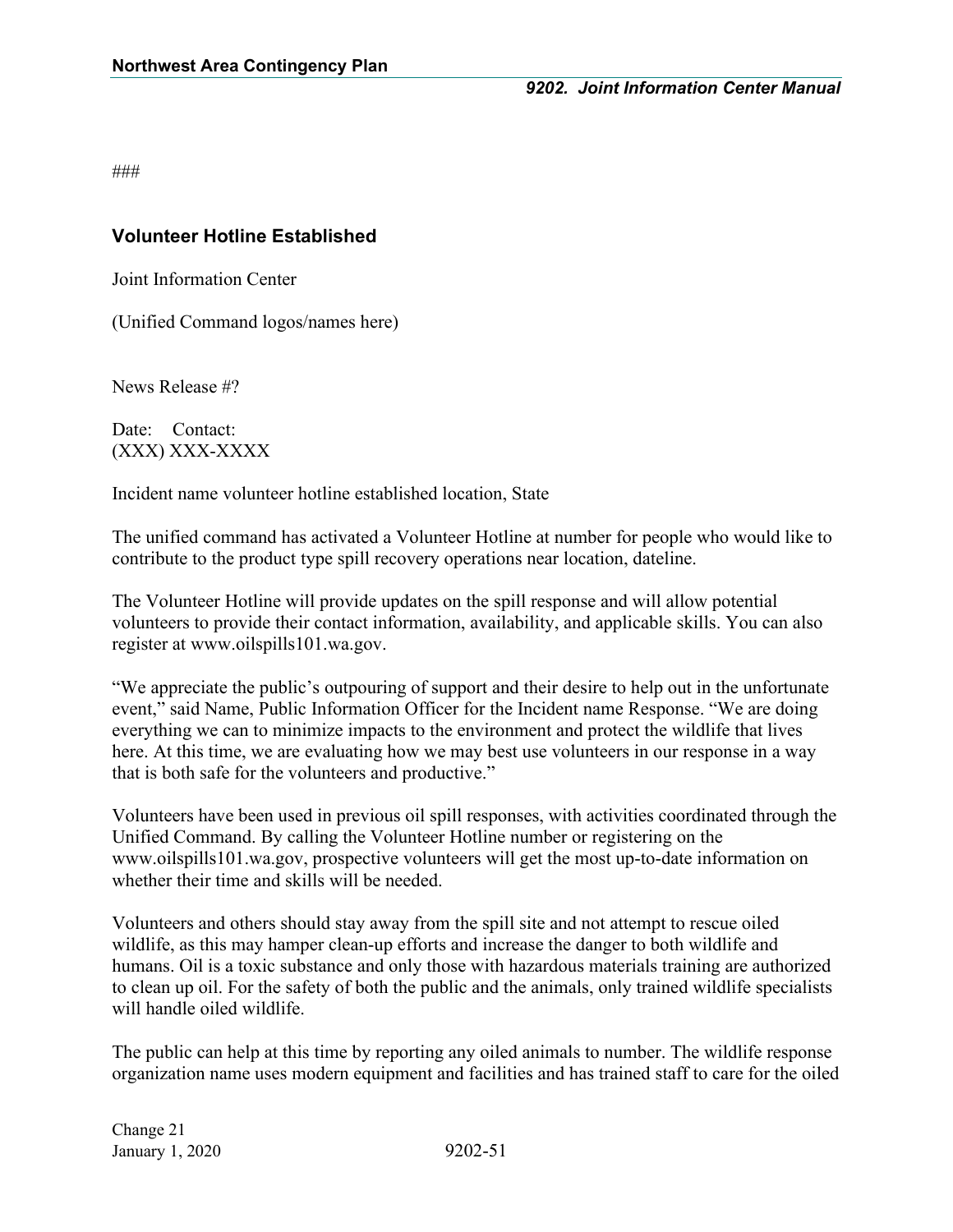wildlife. Personnel experienced in animal capture and handling will respond at the earliest opportunity, presenting the best chance for wildlife survival.

The public's cooperation is greatly appreciated.

Please visit www.incidentwebsite.com for incident response information. @twitter, other social media tools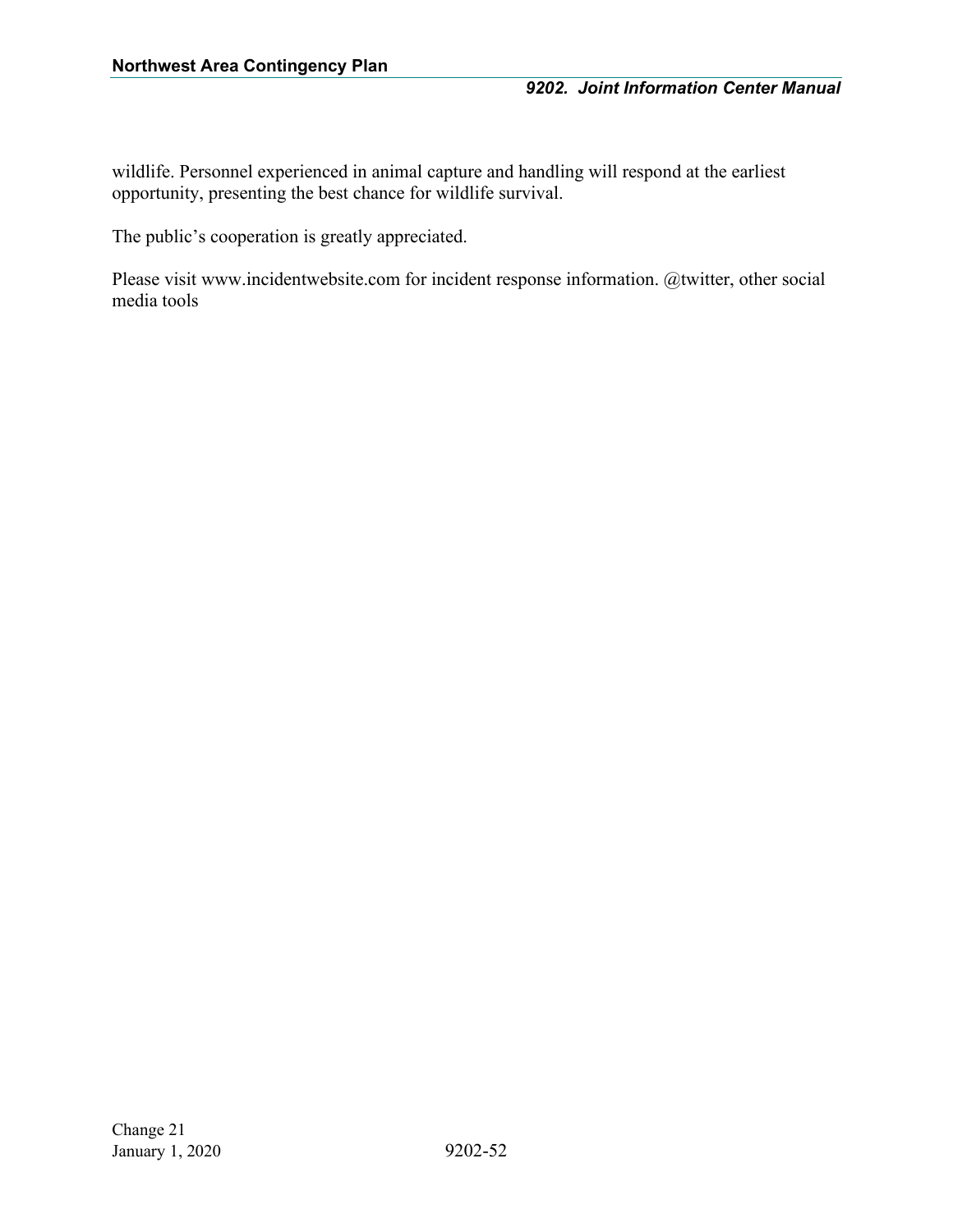### **Fact Sheet Templates**

Initial Incident Details

Joint Information Center

(Unified Command logos/names here)

Situation Report

Date: Contact: (XXX) XXX-XXXX

FACT SHEET: Incident name spill response near location, State

Members of the Unified Command continue to coordinate product type spill recovery operations in the location, dateline.

Incident summary, something happened at some place someday. Typically can be the lead paragraph from previous release. Cleanup operations for product released from the vessel name will continue and are being closely monitored until long term salvage or oil pollution mitigation plans can be finalized.

Unified Command:

- $\blacksquare$  Members consist of the who.
- Agencies contributing to the response include who else.

Current activity:

- Responders continue oil/water mixture removal from the -------.
- Crews continue to tend the hard boom while removing and replacing the sorbent boom used to collect the oil.
- Responders deployed skimmers.
- Responders place recovered oil into a temporary storage tank where it will decant, settle and separate, for later quantification.

Quantities:

- Vessel name had a max capacity of ------ gallons aboard at the time of the incident.
- **-** ------ gallons of oil/water mixture recovered to date.
- The Oil Spill Liability Trust Fund (OSLTF) is currently at \$--- million. More information on the OSLTF is available at http://www.uscg.mil/npfc/About\_NPFC/osltf.asp.

Change 21 January 1, 2020 9202-53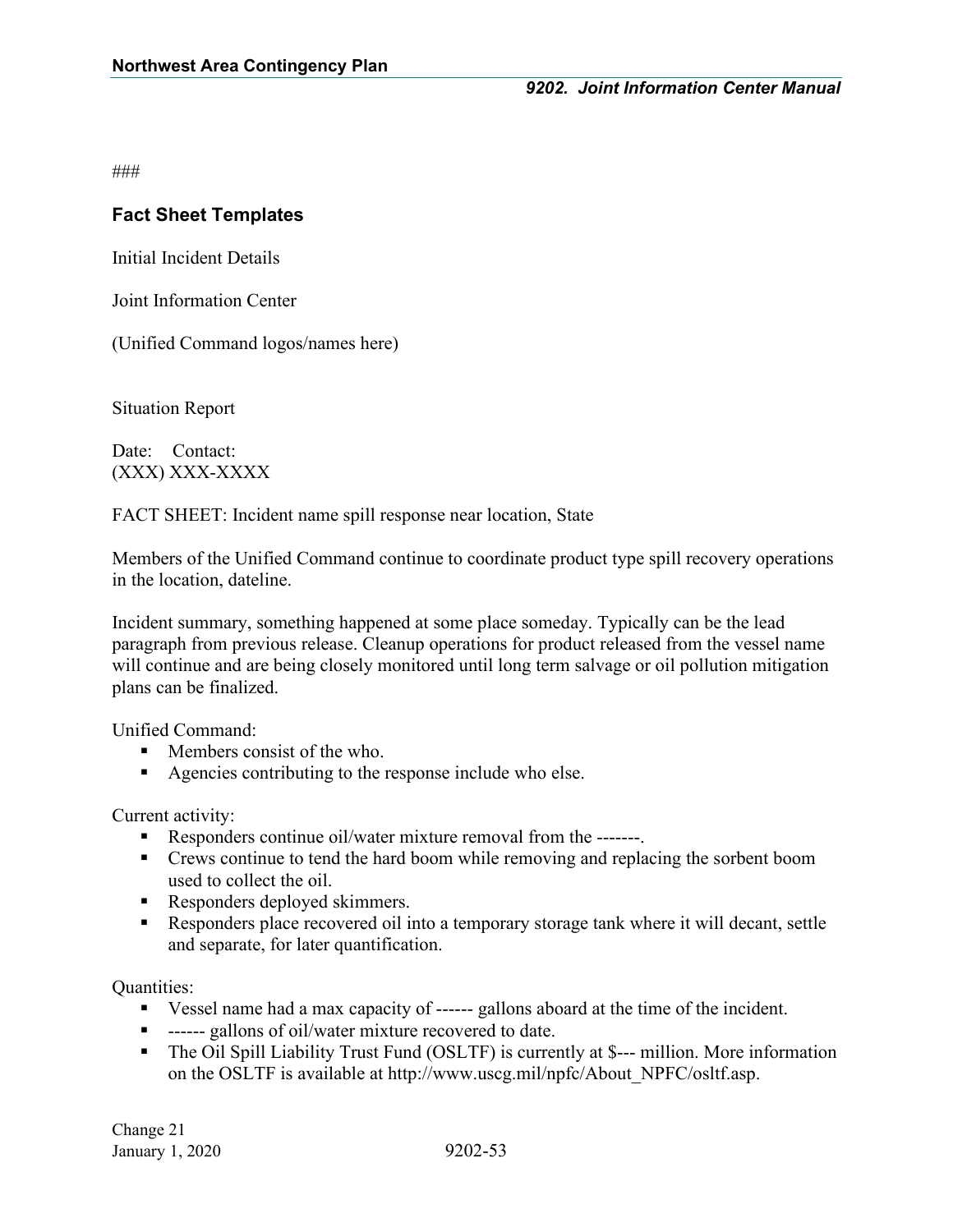Equipment and personnel on scene:

- ---- skimmers
- $\blacksquare$  ---- skiffs
- **-** ---- temporary storage tanks for recovered oil
- ---- vacuum truck
- ---- personnel from -------
- ---- on scene recovery capacity compared to state requirements---- and federal requirements----

\* Note: Only use this metric if the on scene capacity is greater than state and federal requirements.

Safety:

 The Coast Guard Vessel Traffic Service has requested vessel and recreational traffic inbound and outbound direction of ----- travel with no wake as a safety measure for responders working in and on the water.

#### Wildlife:

 --wildlife impacts have been reported at this time. Crews will monitor for oiled wildlife for the duration of the spill cleanup. Anyone seeing oiled wildlife should report it to XXX-XX-XXXX.

Fishery Closure:

• Location

Ship Facts:

- $\blacksquare$  Built in ----.
- $\blacksquare$  Length -----
- **Beam** -----
- **Draft** -----
- $\blacksquare$  ----- Flagged
- Max capacity of the tanks is approximately ------ gallons.

Photo and video resources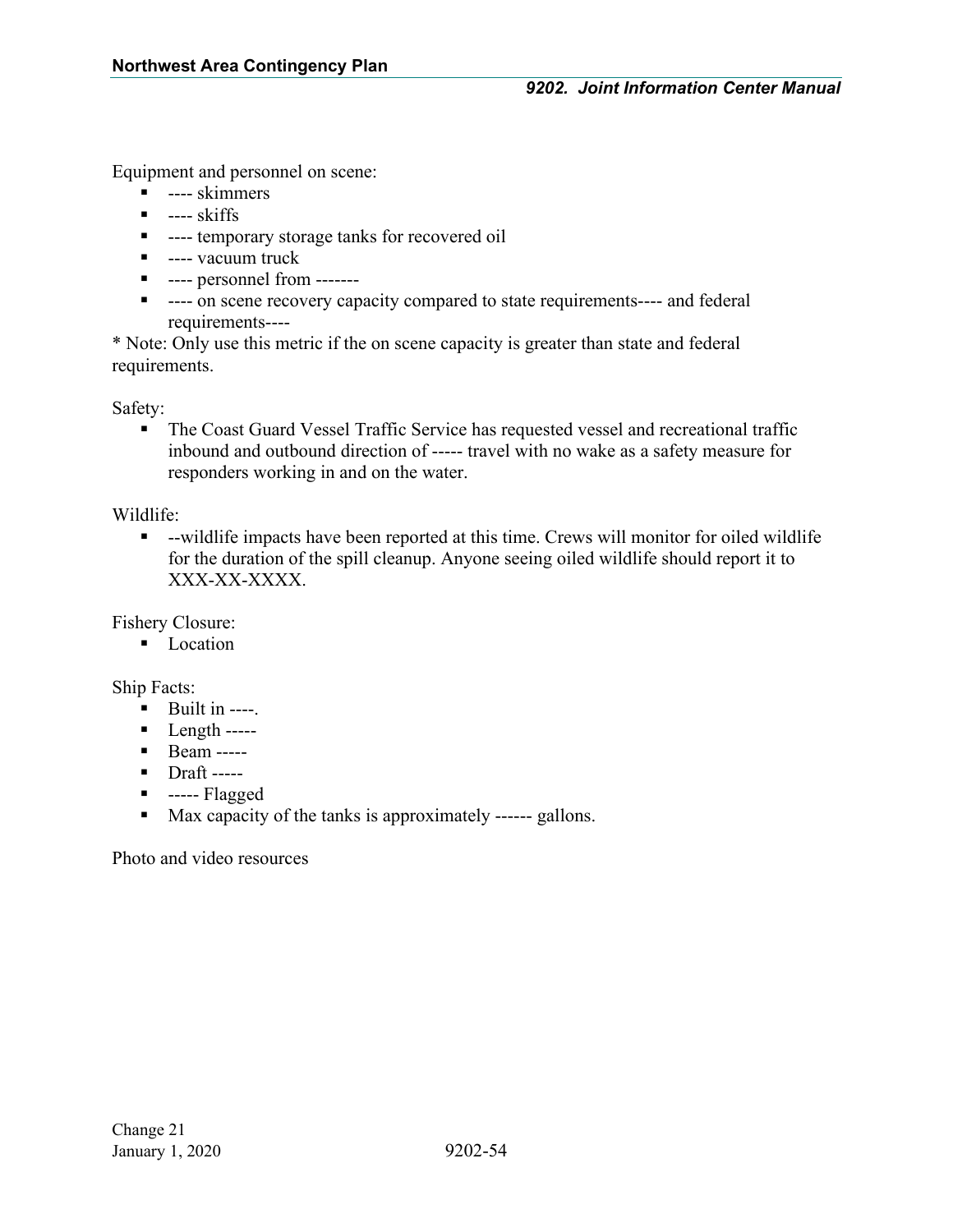### **Unified Command**

Joint Information Center

(Unified Command logos/names here)

News Release

Date: Contact: (XXX) XXX-XXXX

FACT SHEET: Unified Command

An effective Unified Command (UC) is indispensable to response activities and requires a clear understanding of the roles and responsibilities of each participating organization. Success requires unity of effort, which respects the chain of command of each participating organization, while harnessing seamless coordination across jurisdictions in support of common objectives.

Use of the Incident Command System (ICS) is an important element across multijurisdictional or multiagency incident management activities. It provides a structure to enable agencies with different legal, jurisdictional, and functional responsibilities to coordinate, plan, and interact effectively on scene. As a team effort, the UC is made up of Incident Commanders (IC) from agencies with jurisdictional authority and/or functional responsibility for the incident. This allows each agency or IC to provide joint support through mutually developed incident objectives and strategies established at the command level. Each participating agency maintains its own authority, responsibility, and accountability, while the UC provides a forum for these agencies to make consensus decisions.

The need for UC arises when incidents:

- Cross geographic boundaries (e.g., two states, international boundaries);
- Involve various governmental levels (e.g., federal, state, local);
- Impact functional responsibilities (e.g., Search and Rescue, fire, oil spill, EMS); or
- Some combination of the above.

The UC is responsible for: (1) developing a single set of objectives; (2) using a collective, strategic approach; (3) improving information flow and coordination; (4) creating common understanding of joint priorities and restrictions; (5) ensuring that no agency's legal authorities are compromised or neglected; and (6) optimizing the combined efforts of all agencies under a single plan.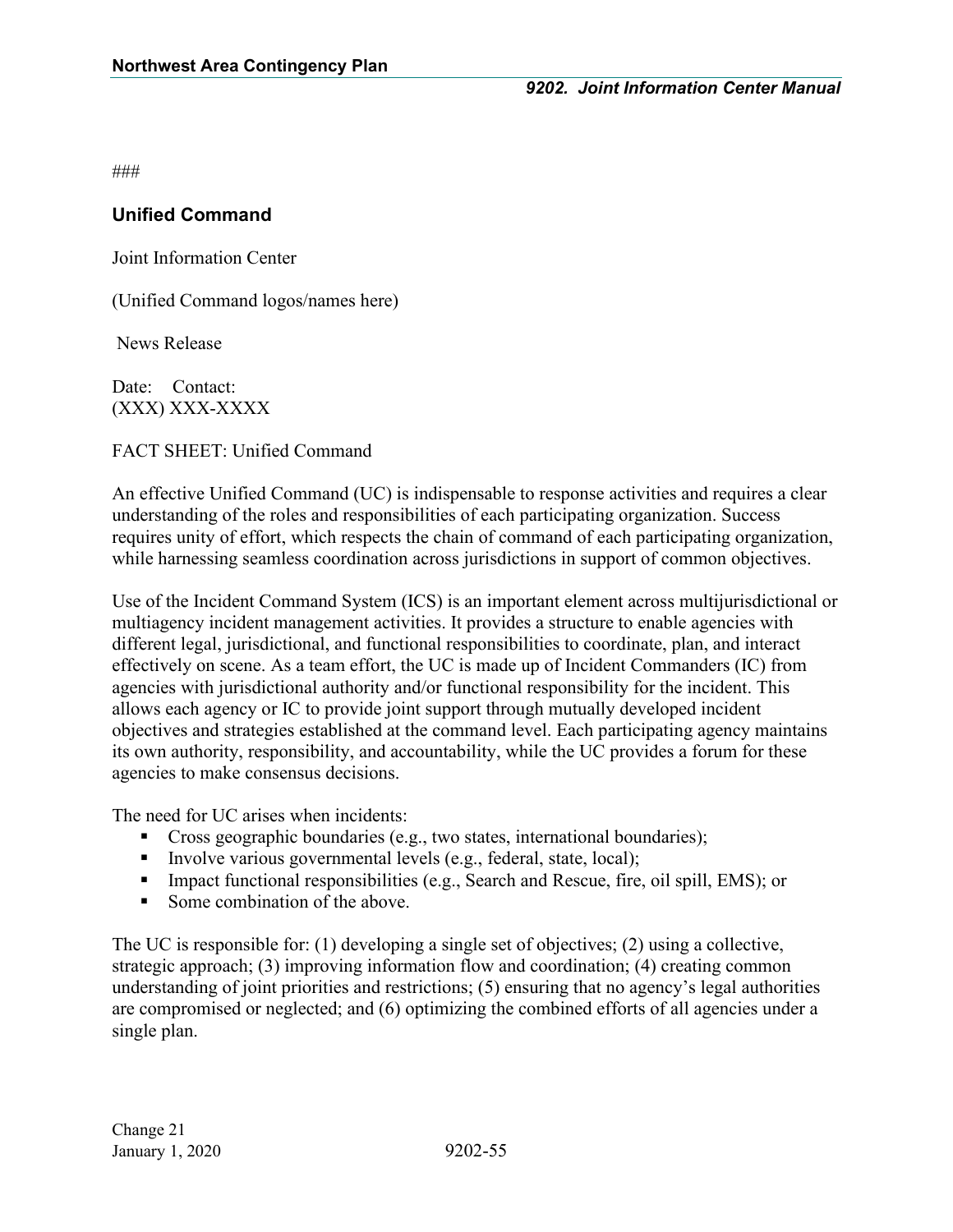UC representatives must be able to:

- Agree on incident objectives and priorities;
- Have the capability to sustain a 24-hour-7-day-a week commitment to the incident;
- Have the authority to commit agency or company resources to the incident;
- Have the authority to spend agency or company funds;
- Agree on constraints/limitations, priorities, decisions and procedures;
- Agree on an incident response organization;
- Agree on the appropriate Command and General Staff position assignments to ensure clear direction for on-scene tactical resources;
- Commit to speak with "one voice" through the PIO or JIC, if established;
- Agree on managing sensitive information and operational security issues;
- Agree on logistical support including resource ordering procedures; and
- Agree on cost-sharing and cost accounting procedures, as appropriate.

In general, a successful UC is a team. A UC is to skillfully use the strengths of each IC and acknowledges each representative's unique capabilities and authorities. A UC has a shared understanding of the situation and agrees on common objectives to bring the incident to closure. A UC is open to different perspectives and knows that contentious issues may arise, but that ICS inherently relies on the UC framework to provide the forum to resolve problems and find solutions.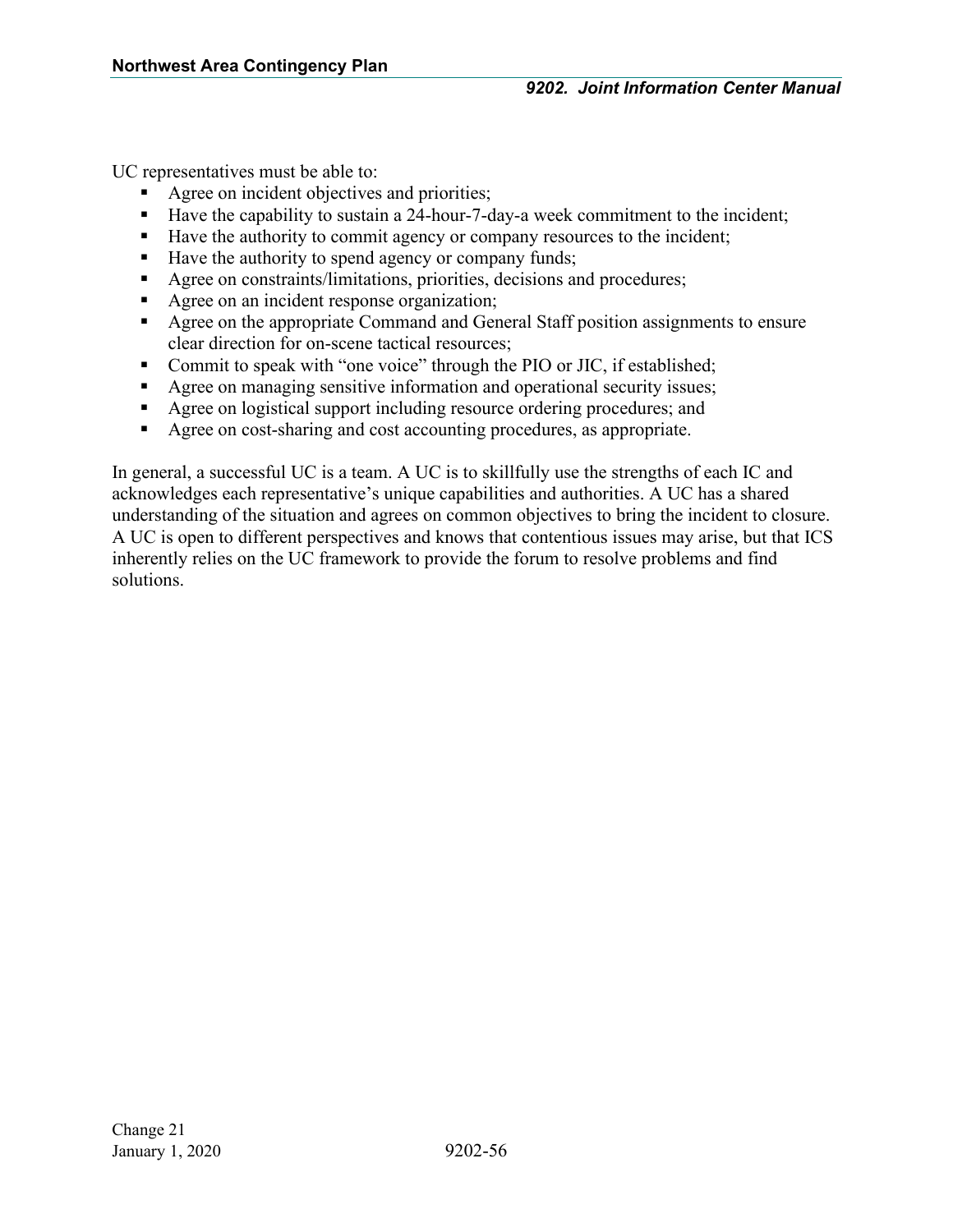#### **Boom**

Joint Information Center

(Unified Command logos/names here)

News Release

Date: Contact: (XXX) XXX-XXXX

FACT SHEET: Boom

Spilled oil may be contained by using a floating physical barrier called boom. Boom floats on the surface, but parts may extend above and below it. Because oil floats on water, the boom needs only to prevent surface movement at the top of the water to be effective.

Boom length is measured in feet, and it is not unusual for thousands of feet of boom to be deployed for even a modest spill. Boom sizes are described in inches of freeboard and skirt. A 6 by-12 boom has a six-inch-high freeboard and 12-inch-deep skirt. Boom typically is manufactured in high-visibility colors, such as white, yellow or orange, for easy tracking by response teams and for the safety of vessels operating nearby.

Boom is not a perfect containment device. Waves can carry oil over a boom and a current may force oil under it. Boom is more effective directing oil which moves at a slight angle to the line of boom than as a barrier blocking the slick's movement. Such circumstances may require replacing light boom with boom having higher freeboard and deeper skirt. Multiple lines of boom are more effective at containing oil than a single line.

Limitations on the use of boom include the time required to get it to the scene, load it on boats, carry it to the spill, and deploy it. Boom also has to be stored within reasonable traveling distance of a potential spill. Once used, boom has to be de-contaminated of the waste oil or chemical before it can be stored. If sorbent boom is used, it has to be disposed of safely once it has been contaminated with oil or chemical waste. Some types of boom have operational limitations, such as the loss of ballast or buoyancy if the water- or air-filled sections are breached by abrasion or handling.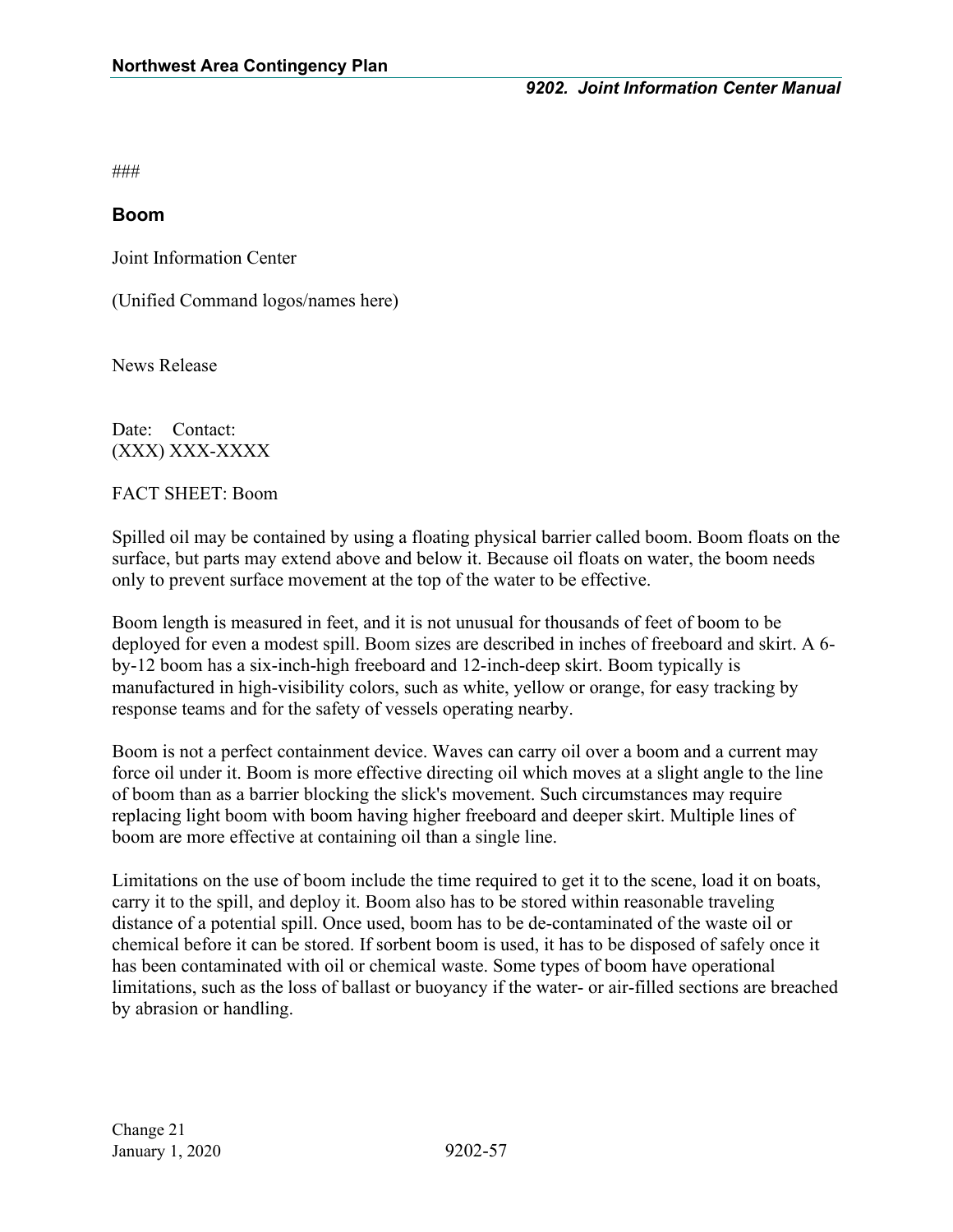A single string of boom often will serve several purposes simultaneously. Typical tasks for boom include:

- Encirclement laying one or more barriers of boom around the source of the spill to keep it from spreading or around a section of slick to hold it in place for recovery. Tankers transferring cargo may be encircled by boom as a precaution, even though there is no spill.
- Diversion setting one or more lines of boom at angles into or across a moving slick's path to guide it toward an area where it can be confined and recovered, or to let it safely pass a sensitive area. Diversion is primarily used near shore on rivers. It is most effective where currents are weak and there is little wave action.
- Collection towing boom in a "V," "U," "J," or teardrop configuration through or around a slick to gather oil together for recovery or burning.
- Recovery placing sorbent boom where it will contact floating oil and absorb or adsorb some of it for later recovery, or similarly using weir boom to catch oil and transport it to a skimmer.
- Exclusion stringing boom around un-oiled areas to keep oil out. The exclusion booming may also divert moving oil away from a sensitive area.

Although different types of boom may look different, virtually all boom has five common components:

- Flotation device keeps the boom at the water's surface, where floating pollutants are.
- Freeboard the part that rises above the water's surface and prevents waves from washing pollutants over the top.
- Skirt similar to freeboard but below the surface, the skirt prevents the current from washing floating pollutants under the boom.
- Ballast this is the weight at the bottom of the skirt that keeps it hanging vertically against a current.
- $\blacksquare$  Tension line or strength member cables, chains or lines extending the length of the skirt or freeboard and, like the main boom cable, chain or boom, attached at the end.

In general, boom with a high freeboard and short skirt is called fence boom, because it prevents the pollutant from moving across the surface. A boom with a longer skirt and shorter freeboard is a curtain boom, and is good to prevent pollutants from moving just below the surface. Some boom includes both characteristics.

Similar to fence and curtain boom is tubular containment boom. Tubular boom has at least two sections one or more air-filled tubes above the water, for flotation and to keep oil from crossing the boom on waves, and one or more water-filled tubes below the water for ballast and to keep oil from passing beneath the boom.

Sorbent boom made of absorbent or adsorbent material to collect and hold oil within the boom itself. It is most effective with thin layers of pollutants and light winds or currents. Once soaked to capacity, the boom can be recovered and the collected oil squeezed out. Sorbent boom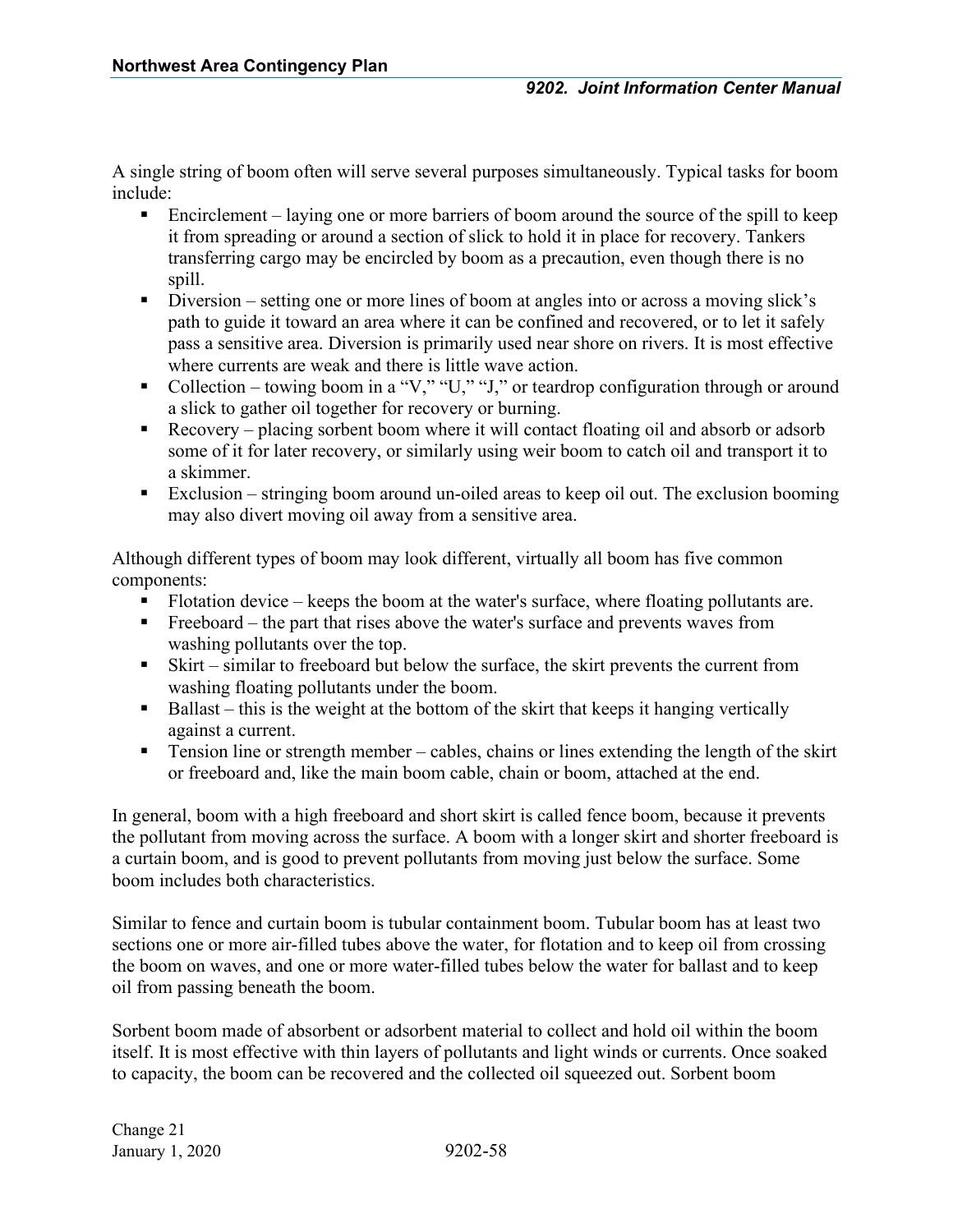requires strong supporting lines, chains or cables because of its tendency to break under pressure of wind or current. Once soaked, it is heavier than simple barrier boom and therefore requires extra effort to remove it from the water.

Recovery boom, such as three-weir boom, has four sections. An air-filled tube extending above the water for buoyancy and to keep oil from passing over the boom. A water-filled tube extending below the surface for ballast and to keep oil from passing beneath the boom. A discharge tube which collects oil from inlets between the air- and water-filled tubes and moves it the length of the boom to a recovery device. A smaller air-filled tube to keep the discharge tube afloat. Recovery boom not only holds floating pollutants in place, but is an active part in recovering pollutants from the water.

A frequent problem in the use of boom is the fact that each end of the boom must be anchored in place. On a small stream, it can be anchored to trees or rocks on land; in a harbor, it may be attached to piers or seawalls. On open water, however, the ends must be literally anchored, using lines attached to weights on the lake or sea bottom, or they must be attached to boats. The use of a boat to anchor one end of a boom means that boat cannot be used for any other assignment, and boats may be in short supply.

Sources: Department of Transportation, U.S. Coast Guard and Research and Special Programs Administration; Environmental Protection Agency; Department of the Interior, Minerals Management Service.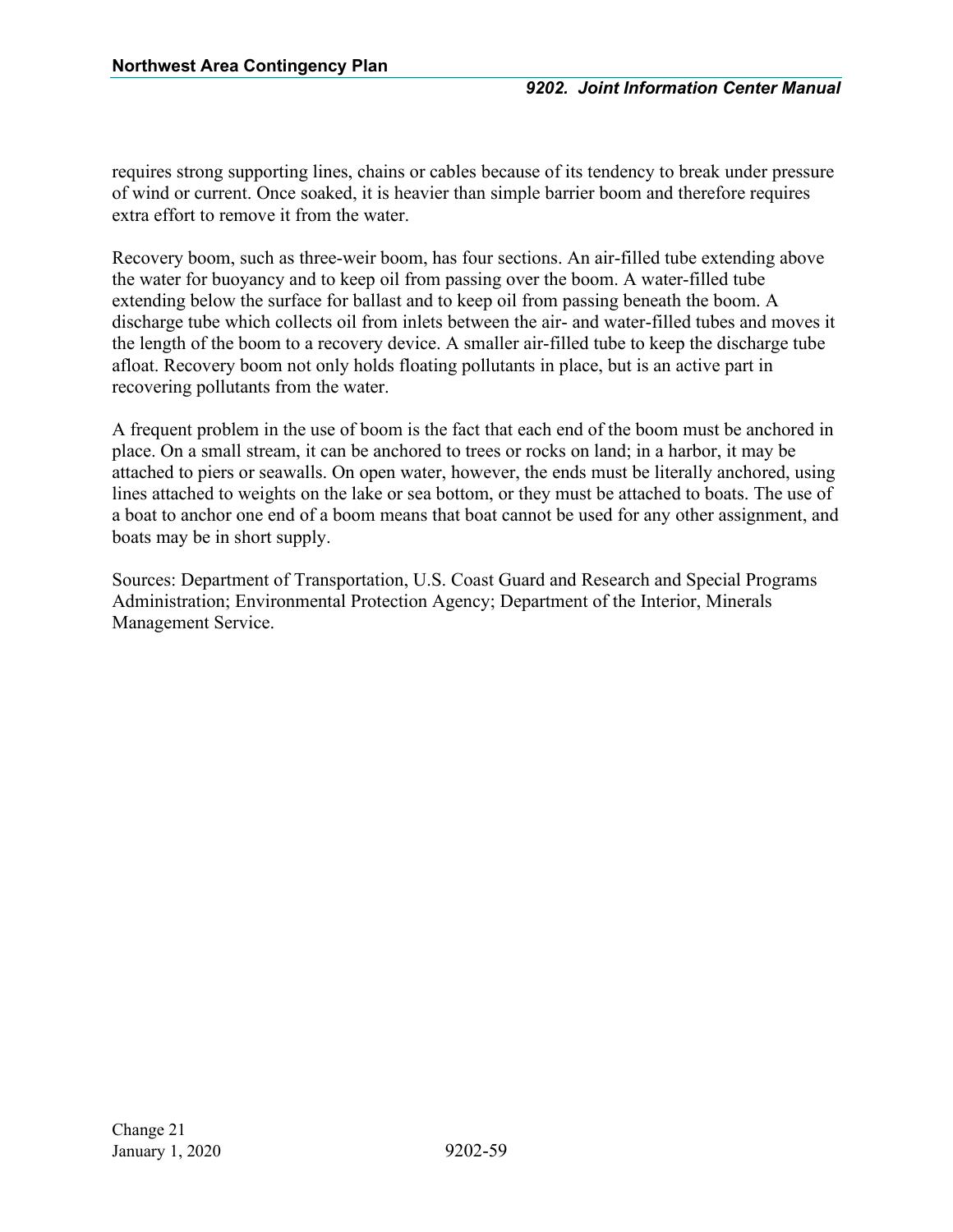### **Oil Types**

Joint Information Center

(Unified Command logos/names here)

News Release

Date: Contact: (XXX) XXX-XXXX

FACT SHEET: Oil Types

Oil spills along coasts affect many parts of the environment, both non-living - such as water, ocean bottom, and shoreline; and living - like sea birds, marine mammals, shellfish, and people.

Major oil spills most commonly involve oils shipped in large quantities at sea, such as crude petroleum, No. 1 and No. 2 fuel oils, diesel oil, Bunker C oil, kerosene, and jet fuel. Oils are compounds, complex mixtures that vary widely in composition.

Oils can be described as belonging to one of five groups:

- I very light oils (jet fuel, gasoline);
- II light oils (diesel, No. 2 fuel oil, light crude, home heating);
- III medium oils (most crude oils);
- $\blacksquare$  IV heavy oils (heavy crude oils, No. 6 fuel oil, Bunker C);
- V group (very heavy oils).

The different types of oils behave in different ways during a spill; therefore, the response to a spill varies, depending on the type of oil and quantity released.

Other important factors in a spill are:

- Weather and season (for example bird migration, nesting, or fish spawning);
- Type of shoreline (such as sand beach, tidal flat, rocky shore);
- Exposure to wave and tidal energy;
- Types, abundance, and sensitivity of living resources.

Most oil has a density less than water and floats. The natural tendency of oil is to spread in a thin layer on the surface of the water as a sheen or film. Such sheens are extremely difficult to recover and do not remain for long periods; however, they do represent a continued threat to fish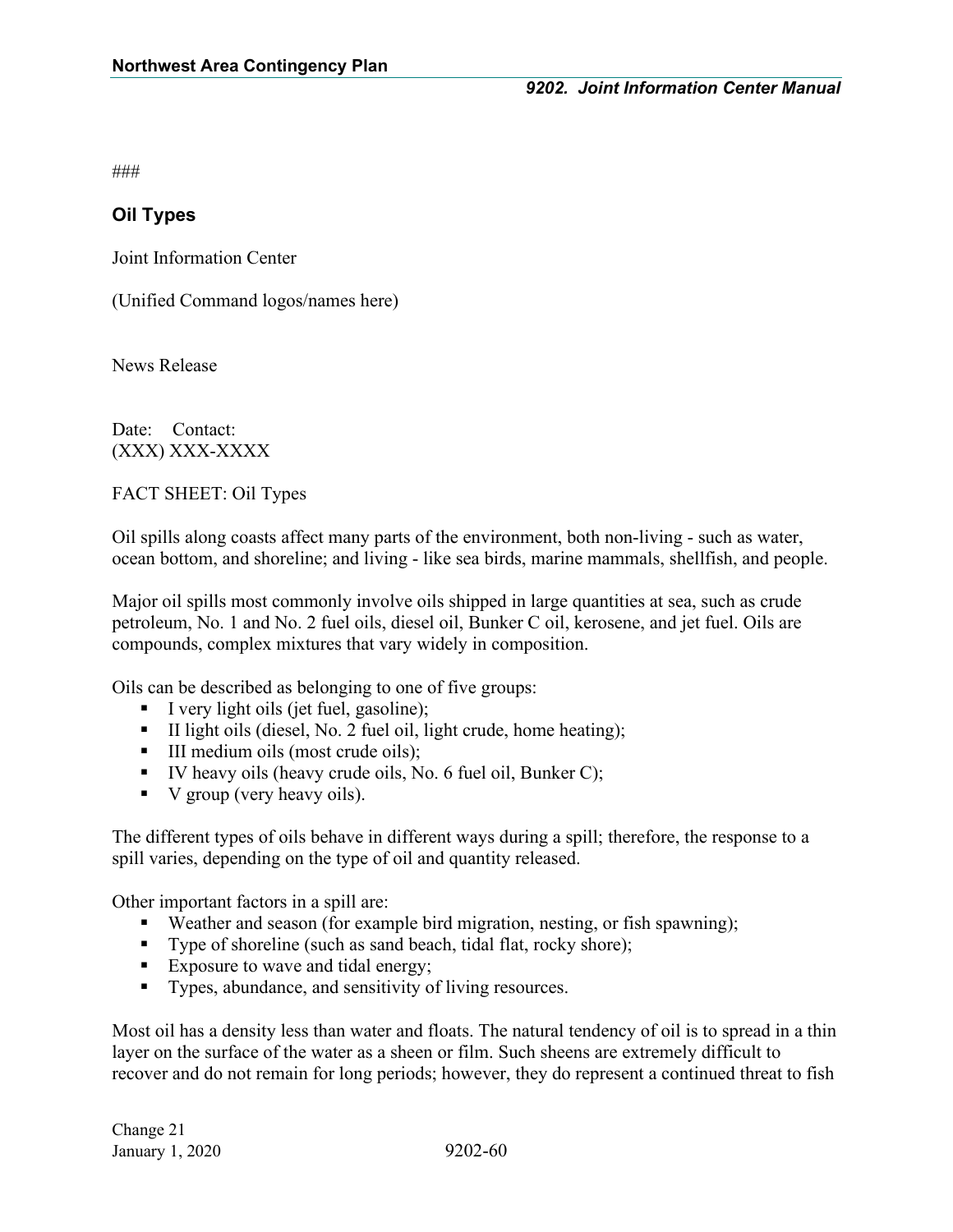and wildlife, particularly nesting birds. Under turbulent conditions, oil is more likely to disperse into the upper layers of the water.

Oil changes rapidly once it is spilled into water. These changes are enhanced by the processes of evaporation, dilution and emulsification (when water incorporates into the oil, forming a stable mixture). Some changes help dissipate spilled oil, but others can make it linger in the water, on the bottom, or on the shore. Evaporation tends to remove the more toxic components and reduces the toxicity of spilled oil. Emulsification, on the other hand, can slow degradation of spilled oil.

Weathering describes the physical, chemical, and biological changes that happen to crude oil and refined petroleum products once they begin to interact with the watery environment. Ultimately, the more toxic elements of oil products spilled in the marine, estuarine, or freshwater environment are broken down. Exposure to air, sunlight, wave and tidal action, and certain microscopic organisms degrades and/or disperses oil. The rate of degradation and dispersion depends on many factors like the type of oil, weather, temperature, and the type of shoreline and bottom.

Very light oils are highly volatile, which means they evaporate quickly, usually completely within one to two days after a spill. These oils are also flammable and contain high concentrations of soluble toxic compounds. Very light oils can mix with water and kill aquatic life that lives in the upper layers. Cleanup is usually not necessary, or possible, with spills of very light oil.

Light oils are moderately volatile, but can leave a residue of up to one-third of the amount spilled after a few days. These oils contain moderate concentrations of soluble toxic compounds. Light oils leave a film or layer on intertidal resources with the potential of long-term contamination. Cleanup can be very effective on spills of light oil.

Medium oils are less volatile, leaving a residue of about two-thirds of the amount spilled after 24 hours. These oils are less likely to mix with water, and oil contamination of intertidal areas can be severe and long-term. The impact of medium oils on waterfowl and fur-bearing mammals can also be severe. Cleanup is most effective with spills of medium oil if conducted quickly.

Heavy oils have far less evaporation or dilution potential, and they weather more slowly. These oils do not readily mix with water. Spills of heavy oils can cause severe contamination of intertidal areas and possible long-term contamination of sediments. Heavy oils have severe impacts on waterfowl and furbearing mammals. Shoreline cleanup in spills of this type is difficult and long-term under most conditions.

Group V oils, mostly very heavy oils, can float, sink, or hang in the water. These oils can become oil drops and mix in the water, or accumulate on the bottom, or mix with sand and then sink. As a rule, these oils are less toxic than lighter oils, however they pose significant problems to responders because they are extremely difficult to track or predict.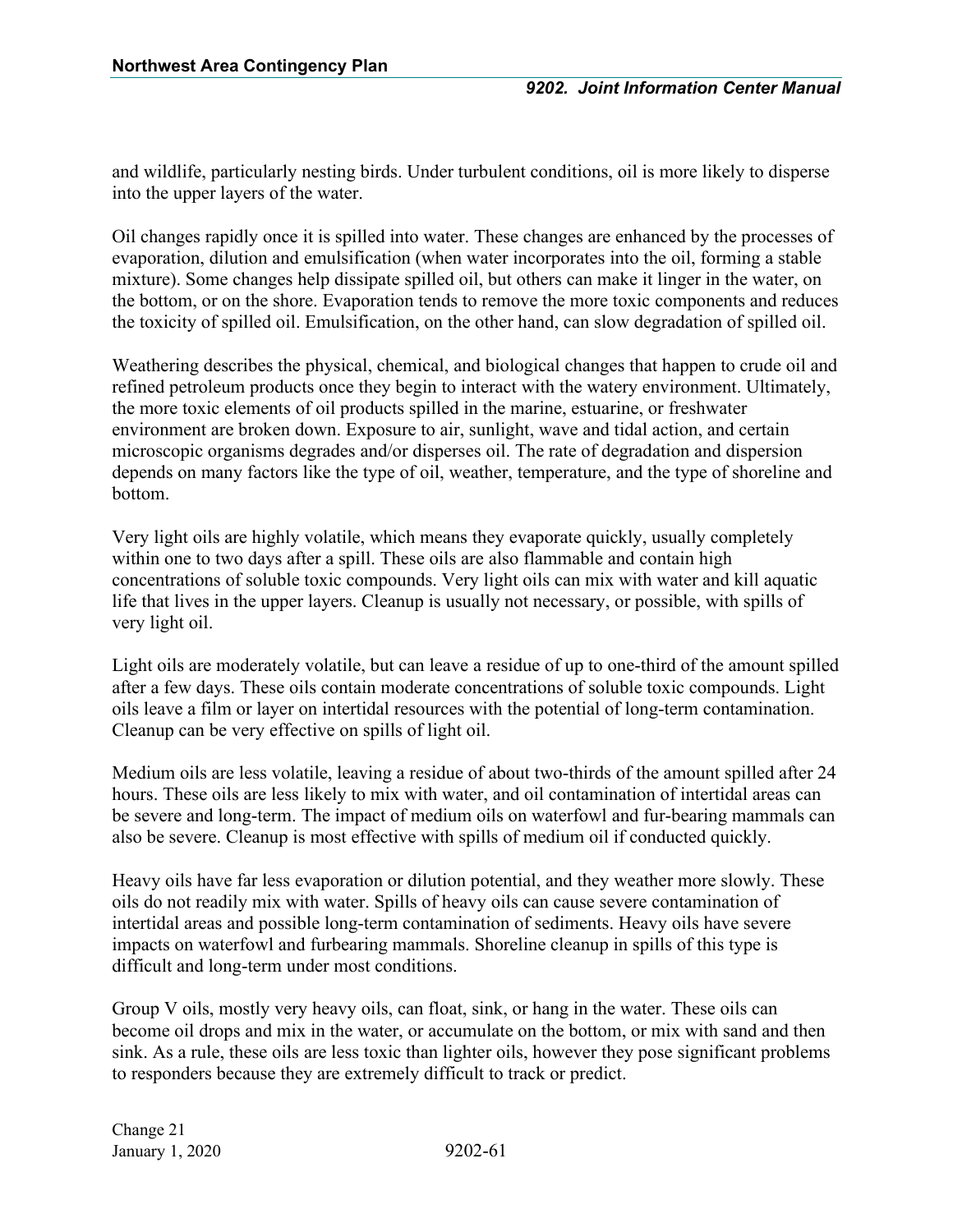Spill response teams of federal, state and local agencies, organizations and industry representatives have prepared contingency plans for oil spill emergencies.

###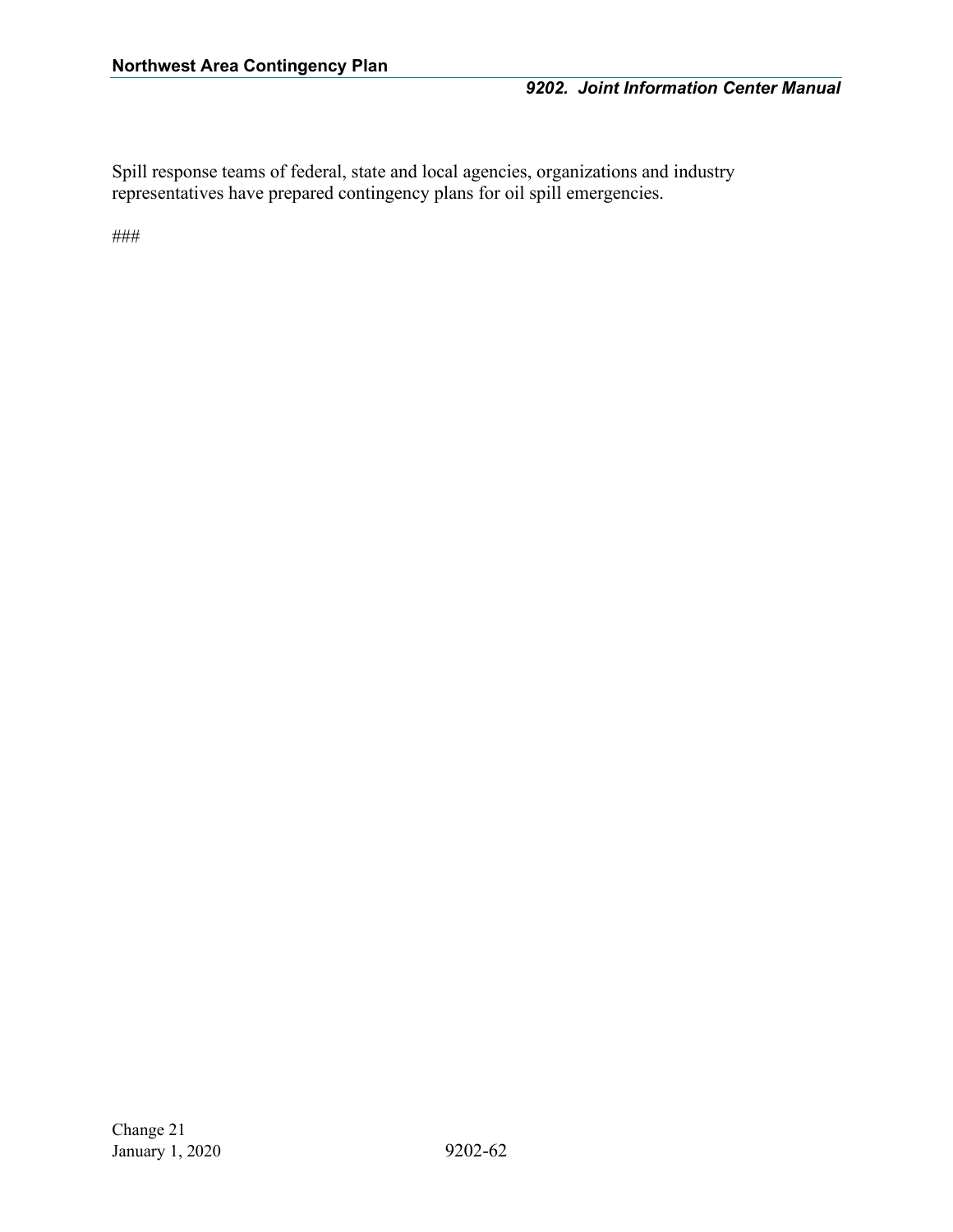# **Moderator Script Outline**

Welcome to today's (this morning's/tonight's) news conference. My name is:

We will be presenting information on:

With us today are:

We will begin today with brief statements by representatives of the Unified Command. Then we will open the floor to your questions. Because of the on-going response needs, we will be available for \_\_\_\_\_\_\_\_\_ minutes today. Please allow time for everyone here to ask questions.

Following the news conference, staff of the Joint Information Center staff and I will try to help you with any further needs.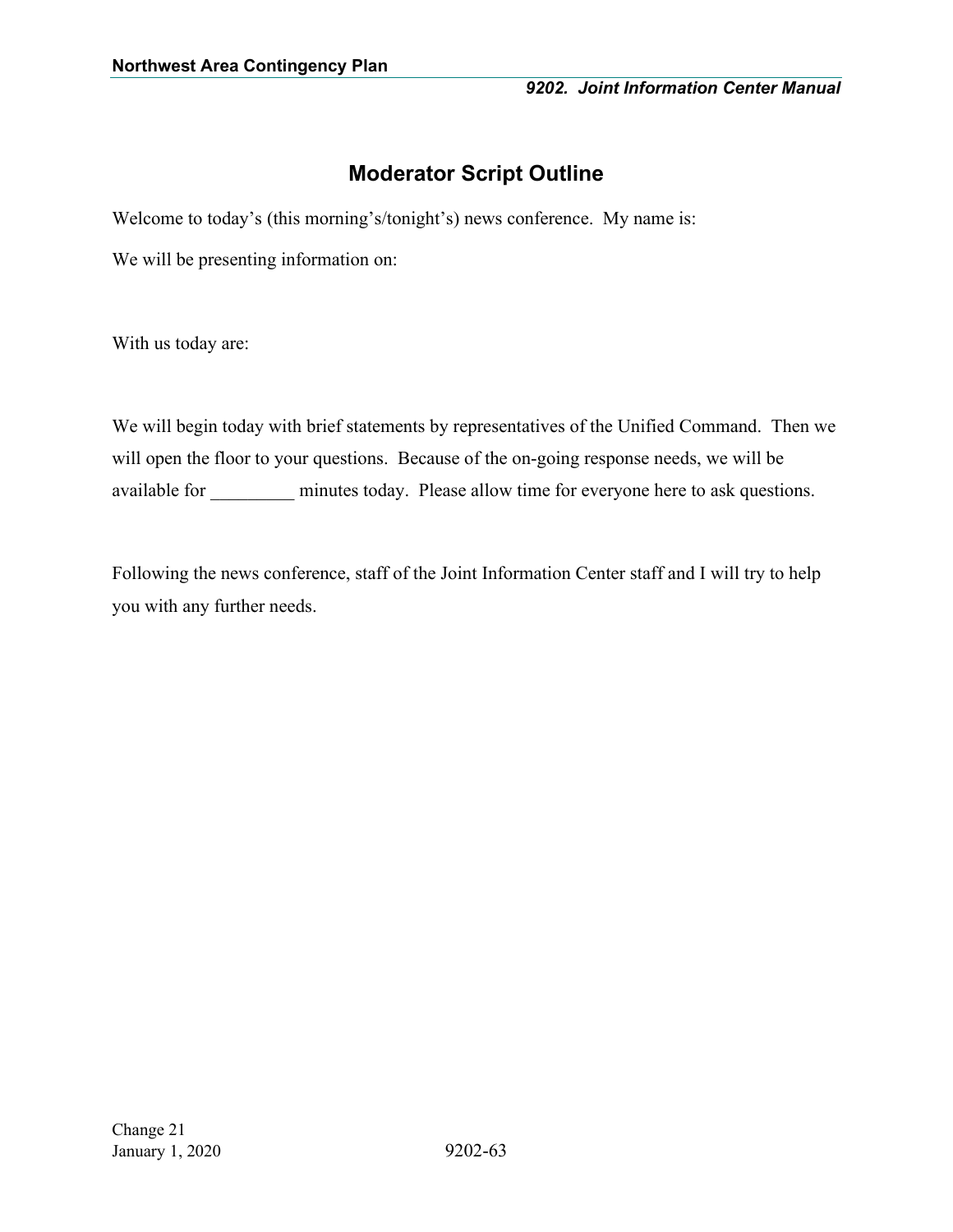| <b>Organization</b>                                | <b>Contact</b>                   | <b>E-mail</b>                  |
|----------------------------------------------------|----------------------------------|--------------------------------|
| Washington State Governor's Office Pearse Edwards, |                                  | Pearse.Edwards@gov.wa.gov      |
|                                                    | Communications and               |                                |
|                                                    | <b>External Affairs Director</b> |                                |
| Idaho Office of Emergency                          | <b>Robert Feeley</b>             | rfeeley@bhs.idaho.gov          |
| Management                                         |                                  |                                |
| Idaho Department of Environmental Mark Dietrich    |                                  | mark.dietrich@deq.idaho.gov    |
| Quality                                            |                                  |                                |
| Idaho Department of Fish and Game Roger Fuhrman    |                                  | rfuhrman@idfg.idaho.gov        |
| Idaho Department of Water                          |                                  | IDWRInfo@idwr.idaho.gov        |
| Resources                                          |                                  |                                |
| Oregon Department of                               | Nina Deconcini                   | deconcini.nina@deq.state.or.us |
| <b>Environmental Quality</b>                       |                                  |                                |
| Oregon Department of Fish and                      |                                  |                                |
| Wildlife                                           |                                  |                                |
| Washington State Department of                     | Sandy Howard                     | sandy.howard@ecy.wa.gov        |
| Ecology                                            |                                  |                                |
| Washington State Department of                     | <b>Bruce Botka</b>               | bruce.botka@dfw.wa.gov         |
| Fish and Wildlife                                  |                                  |                                |
| Washington State Parks and                         | Virginia Painter                 | virginia.painter@parks.wa.gov  |
| <b>Recreation Commission</b>                       |                                  |                                |
| <b>Puget Sound Partnership</b>                     | Katy Johansson                   | katy.johansson@psp.wa.gov      |
|                                                    |                                  |                                |
| Washington State Department of                     | Tim Church                       | timothy.church@doh.wa.gov      |
| Health                                             |                                  |                                |
| <b>Emergency Management Division,</b>              | Rob Harper                       | r.harper@end.wa.gov            |
| Washington Department of the                       |                                  |                                |
| Military                                           |                                  |                                |
| Washington State Department of                     | Jason Kelly                      | jkelly@agr.wa.gov              |
| Agriculture                                        |                                  |                                |
| State of Washington Department of                  | Wendy Pugnetti                   | wendyp@cted.wa.gov             |
| Community, Trade and Economic                      |                                  |                                |
| Development                                        |                                  |                                |
| Washington State Patrol                            | Jeff DeVere                      | jeffrey.devere@wsp.wa.gov      |
| Washington State Department of                     | Lloyd Brown                      | brownl@wsdot.wa.gov            |
| Transportation                                     |                                  |                                |
| Washington Utilities &                             | Marilyn Meehan                   | mmeehan@utc.wa.gov             |
| <b>Transportation Commission</b>                   |                                  |                                |

# **Agency Communication Managers E-List**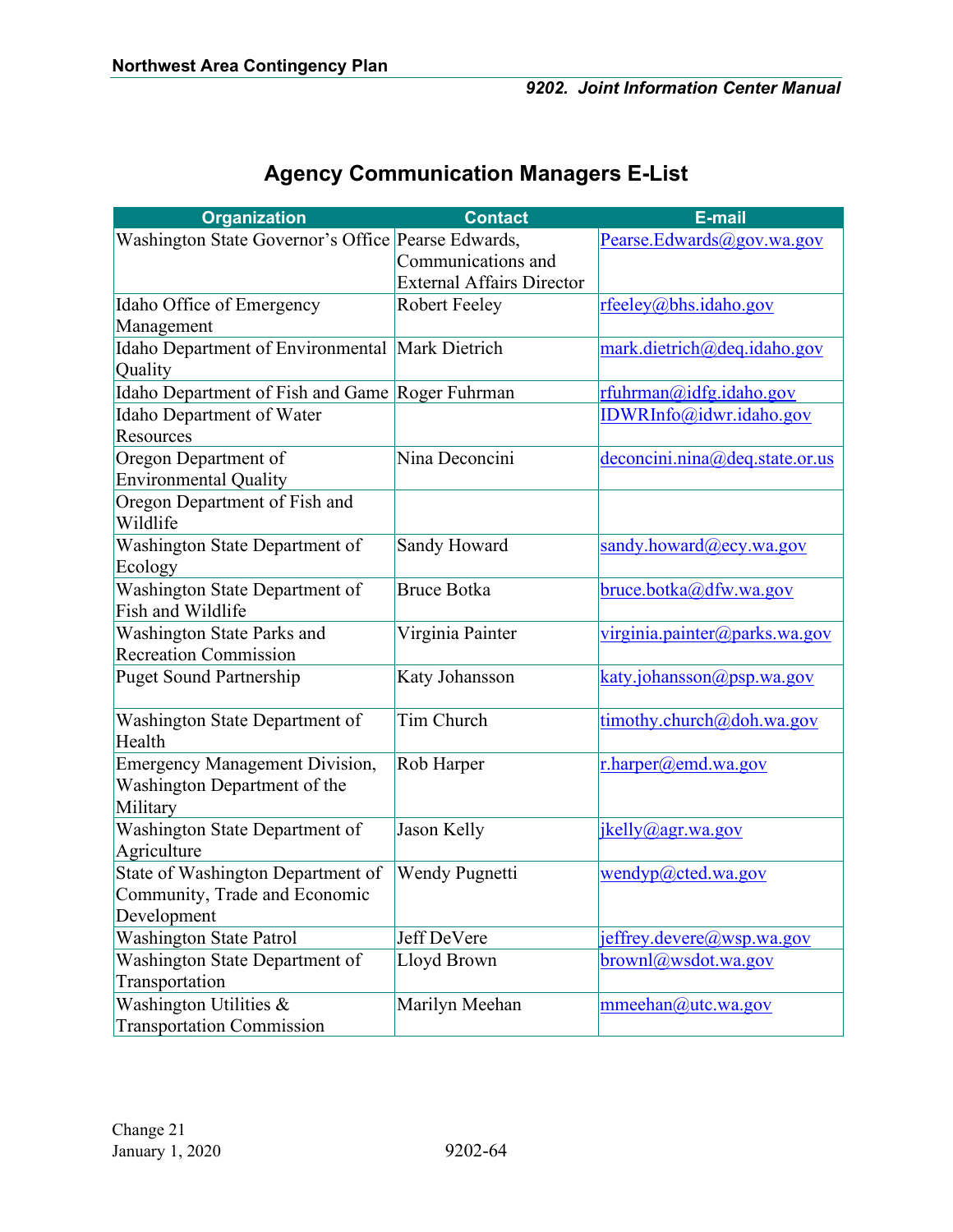# **Field Escort Equipment and Communications Checklist**

**Personal Protective Equipment (to be determined by the Safety Officer) which may include:**

- Hard hat
- Goggles
- Gloves
- Tyvek
- Rubber boots
- Personal flotation device
- Respirator
- Level A Suit
- Self-contained breathing apparatus

#### **Communications**

- VHF radio
- Cell phone

#### **Information**

- Assignment List: ICS Form 204
- Incident Status Summary: ICS Form 209
- Latest news release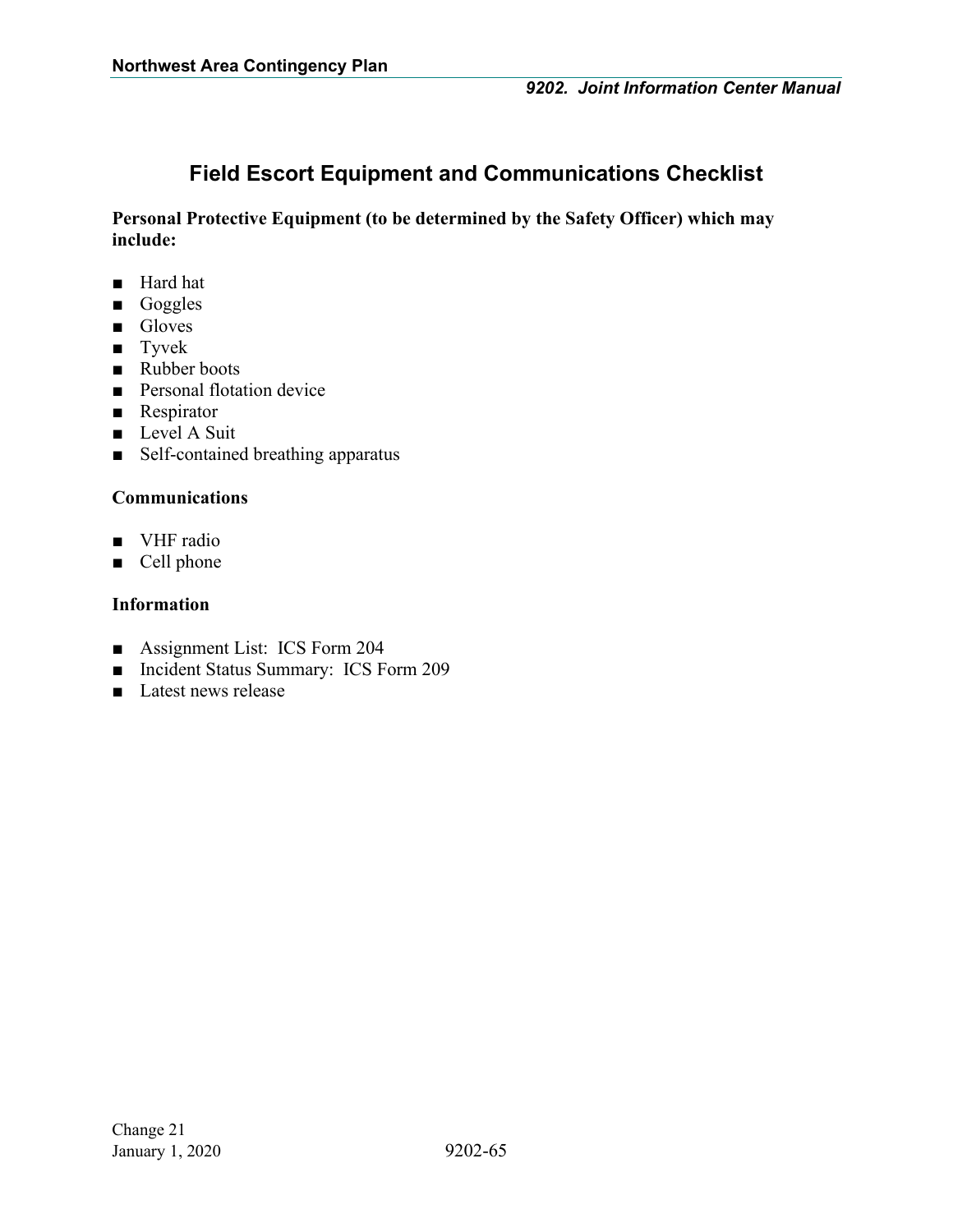## **Sample Questions for Focus Group or Interviews**

<span id="page-69-0"></span>The following are sample questions that can be used for obtaining feedback through focus groups or in interviews.

- 1. What was your reaction when you first learned of the incident? How and when did you first learn about it?
- 2. Have you discussed the incident/response with friends, family, neighbors, or colleagues? What are they saying?
- 3. How are you getting information about the response?
- 4. What are your preferred means of getting information?
- 5. In your mind, what questions remain unanswered?
- 6. In general, how would you rate the effectiveness of the response, on a scale of one to ten, ten being highest?
- 7. What do or would you tell others about how response is being carried out?
- 8. If you could change one thing about the response, what would you change? What is the main reason that one thing needs changing?
- 9. What would it take for the response agencies to get an "A" for their efforts to respond to this type of incident?
- 10. What two positive things can you tell me about the response? What are two negative things about the response?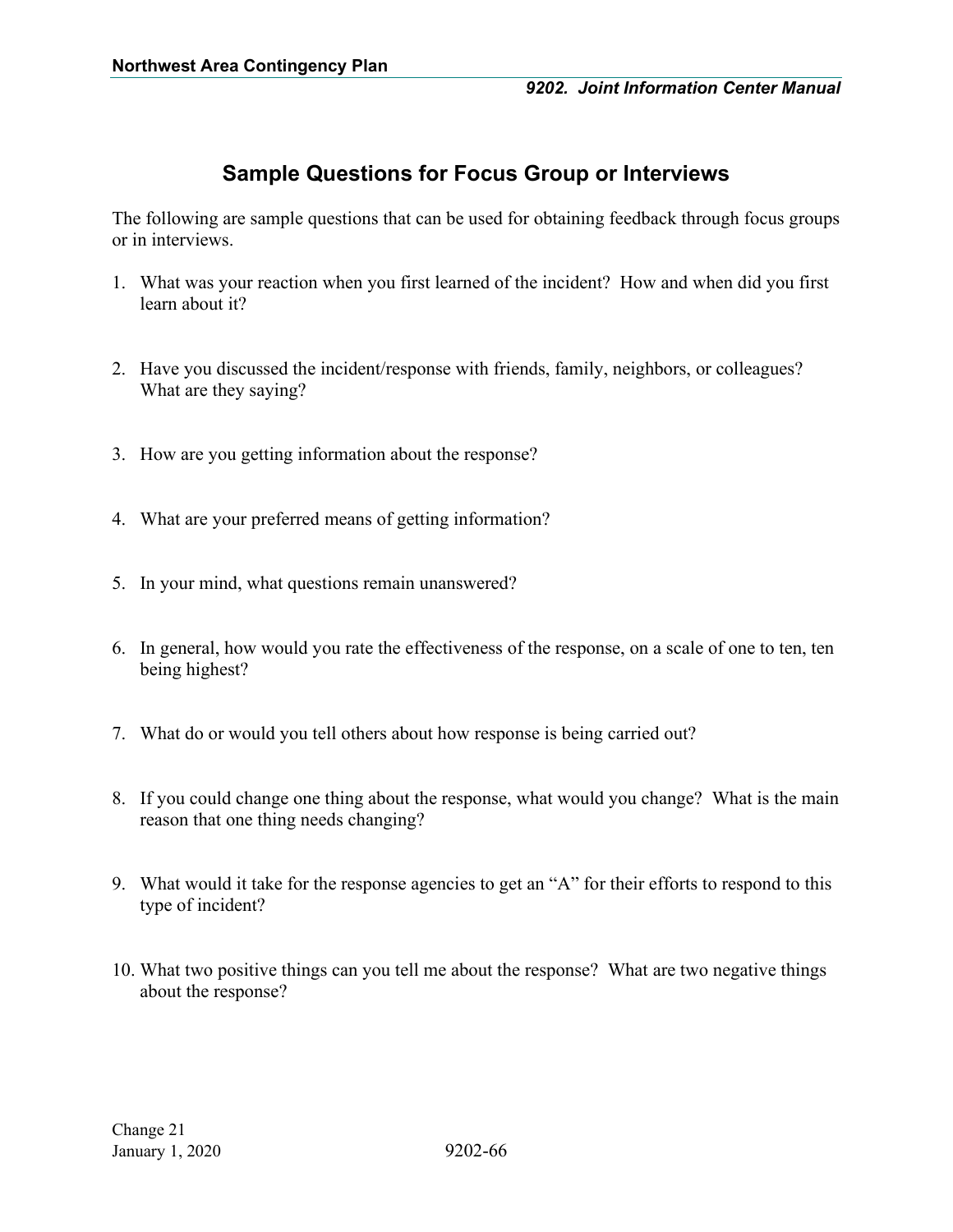# **Focus Group Preparation**

<span id="page-70-0"></span>Ideally, two or three sessions are held, with a different group in each. About two hours should be scheduled for each group session. The location should be a comfortable, "neutral" meeting room. The host should provide coffee, tea, and snacks. Check to make sure your meeting location complies with Americans with Disabilities Act requirements.

Optimum group size is 8 to 12 people. The more people you have in each group, the more time you will need for discussion, but the broader perspective you'll have. Be realistic. In a group of 10, for instance, each person would have about 10 minutes of dialogue in a two-hour meeting. In other words, each person would have about one minute to respond to each of 10 questions.

Be clear about your goals as you craft your interview questions. They need to yield answers that help you understand how to better respond to community needs.

Develop and print an agenda for distribution among group members. You might also include a packet of materials already generated to seek feedback on their effectiveness. Focus group sessions should be taped (audio or video), along with note taking by the moderator and another appointed JIC staff in attendance. You may want to record comments on a flip chart.

Be on hand early to greet all participants as they arrive. Have them print nametags and table placards.

| Moderator                                   | Welcome and brief introduction | 2 minutes                     |
|---------------------------------------------|--------------------------------|-------------------------------|
| Round robin introductions<br><b>Members</b> |                                | 3 minutes                     |
| All                                         | $\overline{O}$ & A, discussion | about 10 minutes per question |
| Moderator                                   | Wrap-up, closing remarks       | 3 minutes                     |

## **Sample Agenda**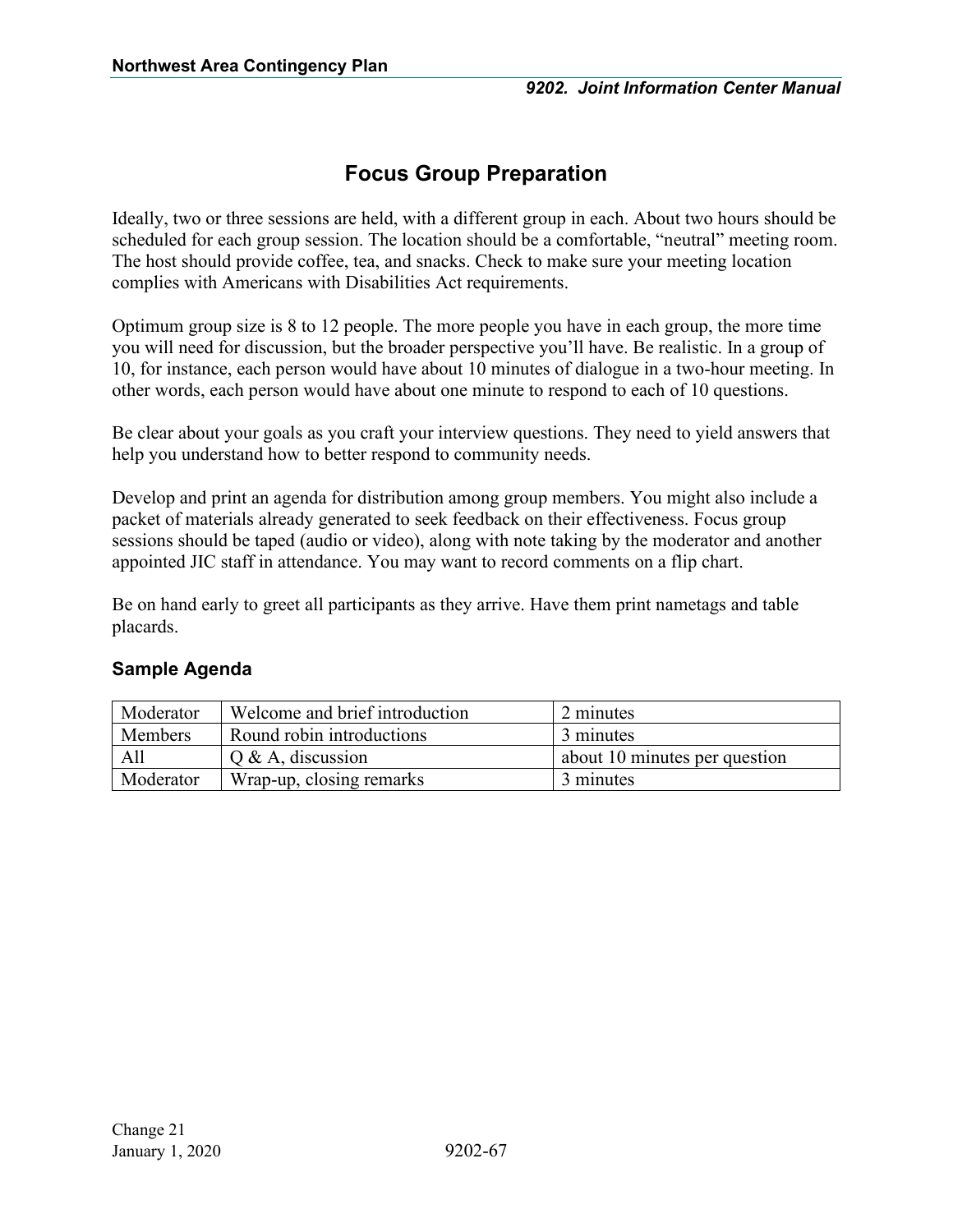# **Joint Information Center Communication Plan Outline**

Operational period:

Communication goal(s):

Summary of issue, problem, opportunity:

Key message(s):

Target audience(s):

Need for Translation/Interpretation:

Tools, tactics, and methods (how to notify or inform target audiences)

Deliverables – who will do what by when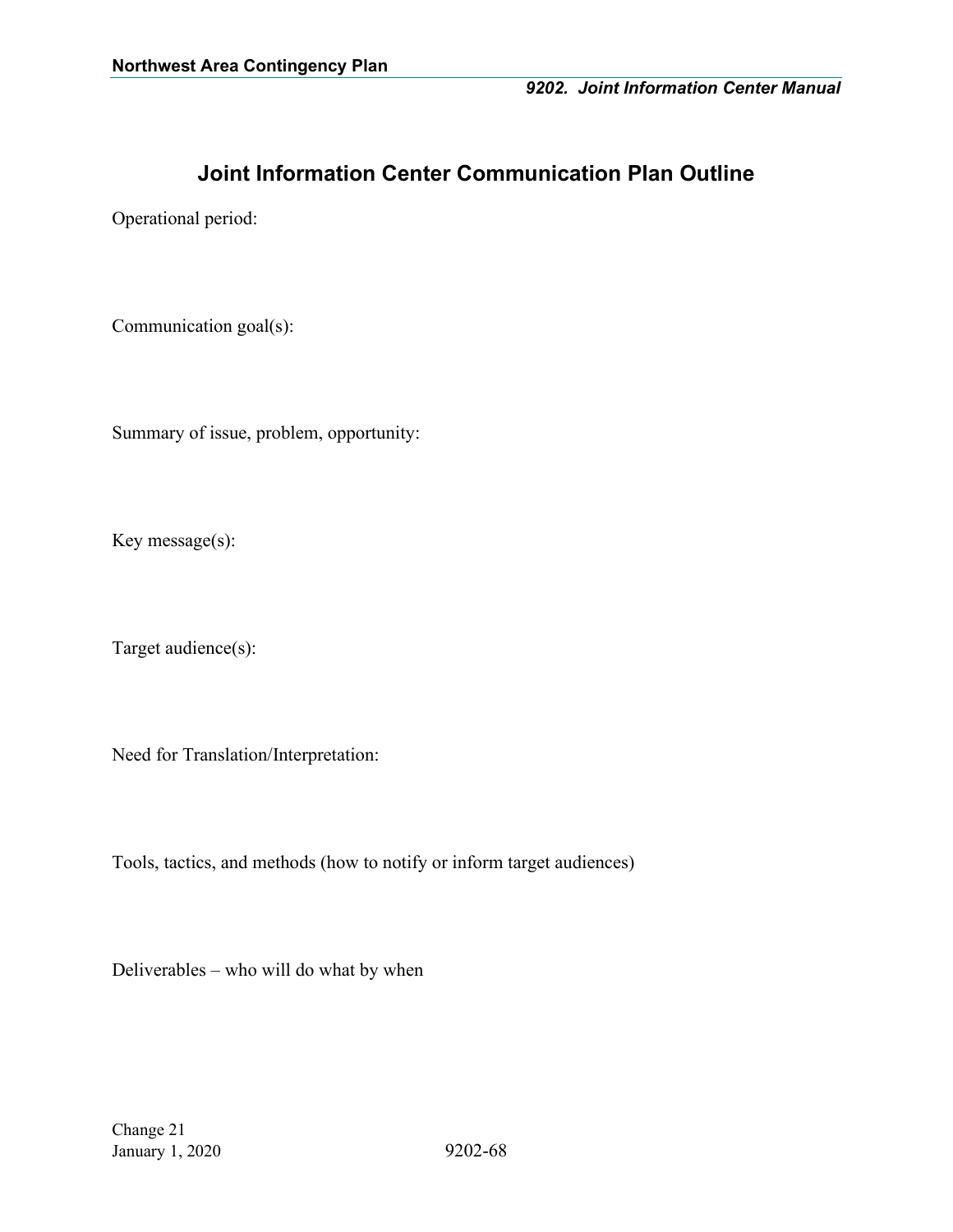# **Media Content Analysis Worksheet**

Date of news:

Media outlet name:

Broadcast times:

Coverage synopses:

Issues:

Inaccuracies:

View points:

Fixes:

Who replied to: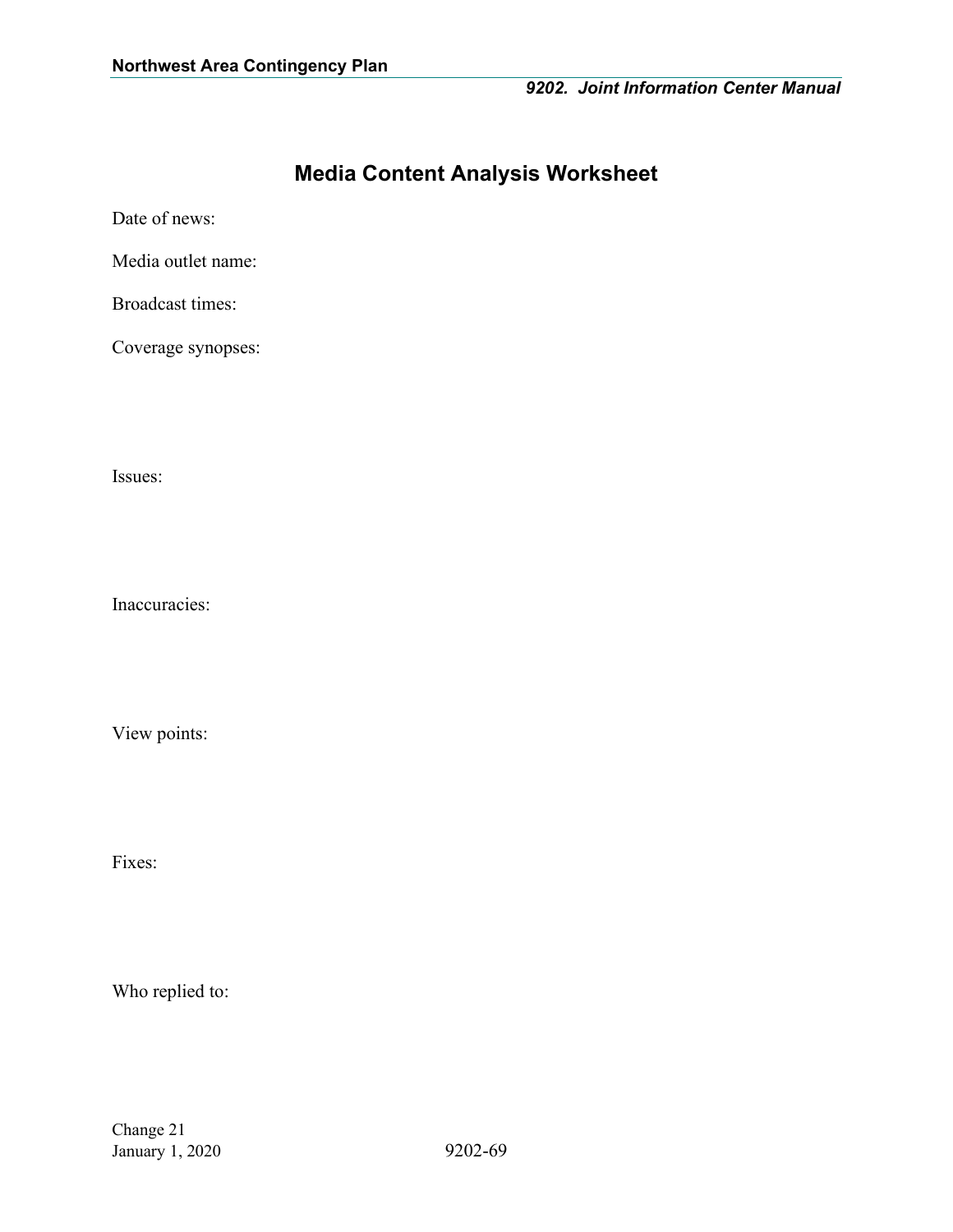# **Social Media Account Checklist How to Create Social Media Email Accounts**

After permission is received from unified command, open an email account in order to create needed social media accounts. This section outlines the various social media accounts available and how to create an account. Careful consideration should be made when choosing which social mediums to engage in.

Gmail

- These accounts will be used to create all social media accounts.
- Go to the Google homepage.
- Click the "Sign In" link at the top right of the screen and "Create an account."
- Fill in the appropriate boxes: "First Name," "Last Name" and "Desired Login Name." (Name each account created (login/username) the same as the response website name if possible).
- Choose and confirm a password.
- Fill out the remainder of the form with a security question (which will help you if you forget your password), a secondary email (if you have one), and location and word verification.
- Click on the button marked "I accept. Create My Account."

Yahoo!

- These accounts will be used to create all social media accounts.
- Go to the Yahoo! homepage.
- Click on "Sign Up" on the right side of the screen
- Fill in the appropriate boxes then click "Create My Account" (Name each account created (login/username) the same as the response website name if possible).

Facebook

- Establish a vanity URL for your page. Go to www.facebook.com/username and use the drop- down menu to select a name for the response page.
- Use the "link" and "upload" options.
- Compliment the link or photo upload using the "status" field to add an authentic note and entice readership/engagement.
- Link to relevant regional or national news stories, blog posts, press releases or web sites that post about the response.
- Make sure to carefully consider copyright issues and intellectual property rights when using other sources of information.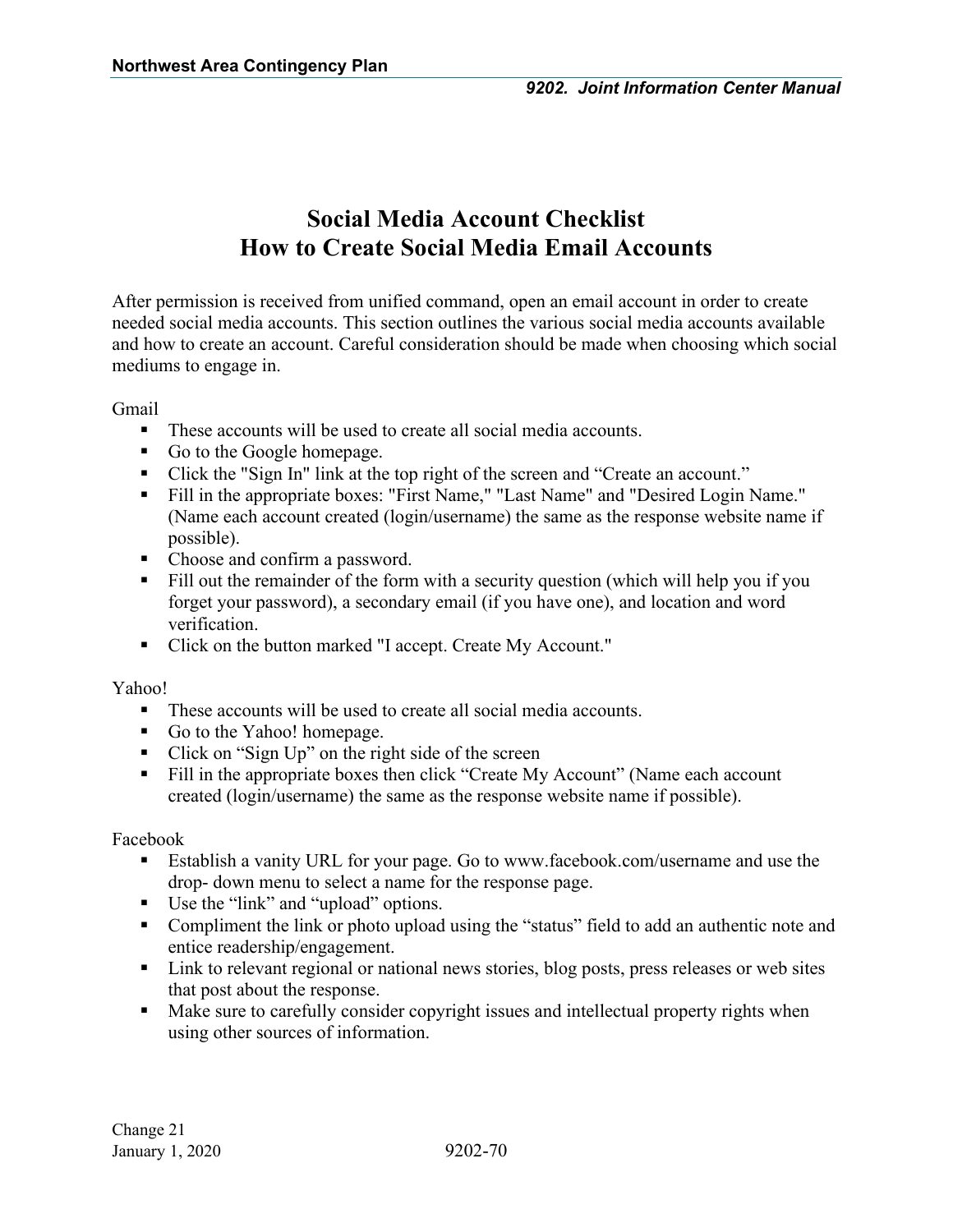- Post current/upcoming events or safety/security zones, interesting facts, personal messages or quotes from response leadership and other items of interest to the response on the wall.
- Use the "Notes" option to post blog-type stories.
- Closely monitor comments and engage when appropriate. Always interact as an official spokesperson and be sure to follow the SOP and policy and practice full disclosure of who you are and your affiliation with the response.
- **Engage on other official pages and the pages of various stakeholders.**
- Consider yourself an official spokesperson and be sure to follow the SOP and policy and practice full disclosure of who you are and your affiliation with the response.

#### **Twitter**

- The following tips can help develop your microblog.
- Send short snippets about breaking news, countdowns, case updates, "As-It-Happens" updates, ask questions, "did you knows," hot-off-the-press information, picture of the day, things to know, area familiarization information, unit stats, etc.
- Be clever and unique, drawing the reader in so they want to click the link or re-post your message.
- Send pictures using the photo upload option or third party services like Twitpic.
- Follow other federal, state or local Twitter accounts and re-post (e.g. Re-tweet (RT)) as appropriate.
- Reply as appropriate to mentions.
- Use unique hashtags to help people follow your updates (e.g. #2011floods, #opsail2012)
- Use third party microblog services to easily manage your site (e.g. www.tweetdeck.com or www.hootsuite.com).
- Use a URL shortener that has a privacy policy (we suggest using goo.gl).
- Creating an Account
	- o Go to www.Twitter.com and click on the "Get Started-Join!" button.
	- o Fill out the blanks. Create a username and password that is similar to the response website created by the PIO. Twitter will automatically check the availability of your username. Enter your email address and continue.
	- o After you create your account, you can manually see if any of your e-mail contacts are on Twitter. Just enter your e-mail username and password, and Twitter will automatically import anyone it recognizes.
	- o Uncheck "Select All" box on the "Look who else is here" page or skip the step.
	- o Go to Profile and click on Add a Photo. Click the "Choose File" button and search for Icon image designed for response.
	- o If setting up a phone is available at the response then go to the "Devices" tab on your profile page and then enter your cell phone number. A confirmation message will be sent to your phone, and then you'll be able to make your first update.

### YouTube

■ Go to www.YouTube.com

Change 21 January 1, 2020 9202-71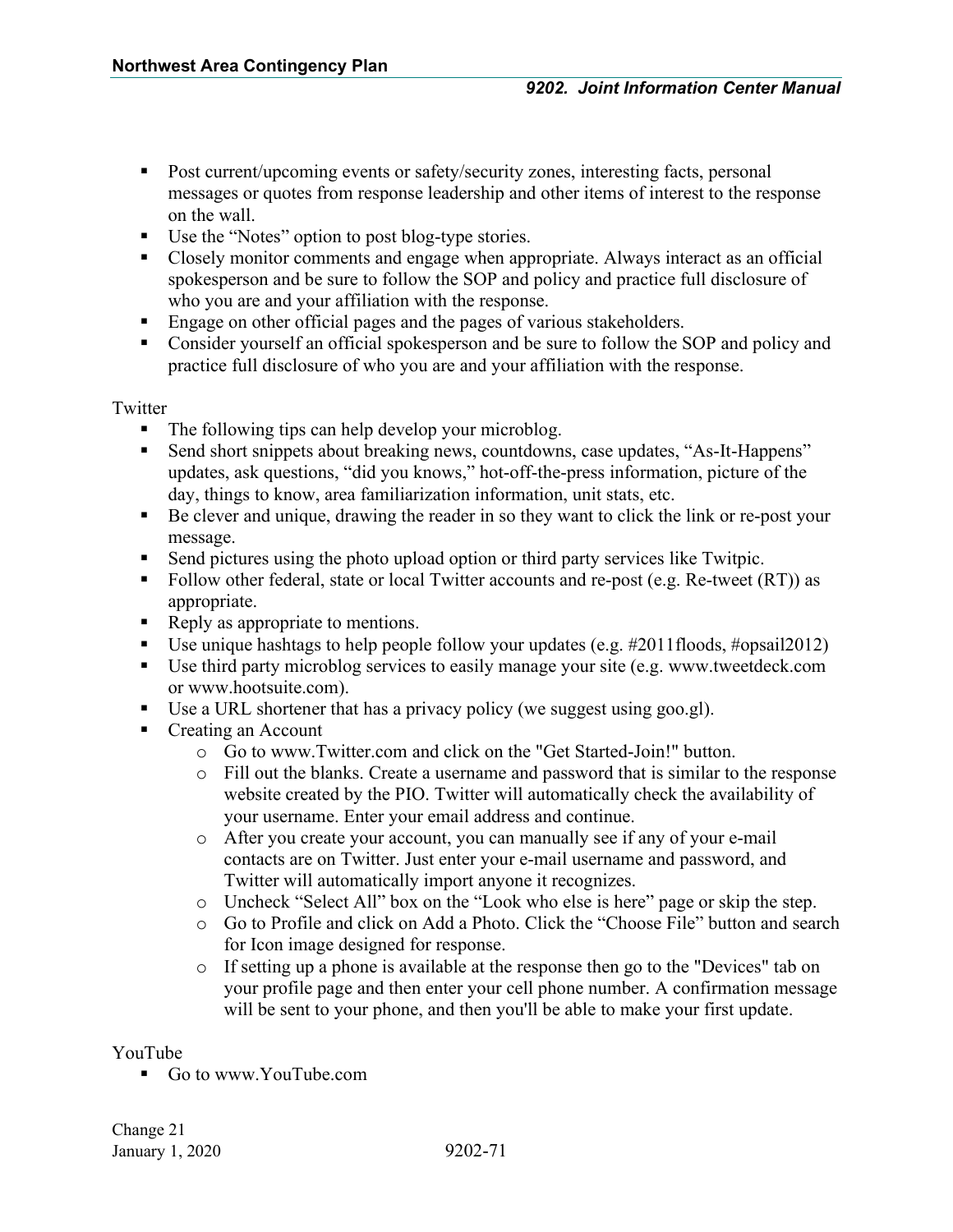- Click the "Sign Up" link.
- Requires a Yahoo account and an Yahoo email to sign up.
- Select a username for the site (use the name of the response if possible) and follow YouTube instructions.
- To embed a video on a response site, first upload a video to YouTube and then click on the video to view it. Copy and paste the "Embed" code to wherever you want it: blog, etc.

### Flickr

- Go to www.flickr.com Click "Create Your Account." Fill out the required fields. Required fields are the ones with the \* symbol beside them.
- Uploading Images
- Click the "upload photos" button.
- You will be prompted to choose the photo you want to upload. Click the "choose photos" button and select the location where your picture is located on your computer.
- Now that your photo is uploaded, click the "add titles and descriptions" buttons to add text to your picture.
- Be sure to add photos to a set. This is necessary to create a slideshow.
- Flickr to Twitter
- Go to www.Flickr.com
- Log in to newly created account.
- Click on "You" and select "Your Account."
- Click on "Extending Flickr."
- Scroll down to "Your blogs" and click "Edit."
- Add response Twitter account and Blogger account from drop down menu.
- Now all photos uploaded to Flickr can be disseminated via Twitter or posted to Blog.

### Blog

- The following tips can help develop your blog writing style.
- Style of writing should be conversational, fun and engaging, but appropriately serious to the situation. Blog writing is similar to feature writing style.
- Use your insider access to take the reader behind the scenes. For example, get a quote from a person involved or a unique picture only available on your site.
- Find a personal and interesting angle to the story. Answer the "what's in it for me, the reader?"
- Turn a photo caption into a story with quotes and updates about the operation.
- To establish readership and credibility, blog managers should post frequently. Preestablish content that can be posted regularly like status updates, maps, imagery, daily summaries, etc. If content or ideas are lacking, consider providing more in-depth stories about response operations or tactics (e.g. oil skimmers during a pollution response, claims processes during disasters or resources available at local shelters).
- At times, a cross-post of a relevant regional or national news story may be appropriate. Try not to favor any one news outlet and be careful of inappropriate endorsements. It may